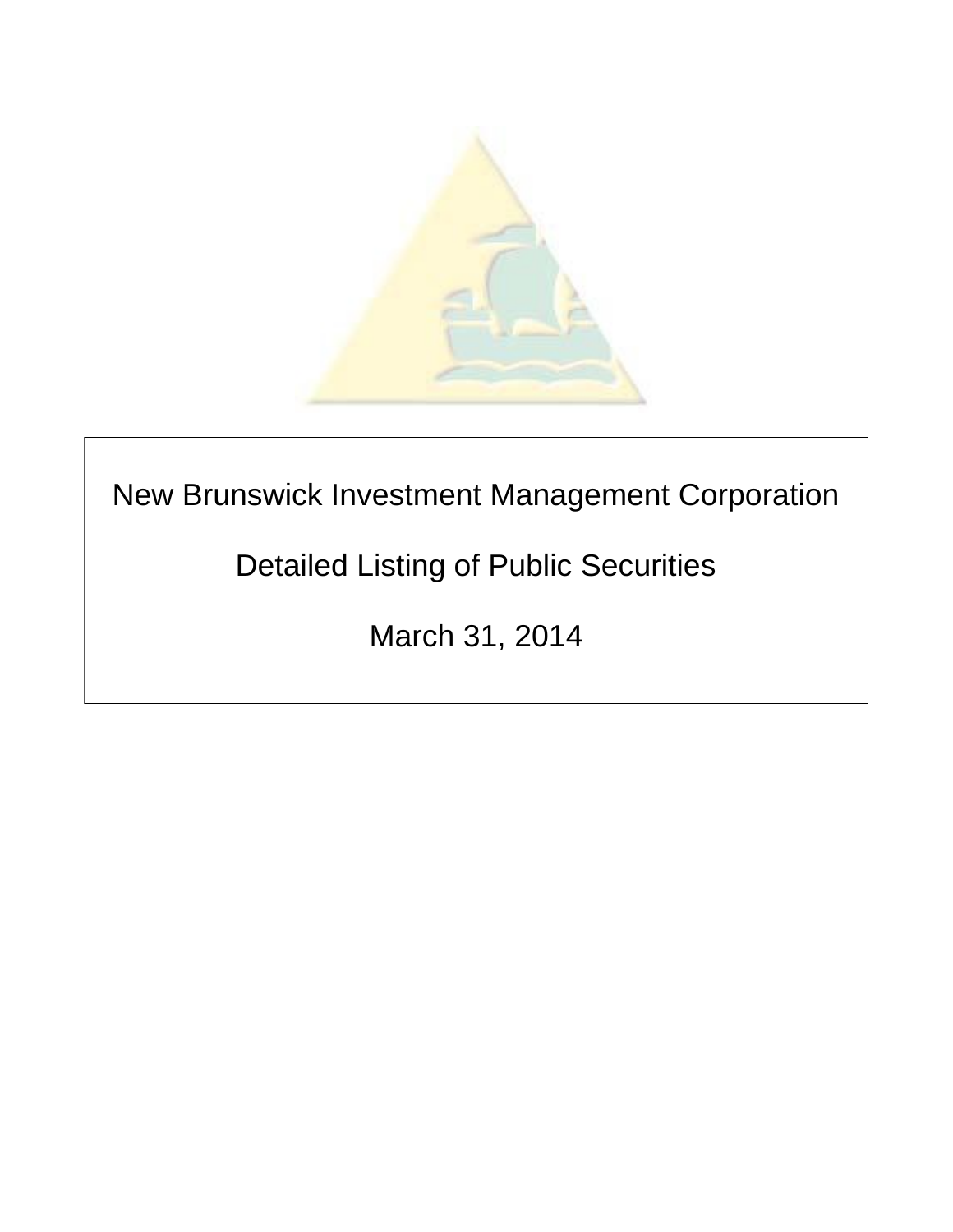|                            |               | <b>Canadian Dollars</b> |
|----------------------------|---------------|-------------------------|
|                            | <b>Shares</b> | <b>Fair Value</b>       |
| <b>EQUITIES</b>            |               |                         |
| 31 GROUP                   | 72,199        | 528,620                 |
| <b>3M COMPANY</b>          | 37,031        | 5,552,613               |
| A.P. MOLLER-MAERSK         | 163           | 2,133,745               |
| AAC TECHNOLOGIES H         | 244,000       | 1,393,885               |
| ABB LTD                    | 194,830       | 5,549,889               |
| <b>ABBOTT LABS</b>         | 90,819        | 3,865,720               |
| <b>ABBVIE INC</b>          | 93,419        | 5,307,359               |
| <b>ABC-MART INC</b>        | 61,900        | 2,971,835               |
| ABERDEEN ASSET MGT         | 88,943        | 638,777                 |
| <b>ABERTIS INFRAESTR</b>   | 30,116        | 759,356                 |
| <b>ACADIA REALTY TRUST</b> | 35,711        | 1,050,333               |
| <b>ACCELRYS INC</b>        | 86,100        | 1,185,772               |
| ACCENTURE PLC              | 51,700        | 4,555,520               |
| <b>ACCOR</b>               | 13,351        | 754,819                 |
| <b>ACE AVIATION HLDGS</b>  | 3,242,692     | 11,414,276              |
| <b>ACE LIMITED</b>         | 51,100        | 5,630,574               |
| ACOM CO                    | 46,800        | 165,507                 |
| ACS ACTIVIDADES CO         | 18,122        | 786,094                 |
| ACTAVIS PLC                | 65            | 14,789                  |
| <b>ACTELION</b>            | 8,877         | 928,294                 |
| ADECCO SA                  | 10,503        | 965,139                 |
| ADIDAS AG                  | 18,248        | 2,180,223               |
| ADMIRAL GROUP              | 95,668        | 2,513,817               |
| ADOBE SYSTEMS INC          | 27,345        | 1,986,954               |
| <b>ADP</b>                 | 25,804        | 3,552,863               |
| <b>ADT CORP</b>            | 11,000        | 364,141                 |
| ADVANTAGE OIL & GAS        | 94,900        | 518,154                 |
| <b>ADVANTEST</b>           | 16,300        | 195,118                 |
| AECON GROUP                | 6,300         | 109,089                 |
| <b>AEGON NV</b>            | 165,213       | 1,674,591               |
| <b>AEON CO</b>             | 60,193        | 750,208                 |
| <b>AEON FINANCIAL SER</b>  | 11,900        | 296,756                 |
| AEON MALL CO               | 11,550        | 326,275                 |
| <b>AES CORP</b>            | 40,113        | 633,131                 |
| <b>AETNA INC</b>           | 21,358        | 1,769,817               |
| <b>AFLAC INC</b>           | 26,835        | 1,869,812               |
| <b>AGEAS</b>               | 20,930        | 1,029,843               |
| AGF MANAGEMENT LTD         | 133,400       | 1,708,854               |
| <b>AGGREKO</b>             | 19,586        | 540,960                 |
| AGILENT TECHN INC          | 19,590        | 1,210,826               |
| <b>AGL ENERGY</b>          | 55,719        | 865,191                 |
| AGL RESOURCES INC          | 68,636        | 3,714,271               |
| <b>AGNICO EAGLE MINES</b>  | 71,842        | 2,404,552               |
| <b>AGRIUM INC</b>          | 69,804        | 7,577,851               |
| AHOLD(KON)NV               | 147,415       | 3,269,595               |
| AIA GROUP LTD              | 1,071,400     | 5,609,848               |
| AIMIA INC                  | 238,896       | 4,240,404               |
| <b>AINSWORTH LUMBER</b>    | 29,800        | 118,604                 |
| AIR CANADA                 | 494,500       | 2,734,585               |
| AIR LIQUIDE(L')            | 30,544        | 4,568,384               |
| AIR PRODS & CHEMS          | 12,480        | 1,652,676               |
| AIR WATER INC              | 16,000        | 244,852                 |
| AIRBUS GROUP NV            | 52,789        | 4,175,015               |
| AIRGAS INC                 | 4,000         | 470,902                 |
| AISIN SEIKI CO             | 17,043        | 680,344                 |
| AJINOMOTO CO INC           | 120,595       | 1,906,239               |
| AKAMAI TECH INC            | 10,909        | 701,880                 |
| AKER SOLUTIONS             | 18,528        | 318,502                 |
| AKZO NOBEL NV              | 20,563        | 1,852,776               |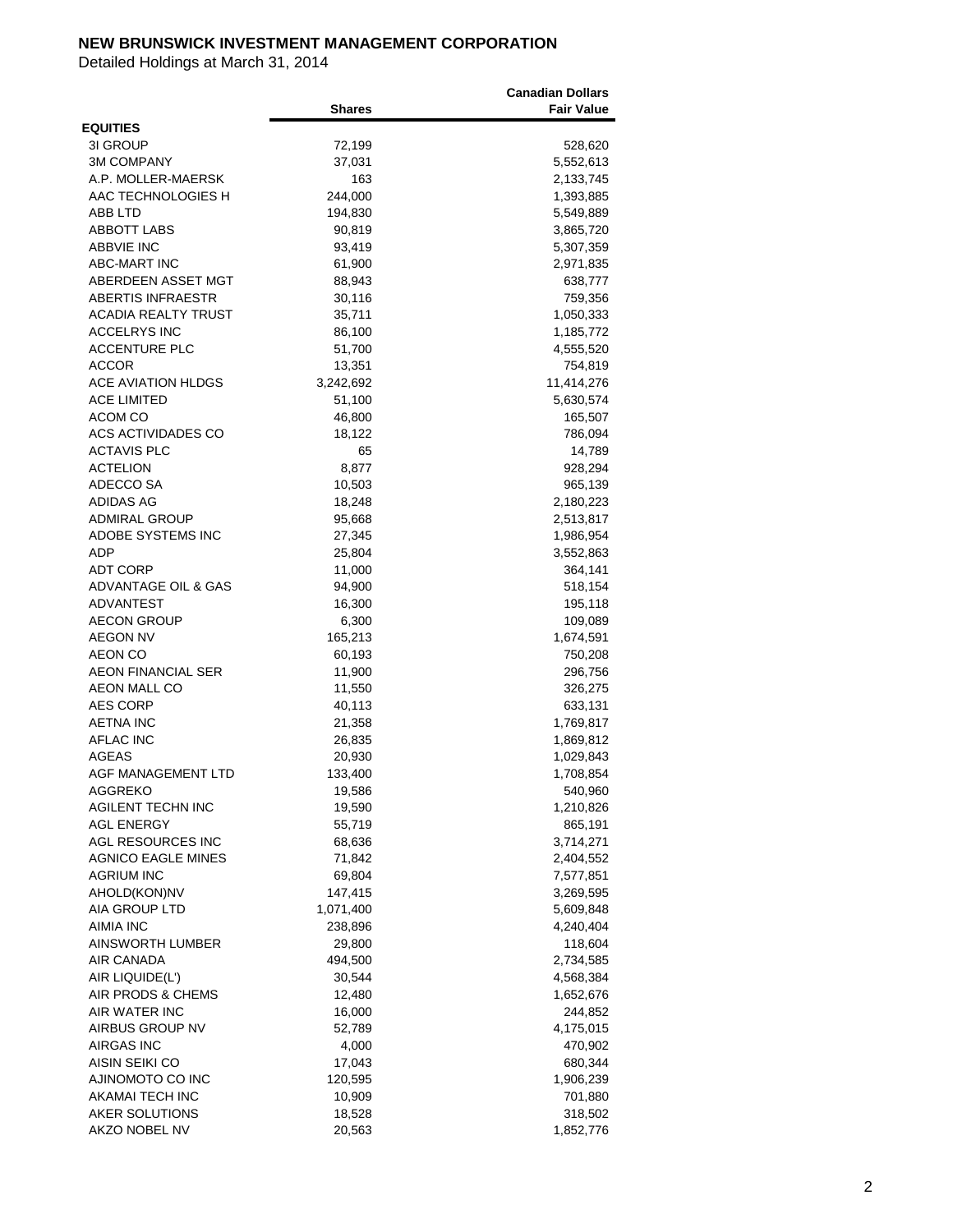|                            |               | <b>Canadian Dollars</b> |
|----------------------------|---------------|-------------------------|
|                            | <b>Shares</b> | <b>Fair Value</b>       |
| ALACER GOLD CORP           | 123,900       | 349,659                 |
| ALAMOS GOLD IN             | 257,300       | 2,570,427               |
| ALARIS ROYALTY CORP        | 39,700        | 1,191,794               |
| ALCATEL-LUCENT             | 256,500       | 1,116,739               |
|                            |               |                         |
| ALCOA INC                  | 65,374        | 929,959                 |
| ALEXANDRIA REAL ESTA       | 21,300        | 1,724,752               |
| ALEXION PHARM INC          | 11,700        | 1,967,347               |
| ALFA LAVAL AB              | 29,868        | 890,281                 |
| ALFRESA HOLDINGS           | 2,900         | 209,155                 |
| ALGONQUIN POWER&UTIL       | 129,100       | 1,017,954               |
| ALIMENT COUCHE-TARD        | 231,800       | 20,748,958              |
| ALLEGHENY TECH INC         | 6,638         | 276,457                 |
| <b>ALLEGION PLC</b>        | 5,466         | 315,189                 |
| ALLERGAN INC               | 17,526        | 2,404,002               |
| ALLIANCE DATA SYSTEM       | 3,100         | 933,531                 |
| <b>ALLIANZ SE</b>          | 40,521        | 7,563,443               |
| ALLIED PROPERTIES          | 491,829       | 17,025,890              |
| <b>ALLSTATE CORP</b>       | 26,355        | 1,656,621               |
| <b>ALPHA EXPLORATION</b>   | 133,650       | 81,527                  |
| <b>ALS LIMITED</b>         | 39,710        |                         |
|                            |               | 297,743                 |
| <b>ALSTOM</b>              | 21,427        | 646,041                 |
| <b>ALTAGAS LTD</b>         | 69,400        | 3,152,987               |
| ALTERA CORP                | 18,721        | 749,890                 |
| <b>ALTRIA GROUP INC</b>    | 159,568       | 6,683,076               |
| ALTUS GROUP LTD            | 31,600        | 575,120                 |
| ALUMINA LTD                | 274,965       | 336,111                 |
| ALVOPETRO ENERGY LTD       | 10,400        | 11,024                  |
| AMADA CO                   | 44,500        | 346,220                 |
| AMADEUS IT HLDGS           | 67,664        | 3,103,415               |
| AMAZON COM INC             | 28,881        | 10,742,448              |
| <b>AMCOR LIMITED</b>       | 116,007       | 1,232,925               |
| AMEC                       | 20,393        | 421,030                 |
| AMEREN CORPORATION         | 25,065        | 1,141,419               |
| AMERICAN ASSETS TR         | 40,700        | 1,517,818               |
| AMERICAN EXPRESS CO        | 53,736        | 5,347,278               |
| <b>AMERICAN TOWER CORP</b> |               |                         |
|                            | 215,066       | 19,461,518              |
| AMERIPRISE FINANCIAL       | 11,259        | 1,369,774               |
| AMERISOURCE-BERGEN         | 53,992        | 3,914,238               |
| AMERN ELEC PWR INC         | 89,027        | 4,985,022               |
| AMERN INTL GROUP INC       | 109,799       | 6,069,255               |
| AMETEK INC                 | 14,400        | 819,531                 |
| AMGEN INC                  | 44,453        | 6,060,175               |
| AMP LIMITED                | 254,467       | 1,296,277               |
| AMPHENOL CORPORATION       | 9,443         | 958,670                 |
| ANA HOLDINGS INC           | 53,700        | 128,332                 |
| ANADARKO PETE              | 29,688        | 2,781,327               |
| ANALOG DEVICES INC         | 81,323        | 4,776,559               |
| <b>ANDRITZ AG</b>          | 5,193         | 354,343                 |
| ANGLO AMERICAN             | 123,869       | 3,479,168               |
| ANHEUSER-BUSCH INB         | 71,274        | 8,251,076               |
| <b>ANTOFAGASTA</b>         | 39,246        | 603,366                 |
|                            |               |                         |
| AON PLC                    | 50,057        | 4,663,044               |
| AOZORA BANK                | 116,349       | 366,578                 |
| <b>APA GROUP</b>           | 72,503        | 476,874                 |
| <b>APACHE CORP</b>         | 23,218        | 2,128,734               |
| APARTMENT INVT&MGMT        | 8,898         | 297,212                 |
| APOLLO GLOBAL MGMT         | 17,900        | 629,159                 |
| APPLE INC                  | 52,481        | 31,134,811              |
| APPLIED MATERIALS          | 71,255        | 1,608,241               |
| <b>ARC RESOURCES</b>       | 54,582        | 1,667,480               |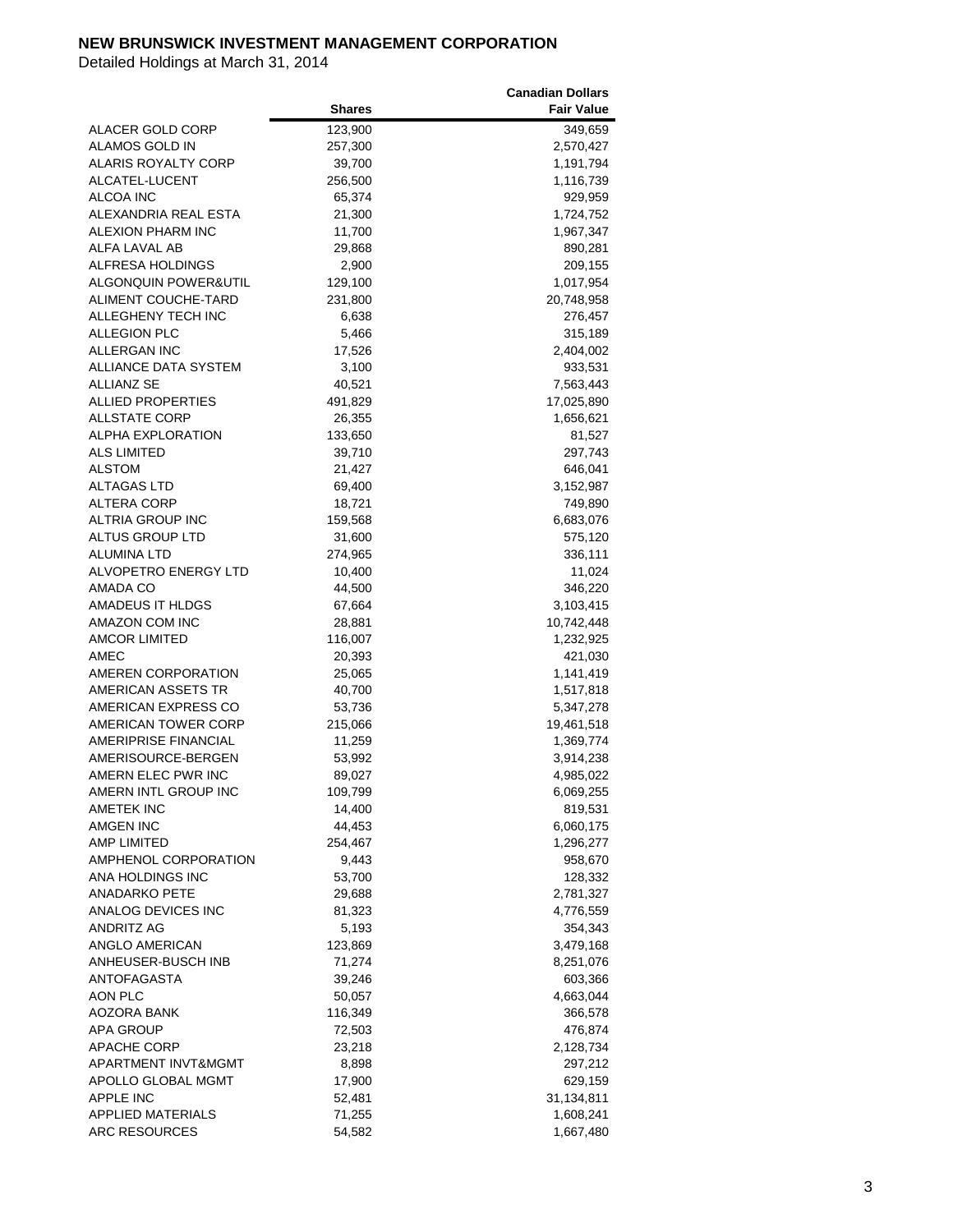|                               |               | <b>Canadian Dollars</b> |
|-------------------------------|---------------|-------------------------|
|                               | <b>Shares</b> | <b>Fair Value</b>       |
| ARCELORMITTAL                 | 88,677        | 1,577,633               |
| <b>ARCHER DANIELS MIDLD</b>   | 100,521       | 4,820,883               |
| ARGONAUT GOLD INC             | 28,500        | 137,370                 |
| ARKEMA                        | 6,025         | 753,397                 |
| <b>ARM HOLDINGS PLC</b>       |               |                         |
|                               | 123,235       | 2,262,985               |
| ARTIS                         | 794,950       | 12,576,109              |
| ARYZTA AG                     | 7,995         | 780,123                 |
| ASAHI GLASS CO                | 87,198        | 558,809                 |
| ASAHI GROUP HLDGS             | 36,778        | 1,138,654               |
| ASAHI KASEI CORP              | 97,475        | 733,308                 |
| ASCENDAS REAL ESTA            | 191,200       | 379,232                 |
| <b>ASCIANO LIMITED</b>        | 99,155        | 527,418                 |
| ASICS CORP                    | 16,900        | 367,472                 |
| ASM PACIFIC TECH.             | 22,300        | 238,919                 |
| ASML HOLDING NV               | 32,595        | 3,333,565               |
| ASOS PLC                      | 5,100         | 483,267                 |
| <b>ASSA ABLOY</b>             | 27,707        | 1,625,323               |
| <b>ASSICURAZIONI GEN</b>      | 102,640       | 2,526,329               |
| ASSOC BRITISH FOODS           |               |                         |
|                               | 115,689       | 5,920,138               |
| ASSURANT INC                  | 4,170         | 299,407                 |
| <b>ASTELLAS PHARMA</b>        | 196,780       | 2,581,181               |
| <b>ASTRAZENECA</b>            | 165,610       | 11,812,554              |
| <b>ASX LIMITED</b>            | 18,495        | 682,398                 |
| AT&T INC                      | 345,647       | 13,398,270              |
| ATCO LTD                      | 70,012        | 3,718,337               |
| ATHABASCA OIL CORP            | 123,000       | 979,080                 |
| ATLANTIA                      | 31,806        | 902,366                 |
| ATLANTIC POWER                | (133, 100)    | (430, 356)              |
| ATLAS COPCO                   | 35,364        | 1,066,743               |
| ATLAS COPCO AB                | 57,679        | 1,833,145               |
| ATOS                          | 5,685         | 567,581                 |
| ATS AUTOM TOOLING             | 152,800       | 2,192,680               |
| <b>AUCKLAND INTL</b>          |               |                         |
|                               | 120,086       | 438,216                 |
| AURICO GOLD INC               | 138,212       | 666,182                 |
| <b>AURIZON HLDGS</b>          | 158,972       | 835,836                 |
| <b>AURORA OIL &amp; GAS</b>   | 1,112,600     | 4,684,046               |
| <b>AUST &amp; NZ BANK GRP</b> | 243,535       | 8,235,715               |
| <b>AUTOCANADA</b>             | 10,000        | 615,000                 |
| <b>AUTODESK INC</b>           | 13,644        | 741,669                 |
| AUTOMATIC DATA PROC           | 68,758        | 5,908,844               |
| <b>AUTONATION INC</b>         | 3,892         | 228,986                 |
| <b>AUTOZONE INC</b>           | 9,799         | 5,817,241               |
| AVALONBAY COMMUNTIES          | 125,308       | 18,348,868              |
| <b>AVERY DENNISON CORP</b>    | 5,959         | 333,737                 |
| <b>AVIGILON CORPORATION</b>   | 19,100        | 546,069                 |
| AVIVA                         | 264,357       | 2,320,320               |
| AVON PRODUCTS INC             | 26,525        | 429,217                 |
| AXA                           |               |                         |
|                               | 159,290       | 4,571,304               |
| AXEL SPRINGER SE              | 3,854         | 272,357                 |
| <b>B2GOLD CORP</b>            | 361,100       | 1,083,300               |
| <b>BABCOCK INTL</b>           | 175,263       | 4,344,068               |
| <b>BADGER DAYLIGHTING</b>     | 49,700        | 2,066,526               |
| <b>BAE SYSTEMS</b>            | 289,709       | 2,208,060               |
| <b>BAKER HUGHES INC</b>       | 25,695        | 1,846,612               |
| <b>BALL CORP</b>              | 8,250         | 499,797                 |
| <b>BALOISE HOLDING AG</b>     | 4,633         | 643,666                 |
| <b>BANCO POPULAR ESPA</b>     | 152,275       | 1,269,416               |
| <b>BANCO SANTANDER SA</b>     | 1,024,370     | 10,785,009              |
| <b>BANDAI NAMCO HLDGS</b>     | 12,600        | 329,875                 |
| <b>BANK HAPOALIM BM</b>       | 62,890        | 395,775                 |
|                               |               |                         |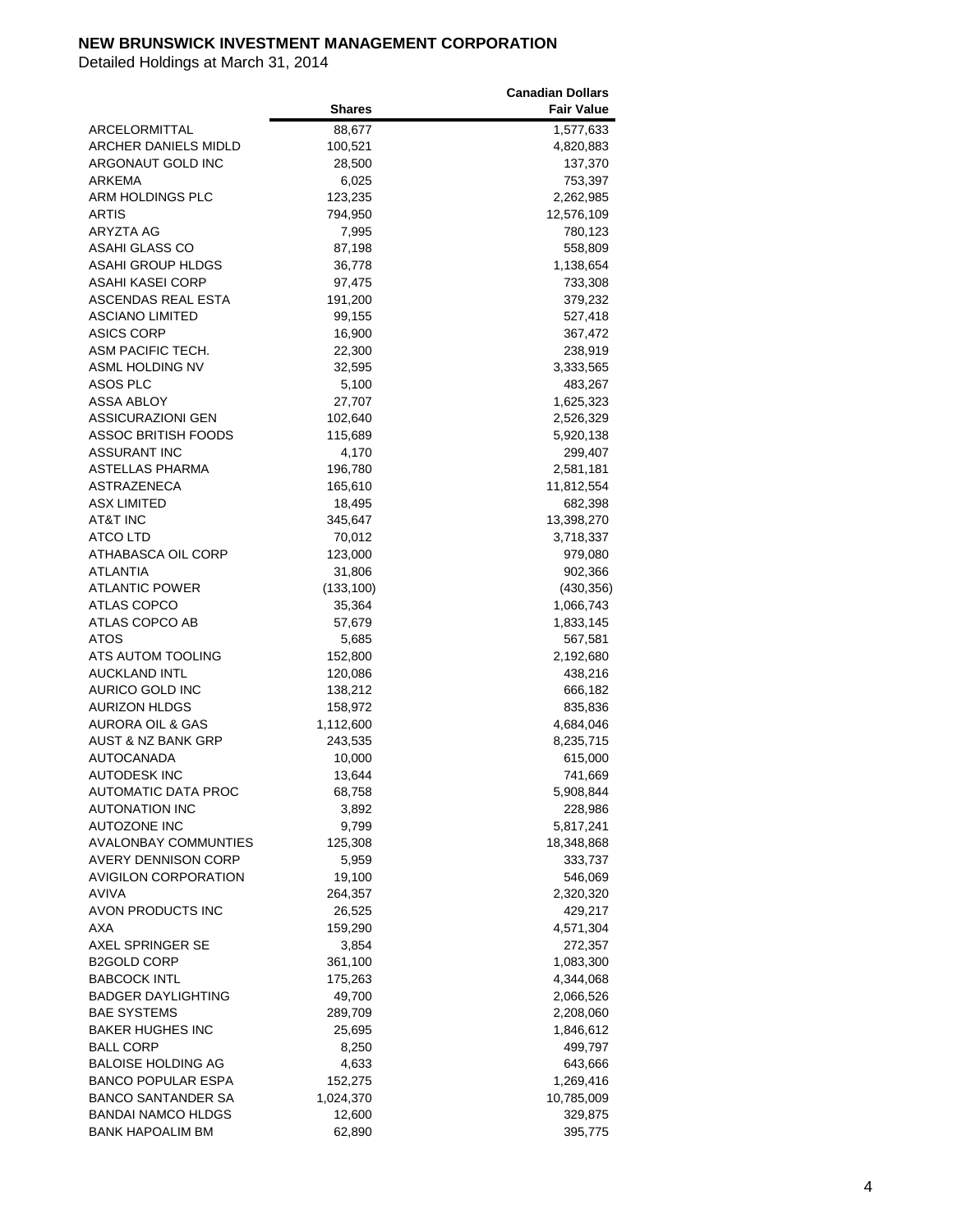|                              |               | <b>Canadian Dollars</b> |
|------------------------------|---------------|-------------------------|
|                              | <b>Shares</b> | <b>Fair Value</b>       |
| <b>BANK OF AMERICA CORP</b>  | 621,857       | 11,822,223              |
| <b>BANK OF MONTREAL</b>      | 183,640       | 13,582,014              |
| <b>BANK OF NEW YORK MEL</b>  | 66,764        | 2,604,199               |
| <b>BANK OF NOVA SCOTIA</b>   | 494,186       | 28,470,682              |
| <b>BANK OF QUEENSLAND</b>    | 27,400        | 360,156                 |
|                              |               |                         |
| BANKERS PETROLEUM            | 125,400       | 674,652                 |
| BANKIA S.A                   | 324,476       | 756,199                 |
| <b>BARCLAYS</b>              | 1,361,809     | 5,849,153               |
| BARD C R INC                 | 25,346        | 4,145,650               |
| <b>BARRICK GOLD CORP</b>     | 150,588       | 2,963,572               |
| BARRY CALLEBAUT AG           | 3,163         | 4,710,523               |
| <b>BASF SE</b>               | 81,677        | 10,024,448              |
| <b>BAUER PERFORMANCE</b>     | 40,000        | 567,600                 |
| <b>BAXTER INTL INC</b>       | 31,968        | 2,617,477               |
| BAYER AG                     | 73,370        | 10,958,128              |
| BAYER MOTOREN WERK           | 33,628        | 4,557,707               |
| <b>BAYTEX ENERGY CORP</b>    | 130,025       | 5,257,299               |
| <b>BB&amp;T CORPORATION</b>  | 42,235        | 1,875,230               |
| BBVA (BILB-VIZ-ARG)          | 514,264       | 6,820,211               |
| <b>BCA MPS</b>               | 413,827       | 166,824                 |
| <b>BCE INC</b>               | 191,509       | 9,235,598               |
| <b>BCO DE SABADELL</b>       | 298,100       | 1,016,699               |
| <b>BCO ESPIR SANTO</b>       | 185,571       | 383,640                 |
| <b>BEAM INC</b>              | 9,873         | 909,022                 |
| <b>BECTON DICKINSON</b>      | 46,784        | 6,054,248               |
| <b>BED BATH &amp; BEYOND</b> |               |                         |
|                              | 12,482        | 949,189                 |
| BEIERSDORF AG                | 40,196        | 4,329,232               |
| BELGACOM                     | 15,684        | 542,314                 |
| <b>BELL ALIANT INC</b>       | 196,800       | 5,412,862               |
| <b>BELLATRIX EXPLOR LTD</b>  | 157,900       | 1,476,365               |
| <b>BEMIS INC</b>             | 6,339         | 274,935                 |
| <b>BENDIGO AND ADELAIDE</b>  | 36,140        | 420,695                 |
| <b>BENESSE HOLDINGS</b>      | 87,400        | 3,695,000               |
| <b>BERKSHIRE HATHAWAY</b>    | 131,600       | 18,177,821              |
| <b>BEST BUY INC</b>          | 16,462        | 483,635                 |
| <b>BEZEQ</b>                 | 214,691       | 421,685                 |
| <b>BG GROUP</b>              | 303,602       | 6,243,300               |
| <b>BGC PARTNERS INC</b>      | 72,232        | 522,141                 |
| <b>BHP BILLITON LTD</b>      | 303,232       | 12,064,234              |
| <b>BHP BILLITON PLC</b>      | 167,757       | 5,005,249               |
| ВIС                          | 16,784        | 2,434,507               |
| <b>BIOGEN IDEC INC</b>       | 13,886        | 4,694,553               |
| <b>BIRCHCLIFF ENERGY</b>     | 100,690       | 1,107,590               |
| BK LEUMI LE ISRAEL           | 116,352       | 500,410                 |
| BK OF EAST ASIA              | 124,900       | 538,464                 |
| BK OF IRELAND                | 2,011,200     | 942,325                 |
| BK OF KYOTO                  | 12,900        | 117,784                 |
| BK OF YOKOHAMA               | 118,402       | 653,465                 |
| <b>BLACK DIAMOND INC</b>     | 22,400        | 768,618                 |
| <b>BLACKBERRY LIMITED</b>    | 7,906         | 70,759                  |
| <b>BLACKPEARL RESOURCES</b>  | 153,900       | 404,757                 |
| <b>BLACKROCK INC</b>         |               |                         |
|                              | 7,400         | 2,572,201               |
| <b>BLACKSTONE GROUP</b>      | 22,000        | 808,527                 |
| <b>BLOCK H &amp; R INC</b>   | 16,716        | 561,492                 |
| <b>BNP PARIBAS</b>           | 88,819        | 7,565,039               |
| BOARDWALK                    | 268,500       | 16,327,485              |
| BOC HONG KONG HLDG           | 301,356       | 947,597                 |
| <b>BOEING CO</b>             | 40,262        | 5,584,504               |
| <b>BOLIDEN AB</b>            | 25,264        | 423,187                 |
| <b>BOMBARDIER INC</b>        | 334,582       | 1,375,132               |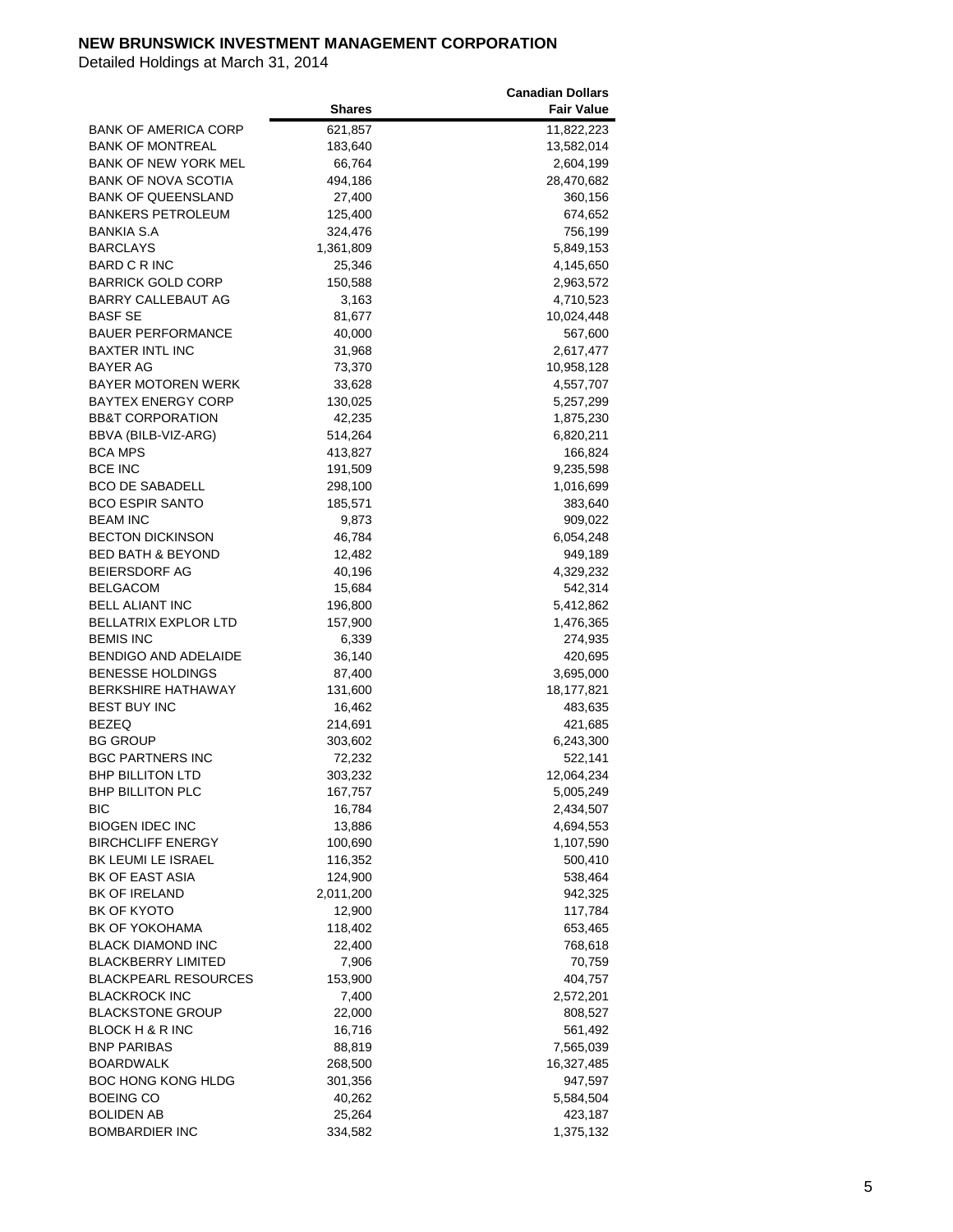|                                 |               | <b>Canadian Dollars</b> |
|---------------------------------|---------------|-------------------------|
|                                 | <b>Shares</b> | <b>Fair Value</b>       |
| <b>BONAVISTA ENERGY</b>         | 96,595        | 1,568,703               |
| BONTERRA ENERGY CORP            | 32,120        | 1,720,347               |
| <b>BORAL LIMITED</b>            | 68,630        | 396,643                 |
| <b>BORG WARNER INC</b>          | 13,400        | 910,433                 |
|                                 |               |                         |
| <b>BOSKALIS WESTMNSTR</b>       | 8,284         | 503,697                 |
| <b>BOSTON PROPERTIES</b>        | 91,415        | 11,637,902              |
| <b>BOSTON SCIENTIFIC</b>        | 77,902        | 1,164,141               |
| <b>BOUYGUES</b>                 | 16,912        | 778,886                 |
| <b>BP PLC</b>                   | 1,650,772     | 14,580,321              |
| <b>BQE CANT VAUDOISE</b>        | 100           | 64,405                  |
| <b>BRAMBLES LTD</b>             | 127,768       | 1,210,236               |
| <b>BRENNTAG AG</b>              | 3,990         | 816,011                 |
| <b>BRIDGESTONE CORP</b>         | 58,888        | 2,309,744               |
| <b>BRISTOL MYERS SQUIBB</b>     | 152,218       | 8,740,409               |
| <b>BRIT AMER TOBACCO</b>        | 217,006       | 13,318,316              |
| <b>BRITISH LAND CO</b>          | 75,540        | 909,062                 |
| BRITISH SKY BRDCST              | 95,430        | 1,603,137               |
| <b>BRIXMOR PROPERTY G</b>       | 69,500        | 1,638,535               |
| <b>BROADCOM CORP</b>            | 32,288        | 1,123,456               |
| <b>BROOKFIELD ASSET MGT</b>     |               |                         |
|                                 | 324,548       | 14,614,396              |
| <b>BROOKFIELD OFFICE PT</b>     | 52,100        | 1,109,484               |
| <b>BROOKFIELD PROPERTY</b>      | 402,950       | 8,305,330               |
| <b>BROOKFIELD RENEWABLE</b>     | 51,400        | 1,658,164               |
| <b>BROTHER INDUSTRIES</b>       | 27,100        | 419,075                 |
| <b>BROWN FORMAN CORP</b>        | 13,620        | 1,354,704               |
| <b>BRP INC</b>                  | 49,300        | 1,427,235               |
| BT GROUP PLC                    | 703,639       | 4,913,607               |
| <b>BUNZL</b>                    | 161,164       | 4,733,035               |
| <b>BURBERRY GROUP</b>           | 37,444        | 961,159                 |
| <b>BUREAU VERITAS</b>           | 116,508       | 3,944,375               |
| C H ROBINSON WLDWIDE            | 9,079         | 525,735                 |
| CA INC                          | 18,935        | 648,167                 |
| <b>CABLEVISION SYS CORP</b>     | 13,100        | 246,440                 |
| <b>CABOT OIL &amp; GAS CORP</b> | 24,868        | 931,246                 |
| <b>CAE INC</b>                  | 238,400       | 3,468,720               |
| <b>CAIXABANK SA</b>             | 161,826       | 1,149,635               |
| <b>CALBEE INC</b>               | 56,000        | 1,457,711               |
| CALFRAC WELL SERVICE            | 59,500        | 2,108,085               |
| CALLOWAY RL EST INV             |               |                         |
|                                 | 701,000       | 18,147,867              |
| CALTEX AUSTRALIA                | 5,312         | 120,030                 |
| <b>CAMECO CORP</b>              | 107,340       | 2,728,409               |
| <b>CAMERON INTL</b>             | 12,716        | 868,177                 |
| CAMPBELL SOUP CO                | 72,713        | 3,606,991               |
| <b>CANADIAN ENERGY SRVC</b>     | 73,100        | 2,100,894               |
| <b>CANELSON DRILLING</b>        | 33,800        | 243,698                 |
| <b>CANEXUS CORP</b>             | 427,062       | 2,198,003               |
| CANFOR CORPORATION              | 131,800       | 3,439,980               |
| <b>CANFOR PULP PRODUCTS</b>     | 6,100         | 71,675                  |
| <b>CANON INC</b>                | 102,047       | 3,489,660               |
| CANYON SERVICES GRP             | 8,700         | 119,103                 |
| <b>CAP GEMINI</b>               | 12,717        | 1,063,034               |
| <b>CAPITA PLC</b>               | 55,819        | 1,125,723               |
| CAPITACOMMERCIAL                | 181,400       | 236,413                 |
| CAPITAL ONE FINL CO             | 33,727        | 2,876,405               |
| <b>CAPITAL POWER CORP</b>       | 152,874       | 3,980,075               |
| CAPITALAND                      |               |                         |
|                                 | 247,297       | 627,228                 |
| <b>CAPITAMALL TRUST</b>         | 249,100       | 413,185                 |
| CAPITAMALLS ASIA L              | 151,000       | 237,213                 |
| <b>CAPSTONE MINING</b>          | 190,143       | 555,218                 |
| CARDINAL HEALTH INC             | 20,197        | 1,568,969               |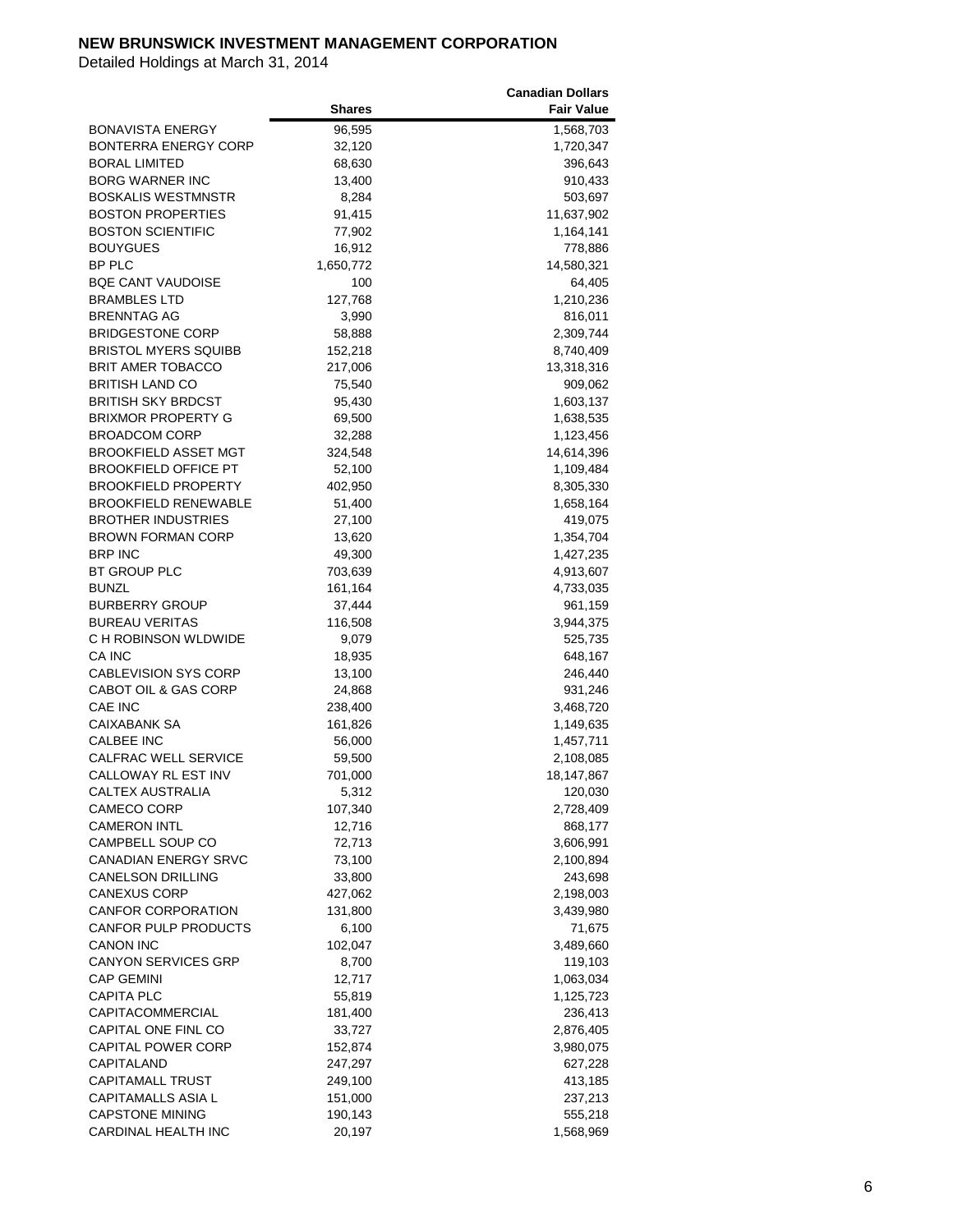|                                 |               | <b>Canadian Dollars</b> |
|---------------------------------|---------------|-------------------------|
|                                 | <b>Shares</b> | <b>Fair Value</b>       |
| <b>CAREFUSION CORP</b>          | 12,298        | 546,710                 |
| <b>CARLSBERG AS</b>             | 9,718         | 1,067,229               |
| <b>CARMAX INC</b>               | 13,100        | 677,637                 |
| <b>CARNIVAL CORP</b>            | 25,835        | 1,081,108               |
| <b>CARNIVAL PLC</b>             | 17,104        | 718,841                 |
| CARREFOUR SA                    |               |                         |
|                                 | 53,434        | 2,283,713               |
| <b>CASCADES INC</b>             | 160,000       | 1,208,000               |
| <b>CASINO GUICHARD-PERR</b>     | 5,610         | 737,175                 |
| <b>CASIO COMPUTER CO</b>        | 9,500         | 124,307                 |
| CATAMARAN CORP                  | 53,867        | 2,664,262               |
| <b>CATERPILLAR INC</b>          | 37,542        | 4,123,375               |
| CATHAY PACIFIC AIR              | 133,000       | 273,635                 |
| <b>CBL &amp; ASSOCIATE PROP</b> | 47,700        | 948,747                 |
| <b>CBRE GROUP INC</b>           | 16,911        | 512,714                 |
| <b>CBS CORPORATION</b>          | 32,451        | 2,221,085               |
| <b>CCL INDUSTRIES INC</b>       | 48,700        | 4,612,864               |
| <b>CDN APARTMENT PPTS</b>       | 785,059       | 16,812,693              |
| CDN IMP BANK COMMERC            | 59,776        | 5,752,244               |
| <b>CDN NATL RAILWAY</b>         | 236,244       | 14,673,115              |
| <b>CDN NATURAL RES</b>          | 290,618       | 12,378,671              |
| <b>CDN OIL SANDS</b>            | 43,312        | 1,004,405               |
| <b>CDN OVERSEAS PETRO</b>       | 1,200,000     | 348,000                 |
| CDN PACIFIC RAILWAY             | 46,313        | 7,687,958               |
| CDN REAL ESTATE INV             | 511,296       | 23,118,658              |
| <b>CDN TIRE CORP</b>            | 75,885        | 7,909,494               |
| CDN UTILITIES LTD               |               |                         |
|                                 | 146,166       | 6,011,808               |
| <b>CDN WESTERN BANK</b>         | 174,100       | 5,835,073               |
| <b>CELESIO AG</b>               | 4,185         | 157,949                 |
| <b>CELESTICA INC</b>            | 69,200        | 837,320                 |
| CELGENE CORP                    | 23,851        | 3,680,206               |
| <b>CENOVUS ENERGY</b>           | 181,328       | 5,797,056               |
| <b>CENTERPOINT ENERGY</b>       | 26,206        | 686,193                 |
| <b>CENTERRA GOLD</b>            | 454,900       | 2,342,735               |
| <b>CENTRAL JAPAN RLWY</b>       | 12,800        | 1,654,296               |
| <b>CENTRICA</b>                 | 908,254       | 5,509,836               |
| <b>CENTURYLINK INC</b>          | 57,125        | 2,073,526               |
| <b>CERNER CORP</b>              | 17,400        | 1,081,812               |
| CF INDUSTRIES HLDGS             | 3,278         | 944,344                 |
| CFS RETAIL PROP                 | 1,526,585     | 2,951,344               |
| CGG                             | 13,808        | 244,500                 |
| <b>CGI GROUP INC</b>            | 253,600       | 8,655,368               |
| <b>CHARTWELL RETIREMENT</b>     | 1,322,332     | 13,824,981              |
| <b>CHEMTRADE LOGISTICS</b>      | 64,100        | 1,382,869               |
| <b>CHEMTURA CORP</b>            | 56,934        | 1,591,478               |
| <b>CHESAPEAKE ENERGY</b>        | 29,824        | 844,550                 |
| CHEUNG KONG INFRAS              | 490,000       | 3,451,063               |
| CHEUNG KONG(HLDGS)              | 118,868       | 2,174,992               |
| <b>CHEVRON CORP</b>             | 141,735       | 18,628,404              |
| CHIBA BANK                      | 71,257        | 485,669                 |
| CHINA GOLD INTL RES             | 172,000       | 473,000                 |
| CHIPOTLE MEXICAN GRL            |               |                         |
|                                 | 7,400         | 4,646,206               |
| CHIYODA CORP                    | 18,000        | 256,748                 |
| <b>CHRISTIAN DIOR</b>           | 4,880         | 1,037,448               |
| <b>CHUBB CORP</b>               | 50,719        | 5,032,891               |
| CHUBU ELEC POWER                | 48,187        | 627,426                 |
| CHUGAI PHARM CO                 | 21,900        | 618,416                 |
| CHUGOKU BANK                    | 11,400        | 168,104                 |
| CHUGOKU ELEC POWER              | 26,552        | 409,462                 |
| CHURCHILL CORP THE              | 19,000        | 214,130                 |
| CI FINANCIAL CORP               | 286,300       | 10,010,375              |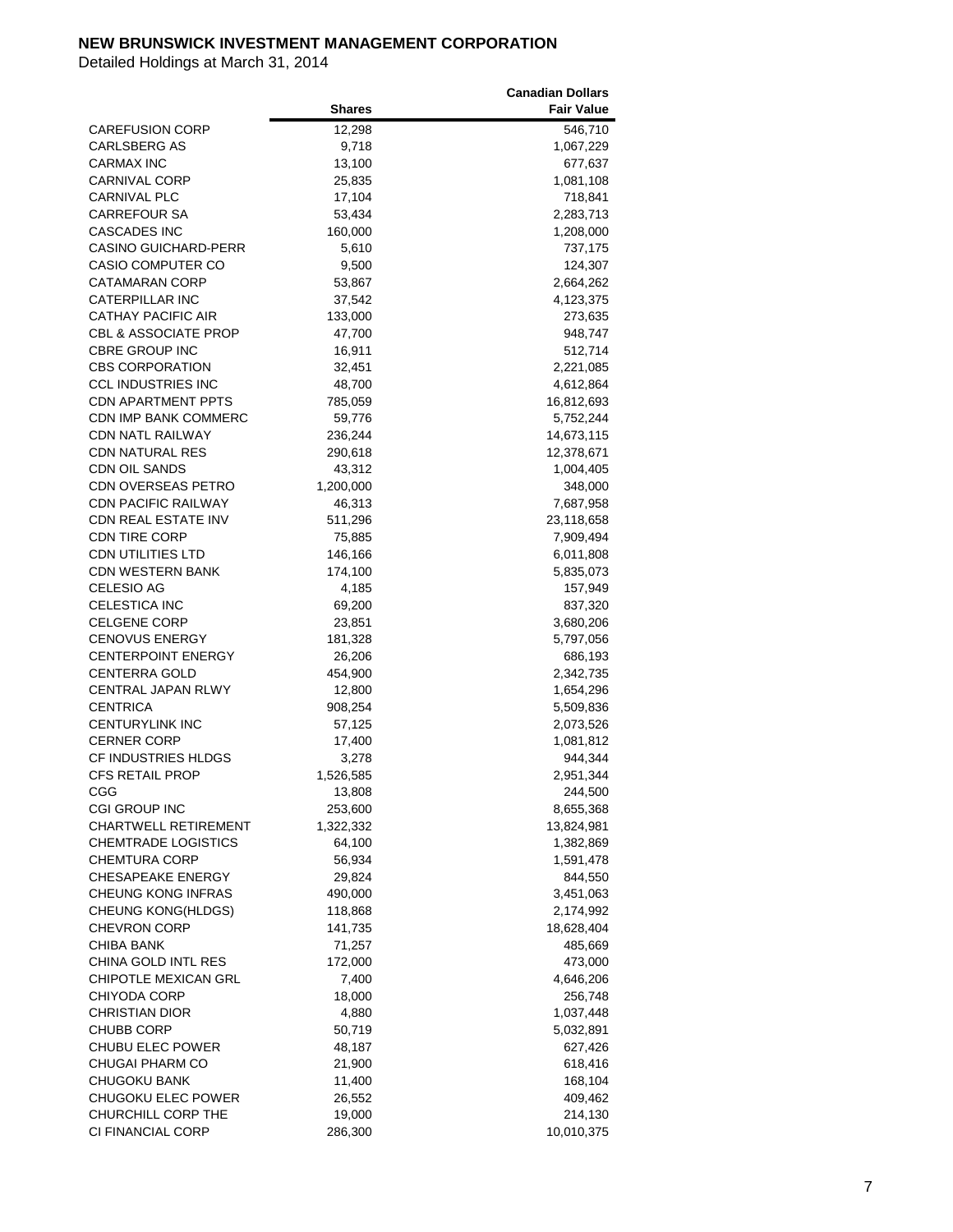|                              |               | <b>Canadian Dollars</b> |
|------------------------------|---------------|-------------------------|
|                              | <b>Shares</b> | <b>Fair Value</b>       |
| CIE DE ST-GOBAIN             | 35,267        | 2,352,518               |
| <b>CIGNA CORP</b>            | 16,112        | 1,491,844               |
| <b>CINCINNATI FINL CORP</b>  | 8,969         | 486,750                 |
| <b>CINEPLEX INC</b>          | 114,900       | 4,847,523               |
| <b>CINTAS CORP</b>           | 6,331         | 417,130                 |
| <b>CISCO SYSTEMS INC</b>     | 303,067       | 7,506,901               |
| <b>CITIGROUP INC</b>         | 178,662       | 9,399,815               |
| <b>CITIZEN HOLDINGS</b>      | 8,000         | 66,614                  |
| <b>CITRIX SYS INC</b>        | 10,805        |                         |
| <b>CITY DEVELOPMENTS</b>     | 42,620        | 685,873<br>377,784      |
| <b>CLIFFS NATURAL RES</b>    |               |                         |
|                              | 9,400         | 212,576                 |
| CLOROX CO                    | 7,737         | 752,636                 |
| <b>CLP HOLDINGS</b>          | 465,814       | 3,877,217               |
| CME GROUP INC                | 18,845        | 1,541,582               |
| <b>CMNWLTH BK OF AUST</b>    | 143,215       | 11,344,645              |
| <b>CMS ENERGY CORP</b>       | 16,165        | 523,151                 |
| CNH INDUSTRIAL NV            | 73,746        | 936,181                 |
| <b>CNP ASSURANCES</b>        | 16,740        | 391,403                 |
| <b>COACH INC</b>             | 16,338        | 896,780                 |
| <b>COBHAM</b>                | 99,982        | 550,087                 |
| COCA COLA HBC                | 20,582        | 563,579                 |
| COCA-COLA AMATIL             | 254,518       | 2,871,647               |
| COCA-COLA CO                 | 316,144       | 13,612,155              |
| <b>COCA-COLA ENTERPRISES</b> | 71,408        | 3,769,566               |
| COCA-COLA WEST CO            | 6,900         | 133,174                 |
| <b>COCHLEAR LTD</b>          | 6,111         | 356,307                 |
| COEUR MINING INC             | 9,990         | 14,486                  |
| COGECO CABLE INC             | 30,300        | 1,737,705               |
| COGNIZANT TECH SOLNS         | 36,166        | 2,023,098               |
| <b>COLABOR GROUP INC</b>     | 45,000        | 182,700                 |
| COLGATE PALMOLIVE CO         | 99,566        | 7,138,963               |
| <b>COLOPLAST</b>             | 34,220        | 3,057,326               |
| <b>COLRUYT SA</b>            | 20,404        | 1,241,567               |
| <b>COMCAST CORP</b>          | 110,281       | 6,119,049               |
| <b>COMERICA INC</b>          | 10,707        | 615,399                 |
| <b>COMFORTDELGRO CORP</b>    | 89,800        | 156,439                 |
| <b>COMINAR</b>               | 812,337       | 15,125,715              |
| COMMERZBANK AG               | 82,898        | 1,681,131               |
| <b>COMMUNITY HEALTH S</b>    | 100,000       | 6,687                   |
| <b>COMPASS GROUP</b>         | 366,991       | 6,179,566               |
| <b>COMPUTER SCIENCES</b>     | 8,569         | 578,028                 |
| <b>COMPUTERSHARE LTD</b>     | 39,226        | 485,508                 |
| <b>CONAGRA FOODS INC</b>     | 69,328        | 2,377,774               |
| <b>CONOCOPHILLIPS</b>        | 82,177        | 6,389,907               |
| <b>CONSOL ENERGY INC</b>     | 13,950        | 615,986                 |
| CONSOLDTD EDISON INC         | 67,733        | 4,016,523               |
| <b>CONSTELLATION BRANDS</b>  | 10,133        | 951,664                 |
| <b>CONSTELLATION SFTWR</b>   | 23,300        | 6,275,459               |
| <b>CONTACT ENERGY</b>        | 196,168       | 999,564                 |
| CONTINENTAL AG               | 9,589         | 2,536,692               |
| CORIO NV                     | 6,395         | 322,687                 |
|                              |               |                         |
| <b>CORNING INCORPORATED</b>  | 81,882        | 1,884,297               |
| <b>CORRECTIONS COR AMER</b>  | 29,500        | 1,037,860               |
| <b>CORUS ENTERTAINMT</b>     | 117,772       | 2,874,815               |
| <b>COSTCO WHSL CORP</b>      | 53,006        | 6,543,056               |
| <b>COTT CORP</b>             | 84,900        | 796,362                 |
| COUSINS PPTYS INC            | 290,600       | 3,684,166               |
| <b>COVIDIEN PLC</b>          | 26,500        | 2,157,535               |
| <b>CREDIT AGRICOLE</b>       | 89,978        | 1,566,560               |
| CREDIT SAISON CO             | 15,369        | 338,135                 |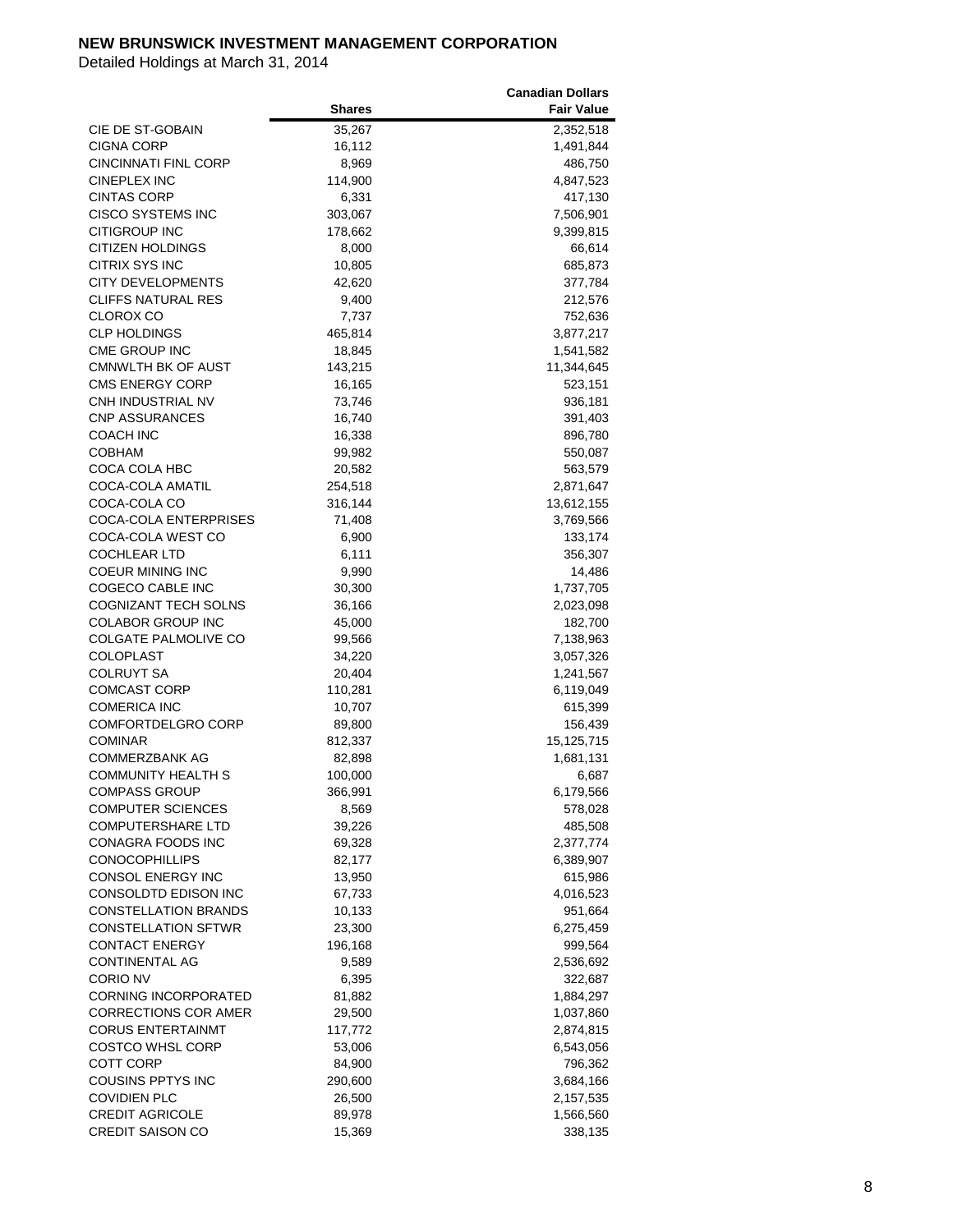|                             |               | <b>Canadian Dollars</b> |
|-----------------------------|---------------|-------------------------|
|                             | <b>Shares</b> | <b>Fair Value</b>       |
| <b>CREDIT SUISSE GRP AG</b> | 135,794       | 4,850,521               |
| <b>CRESCENT POINT ENRGY</b> | 82,434        | 3,345,172               |
| <b>CREW ENERGY</b>          | 134,000       | 1,177,860               |
| CRH                         | 65,004        | 2,002,968               |
| CRODA INTL                  | 11,601        | 543,491                 |
| CROMBIE                     | 513,600       | 6,884,382               |
| <b>CROWN CASTLE INTL</b>    | 137,586       | 11,220,005              |
| <b>CROWN RESORTS LTD</b>    |               |                         |
|                             | 39,941        | 679,436                 |
| CSL LTD<br><b>CSX CORP</b>  | 55,824        | 3,972,076               |
|                             | 59,321        | 1,899,491               |
| <b>CUBESMART</b>            | 156,900       | 2,998,459               |
| <b>CUMMINS INC</b>          | 10,218        | 1,682,686               |
| <b>CVS CAREMARK CORP</b>    | 69,598        | 5,758,730               |
| D R HORTON INC              | 17,359        | 415,396                 |
| <b>DAI NIPPON PRINTNG</b>   | 52,954        | 561,243                 |
| DAICEL CORPORATION          | 11,100        | 100,635                 |
| DAIDO STEEL CO              | 31,000        | 171,422                 |
| DAIHATSU MOTOR CO           | 16,500        | 322,349                 |
| DAI-ICHI LIFE INS           | 84,800        | 1,363,148               |
| DAIICHI SANKYO COM          | 61,479        | 1,145,071               |
| <b>DAIKIN INDUSTRIES</b>    | 20,392        | 1,263,554               |
| DAIMLER AG                  | 86,772        | 9,053,890               |
| DAITO TRUST CONST           | 7,114         | 728,146                 |
| DAIWA HOUSE INDS            | 53,920        | 1,011,794               |
| DAIWA SECS GROUP            | 138,066       | 1,328,676               |
| <b>DANAHER CORP</b>         | 35,346        | 2,934,002               |
| <b>DANONE</b>               | 82,637        | 6,452,687               |
| DANSKE BANK A/S             | 56,823        | 1,748,209               |
| DARDEN RESTAURANT           | 8,020         | 449,962                 |
| DASSAULT SYSTEMES           | 29,346        | 3,796,356               |
| DAVIS + HENDERSON           | 127,600       | 3,945,392               |
| DAVITA HEALTHCRE PAR        | 10,386        | 790,374                 |
| DBS GROUP HLDGS             | 152,485       | 2,163,942               |
| DCT INDUSTRIAL TRUST        | 196,000       | 1,707,114               |
| DDR CORP                    | 627,300       | 11,533,955              |
| DEERE & CO                  | 21,775        | 2,197,641               |
| <b>DELEK GROUP</b>          | 441           | 194,269                 |
| <b>DELHAIZE GROUP</b>       | 10,074        | 812,984                 |
| <b>DELPHI AUTOMOTIVE</b>    | 16,400        | 1,230,093               |
| <b>DELTA AIR LINES</b>      | 50,000        | 1,914,932               |
| DELTA LLOYD NV              | 17,400        | 532,697                 |
| DENA CO LTD                 | 7,600         | 151,815                 |
| DENBURY RES INC             | 20,900        | 378,853                 |
| <b>DENSO CORP</b>           | 42,973        | 2,278,670               |
| DENTSPLY INTL INC           | 8,704         | 443,567                 |
| <b>DENTSU INC</b>           | 20,600        | 864,281                 |
| DESCARTES SYSTEMS           | 96,500        | 1,490,925               |
| DETOUR GOLD CORP            | 89,300        | 854,601                 |
| DEUTSCHE BANK AG            | 90,571        | 4,474,383               |
| DEUTSCHE BANK AG NAM        | 20,500        | 1,015,787               |
| DEUTSCHE BOERSE AG          | 16,385        | 1,439,937               |
| DEUTSCHE LUFTHANSA          | 22,805        | 659,662                 |
| DEUTSCHE POST AG            | 81,945        | 3,362,004               |
| DEUTSCHE TELEKOM            | 416,395       | 7,430,163               |
| DEUTSCHE WOHNEN AG          |               |                         |
| DEVON ENERGY CORP           | 27,800        | 658,035                 |
| DEXUS PROPERTY GROUP        | 22,840        | 1,689,651               |
| <b>DIAGEO</b>               | 484,527       | 525,365                 |
| DIAMOND OFFSHORE DRL        | 287,875       | 9,857,529               |
| DIRECT LINE INS GR          | 15,700        | 846,143<br>383,267      |
|                             | 87,700        |                         |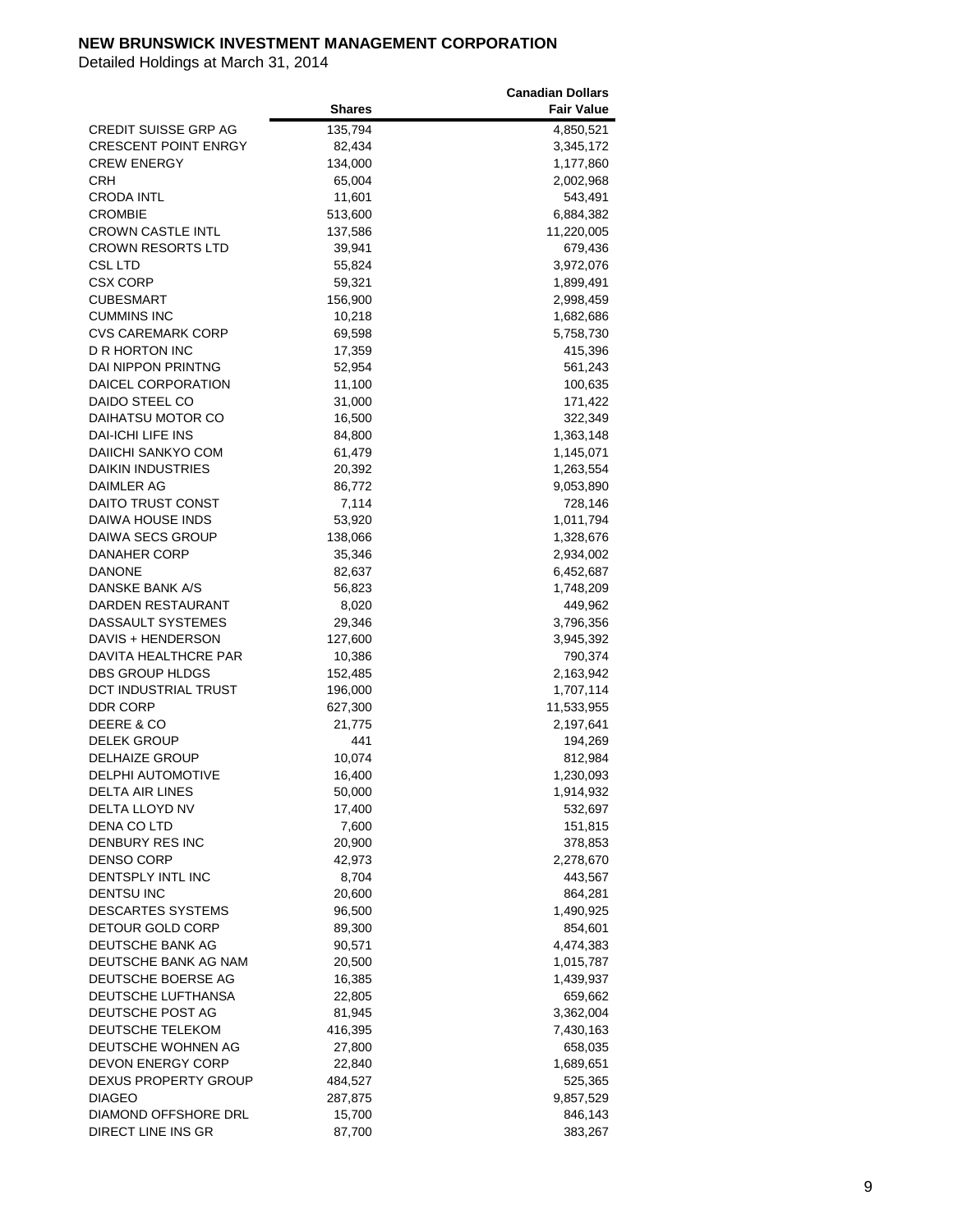|                                 |               | <b>Canadian Dollars</b> |
|---------------------------------|---------------|-------------------------|
|                                 | <b>Shares</b> | <b>Fair Value</b>       |
| <b>DIRECTV</b>                  | 27,861        | 2,353,336               |
| <b>DISCOVER FINL SVCS</b>       | 27,749        | 1,784,744               |
| DISCOVERY COMMUNIC              | 24,300        | 2,221,222               |
| DISTRIBUIDORA INTL              | 38,670        | 390,134                 |
| DNB ASA                         | 81,562        | 1,565,212               |
| DOLLAR GEN CORP                 | 17,600        | 1,079,268               |
| DOLLAR TREE INC                 | 80,750        | 4,657,220               |
| <b>DOLLARAMA</b>                | 104,100       | 8,767,302               |
| DOMINION DIAMOND CRP            |               |                         |
| <b>DOMINION RES INC VA</b>      | 46,400        | 689,040<br>6,134,648    |
| <b>DON QUIJOTE HLDGS</b>        | 78,183        |                         |
|                                 | 5,100         | 291,309                 |
| DOREL INDUSTRIES INC            | 26,600        | 983,934                 |
| DOVER CORP                      | 9,954         | 899,426                 |
| DOW CHEMICAL COMPANY            | 71,501        | 3,869,312               |
| DR PEPPER SNAPPLE               | 66,548        | 4,041,293               |
| DREAM UNLIMITED CORP            | 22,955        | 347,309                 |
| DSV                             | 16,791        | 598,354                 |
| DTE ENERGY CO                   | 52,497        | 4,348,679               |
| DU PONT E I DE NEMOU            | 54,505        | 4,042,398               |
| DUKE ENERGY CORP                | 84,278        | 6,634,319               |
| DUKE REALTY CORP                | 122,314       | 2,282,069               |
| <b>DUN &amp; BRADSTREET COR</b> | 2,400         | 263,548                 |
| <b>DUNDEE</b>                   | 681,950       | 19,944,760              |
| <b>DUNDEE CORP</b>              | 22,155        | 349,606                 |
| DUNDEE INTL REIT                | 691,059       | 6,459,100               |
| DUNDEE PREC MTLS INC            | 70,700        | 282,093                 |
| E*TRADE FINANCIAL               | 17,482        | 444,812                 |
| E.ON SE                         | 156,050       | 3,368,534               |
| EAST JAPAN RAILWAY              | 30,423        | 2,479,787               |
| <b>EASTGROUP PROPERTIES</b>     | 25,200        | 1,752,267               |
| EASTMAN CHEM CO                 | 8,993         | 860,558                 |
| <b>EASYJET</b>                  | 16,700        | 527,011                 |
| <b>EATON CORPORATION</b>        | 27,959        | 2,321,440               |
| <b>EBAY INC</b>                 | 68,535        | 4,184,526               |
| <b>ECHO ENTERTAINMENT</b>       | 86,954        | 217,918                 |
| <b>ECOLAB INC</b>               | 15,968        | 1,910,907               |
| <b>EDENRED</b>                  | 19,063        | 660,457                 |
| EDF                             | 23,142        | 1,010,891               |
| <b>EDISON INTL</b>              | 19,180        | 1,207,638               |
| EDP ENERGIAS PORTU              | 152,396       | 781,497                 |
| EDWARDS LIFESCIENCE             | 6,300         | 516,475                 |
| EISAI CO                        | 24,715        | 1,064,208               |
| ELDORADO GOLD CORP              | 161,997       | 996,282                 |
| ELEC POWER DEV                  | 13,300        | 415,476                 |
| <b>ELECTROLUX</b>               | 22,451        | 539,641                 |
| ELECTRONIC ARTS INC             | 18,654        | 598,136                 |
| <b>ELEKTA</b>                   | 121,888       | 1,789,596               |
| ELEMENT FINANCIAL               | 107,600       | 1,602,164               |
| ELI LILLY & CO                  | 120,266       | 7,824,260               |
| ELISA OYJ                       | 114,233       | 3,630,152               |
| <b>EMC CORP MASS</b>            |               |                         |
|                                 | 119,151       | 3,623,001               |
| <b>EMERA INC</b>                | 111,766       | 3,845,868               |
| <b>EMERSON ELEC CO</b>          | 41,395        | 3,056,360               |
| <b>EMPIRE LTD</b>               | 92,730        | 6,275,039               |
| <b>EMPIRE STATE REALTY</b>      | 65,000        | 1,085,570               |
| <b>EMS-CHEMIE HLDG AG</b>       | 6,359         | 2,651,574               |
| ENAGAS SA                       | 17,565        | 589,853                 |
| <b>ENBRIDGE INC</b>             | 315,951       | 15,863,900              |
| <b>ENBRIDGE INCOME FD</b>       | 57,000        | 1,517,032               |
| <b>ENCANA CORPORATION</b>       | 281,190       | 6,638,896               |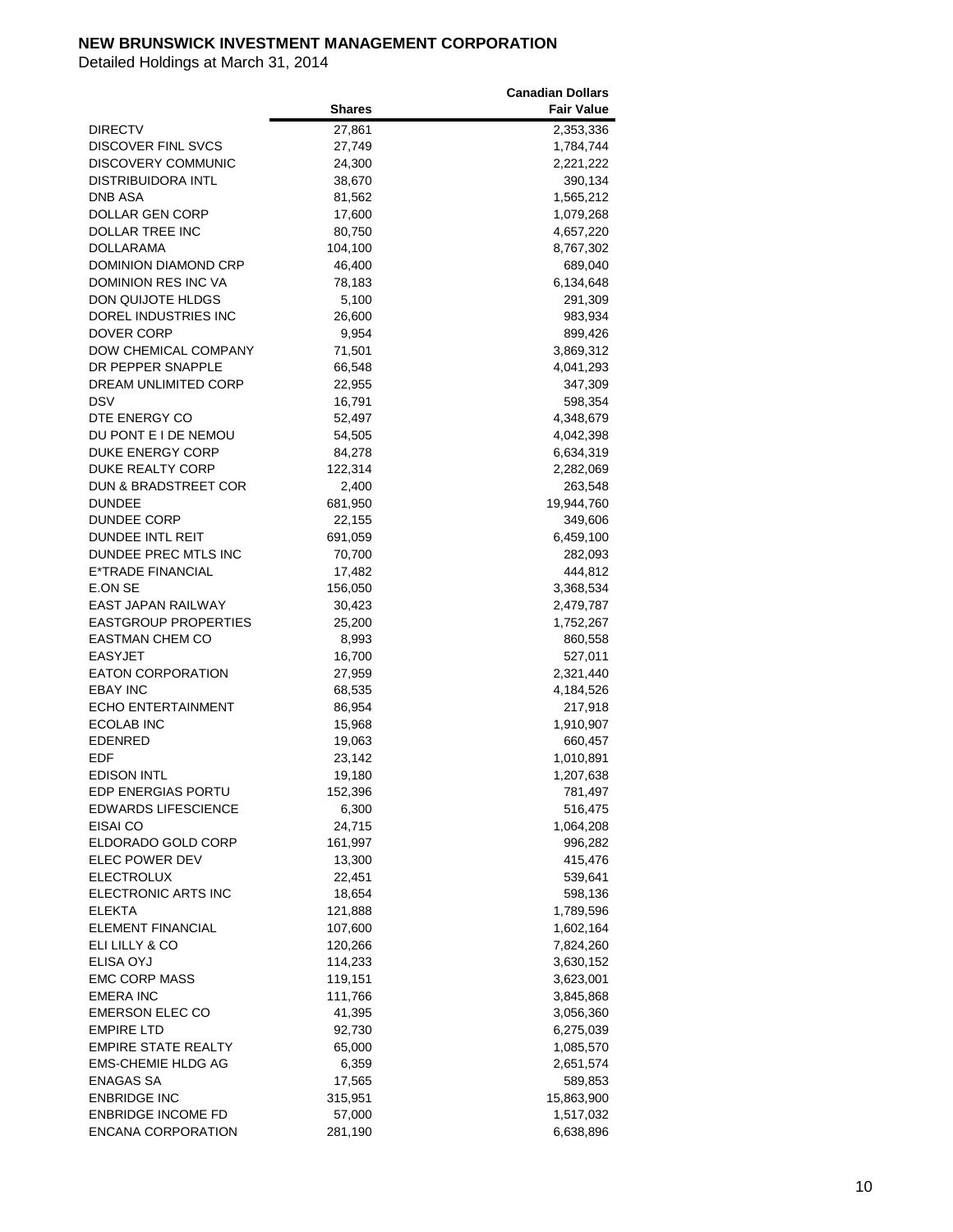|                             |               | <b>Canadian Dollars</b> |
|-----------------------------|---------------|-------------------------|
|                             | <b>Shares</b> | <b>Fair Value</b>       |
| <b>ENDEAVOUR SILVER</b>     | (92,700)      | (442, 179)              |
| ENEL                        | 585,373       | 3,658,120               |
| <b>ENEL GREEN POWER S</b>   | 162,426       | 503,564                 |
| <b>ENERFLEX LTD</b>         | 64,850        | 1,146,344               |
| <b>ENERPLUS CORP</b>        | 76,777        |                         |
| ENI                         |               | 1,696,772               |
|                             | 226,693       | 6,279,757               |
| <b>ENSCO PLC</b>            | 13,700        | 799,227                 |
| <b>ENSIGN ENERGY SERVCS</b> | 89,600        | 1,474,921               |
| <b>ENTERGY CORP</b>         | 47,166        | 3,485,063               |
| <b>EOG RESOURCES INC</b>    | 16,063        | 3,482,887               |
| <b>EQT CORPORATION</b>      | 9,000         | 964,628                 |
| <b>EQUIFAX INC</b>          | 7,397         | 556,207                 |
| <b>EQUITY ONE</b>           | 63,800        | 1,575,375               |
| <b>EQUITY RESIDENTIAL</b>   | 112,150       | 7,250,772               |
| ERICSSON(LM)TEL             | 265,720       | 3,899,118               |
| <b>ERSTE GROUP BK AG</b>    | 22,946        | 865,672                 |
| ESSEX PPTY TR INC           | 50,000        | 9,397,813               |
| <b>ESSILOR INTL</b>         | 42,441        | 4,725,976               |
| <b>ESTEE LAUDER CO</b>      | 14,992        | 1,108,246               |
| <b>EURAZEO</b>              | 1,920         | 190,492                 |
| EUTELSAT COMMUNICA          | 9,463         | 354,847                 |
| <b>EXELON CORP</b>          | 50,457        | 1,871,645               |
| EXOR                        |               |                         |
|                             | 10,067        | 498,937                 |
| <b>EXPEDIA INC</b>          | 6,172         | 494,589                 |
| <b>EXPEDITORS INTL WASH</b> | 12,558        | 550,079                 |
| EXPERIAN                    | 85,933        | 1,709,324               |
| <b>EXPRESS SCRIPTS HLDG</b> | 45,667        | 3,790,223               |
| <b>EXTENDICARE INC</b>      | 94,498        | 656,761                 |
| <b>EXXON MOBIL CORP</b>     | 289,759       | 31,284,034              |
| <b>F5 NETWORKS INC</b>      | 4,400         | 518,576                 |
| <b>FACEBOOK INC</b>         | 100,500       | 6,691,619               |
| <b>FAIRFAX FINL HOLDNGS</b> | 21,814        | 10,470,720              |
| <b>FAMILY DOLLAR STORES</b> | 51,844        | 3,341,921               |
| <b>FAMILYMART CO</b>        | 71,278        | 3,464,087               |
| <b>FANUC CORP</b>           | 16,550        | 3,228,826               |
| <b>FAST RETAILING CO</b>    | 4,756         | 1,907,988               |
| <b>FASTENAL CO</b>          | 16,054        | 875,158                 |
| FEDERAL RLTY INVT TR        | 48,400        | 6,178,848               |
| <b>FEDERATION CENTRES</b>   | 69,397        | 167,529                 |
| <b>FEDEX CORP</b>           | 17,300        | 2,537,722               |
| FERROVIAL SA                | 38,792        | 927,957                 |
| <b>FIAT SPA</b>             | 70,531        | 906,633                 |
| FIDELITY NATL INFO          | 17,119        | 1,011,361               |
| FIFTH THIRD BANCORP         | 50,070        | 1,276,749               |
| <b>FINMECCANICA SPA</b>     |               |                         |
|                             | 26,111        | 284,600                 |
| <b>FINNING INTL</b>         | 163,900       | 5,130,070               |
| <b>FIRST CAPTL REALTY</b>   | 135,800       | 2,411,808               |
| FIRST MAJESTIC SILV         | 39,900        | 425,334                 |
| <b>FIRST NATIONAL FINC</b>  | 3,400         | 83,283                  |
| <b>FIRST PACIFIC CO</b>     | 250,000       | 274,250                 |
| FIRST QUANTUM MNRL          | 40,129        | 819,835                 |
| <b>FIRST SOLAR</b>          | 4,200         | 323,983                 |
| <b>FIRSTENERGY CORP</b>     | 24,604        | 925,439                 |
| <b>FIRSTSERVICE CORP</b>    | 82,200        | 4,324,586               |
| <b>FISERV INC</b>           | 14,946        | 936,508                 |
| FISSION 3.0 CORP            | 740,600       | 111,090                 |
| <b>FISSION URANIUM CORP</b> | 3,133,032     | 5,263,494               |
| <b>FLETCHER BUILDING</b>    | 68,963        | 628,816                 |
| <b>FLIGHT CENTRE TRAVEL</b> | 3,749         | 201,293                 |
| FLIR SYS INC                | 8,700         | 346,180                 |
|                             |               |                         |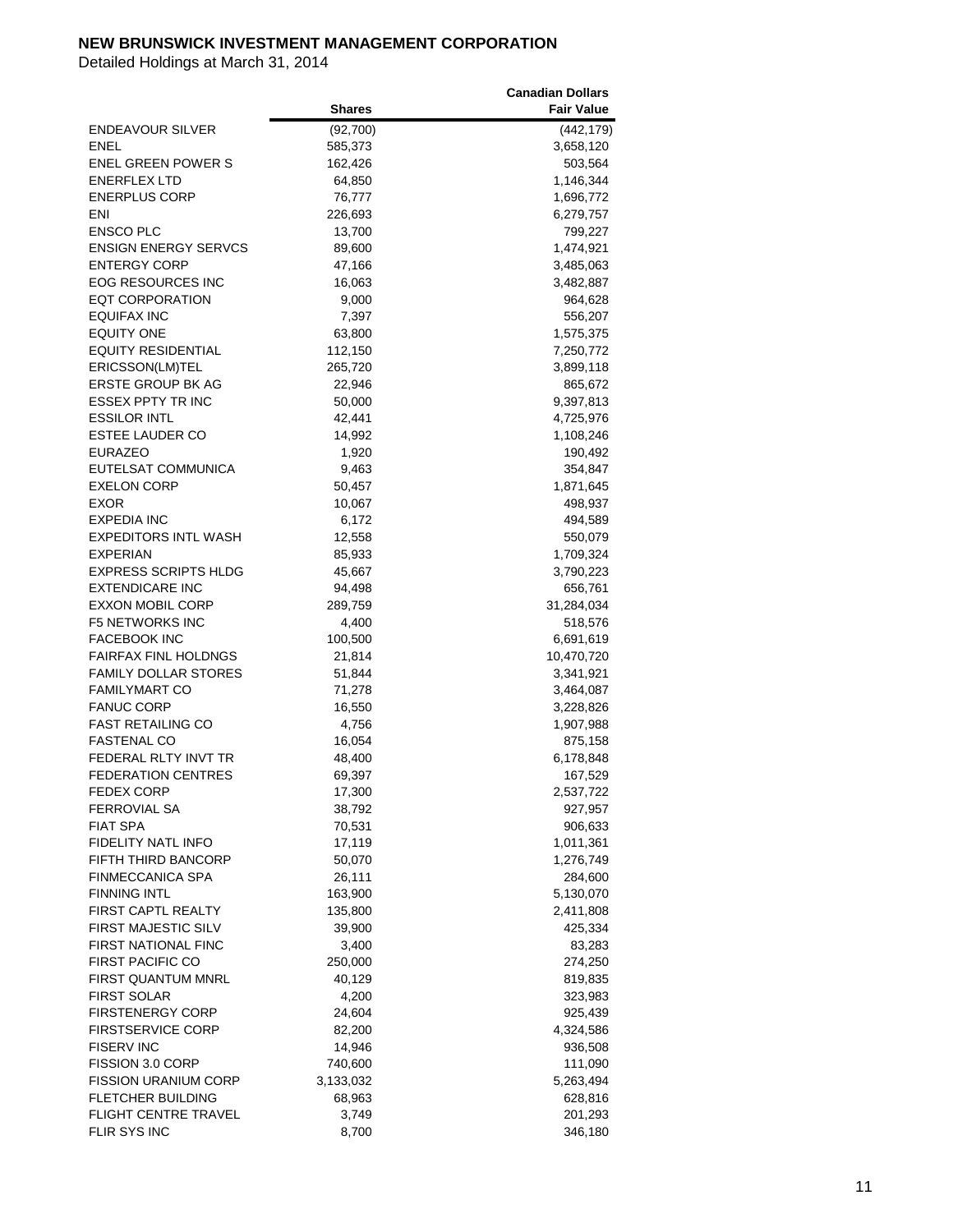|                             |               | <b>Canadian Dollars</b> |
|-----------------------------|---------------|-------------------------|
|                             | <b>Shares</b> | <b>Fair Value</b>       |
| <b>FLOWSERVE CORP</b>       | 8,137         | 706,015                 |
| <b>FLUOR CORPORATION</b>    | 9,436         | 813,023                 |
| <b>FMC CORP</b>             | 7,800         | 661,343                 |
| FMC TECHNOLOGIES INC        | 30,000        | 1,733,884               |
|                             |               |                         |
| FONCIERE DES REGIO          | 3,095         | 316,580                 |
| <b>FORBES ENERGY SERV</b>   | 110,160       | 480,951                 |
| FORD MOTOR CO               | 232,083       | 4,001,733               |
| FOREST LABS INC             | 48,620        | 4,958,561               |
| <b>FORTESCUE METALS</b>     | 131,696       | 707,243                 |
| <b>FORTIS INC</b>           | 8,687,690     | 5,705,778               |
| <b>FORTUM OYJ</b>           | 42,979        | 1,078,785               |
| FORTUNA SILVER MINES        | 72,500        | 295,075                 |
| <b>FOSSIL INC</b>           | 2,800         | 360,889                 |
| <b>FRANCO NEVADA CORP</b>   | 336,939       | 17,116,501              |
| <b>FRANKLIN RES INC</b>     | 24,150        | 1,449,430               |
| <b>FRAPORT AG</b>           | 3,641         | 300,314                 |
| <b>FREEHOLD ROYALTIES</b>   | 103,070       | 2,413,899               |
| FREEPORT-MCMORAN INC        | 65,512        | 2,394,612               |
| <b>FRESENIUS MED CARE</b>   | 61,796        | 4,761,399               |
| FRESENIUS SE&KGAA           | 33,802        | 5,841,381               |
| <b>FRESNILLO PLC</b>        | 59,381        | 921,661                 |
| <b>FRIENDS LIFE GROUP</b>   | 111,800       | 614,697                 |
|                             |               |                         |
| <b>FRONTIER COMMUNICA</b>   | 61,111        | 385,012                 |
| <b>FUCHS PETROLUB SE</b>    | 3,700         | 409,871                 |
| <b>FUGRO NV</b>             | 6,587         | 447,258                 |
| FUJI ELECTRIC CO L          | 63,000        | 311,241                 |
| <b>FUJI FILM HLD CORP</b>   | 37,982        | 1,127,899               |
| <b>FUJI HEAVY INDS</b>      | 47,800        | 1,430,208               |
| <b>FUJITSU</b>              | 182,001       | 1,217,067               |
| <b>FUKUOKA FINANCIAL</b>    | 63,000        | 286,261                 |
| G4S                         | 132,778       | 590,041                 |
| <b>GALAXY ENTERTAINMENT</b> | 182,000       | 1,746,646               |
| <b>GALP ENERGIA</b>         | 33,298        | 634,947                 |
| <b>GAMESTOP CORP HLDG</b>   | 7,143         | 324,491                 |
| <b>GANNETT INC</b>          | 14,038        | 431,350                 |
| <b>GAP INC</b>              | 15,821        | 700,527                 |
| <b>GARMIN LTD</b>           | 7,500         | 458,092                 |
| <b>GAS NATURAL SDG</b>      | 31,148        | 967,092                 |
| <b>GDF SUEZ</b>             | 114,224       | 3,450,892               |
| <b>GEA GROUP AG</b>         | 17,130        | 864,627                 |
| <b>GEBERIT</b>              | 3,330         | 1,204,444               |
| <b>GECINA</b>               | 1,070         | 157,075                 |
| <b>GEMALTO</b>              | 7,670         | 986,399                 |
| <b>GENERAL DYNAMICS</b>     | 19,165        | 2,307,260               |
| <b>GENERAL ELECTRIC CO</b>  |               |                         |
|                             | 590,391       | 17,042,113              |
| <b>GENERAL GROWTH PPTYS</b> | 363,400       | 8,836,652               |
| <b>GENERAL MILLS INC</b>    | 103,304       | 5,916,907               |
| <b>GENERAL MOTORS CO</b>    | 76,700        | 2,918,007               |
| <b>GENTING SINGAPORE</b>    | 420,789       | 493,008                 |
| <b>GENUINE PARTS CO</b>     | 9,034         | 873,281                 |
| <b>GENWORTH FINANCIAL</b>   | 30,184        | 591,515                 |
| <b>GENWORTH MI CANADA</b>   | 43,200        | 1,629,504               |
| <b>GEORGE WESTON LTD</b>    | (182, 200)    | (15,068,250)            |
| <b>GETINGE</b>              | 19,321        | 596,296                 |
| <b>GIBSON ENERGY</b>        | 215,543       | 6,244,281               |
| <b>GILDAN ACTIVEWEAR</b>    | 98,539        | 5,489,608               |
| GILEAD SCIENCES INC         | 90,516        | 7,089,354               |
| GIVAUDAN AG                 | 772           | 1,318,498               |
| <b>GJENSIDIGE FORSIKR</b>   | 14,040        | 315,246                 |
| <b>GKN</b>                  | 155,807       | 1,118,985               |
|                             |               |                         |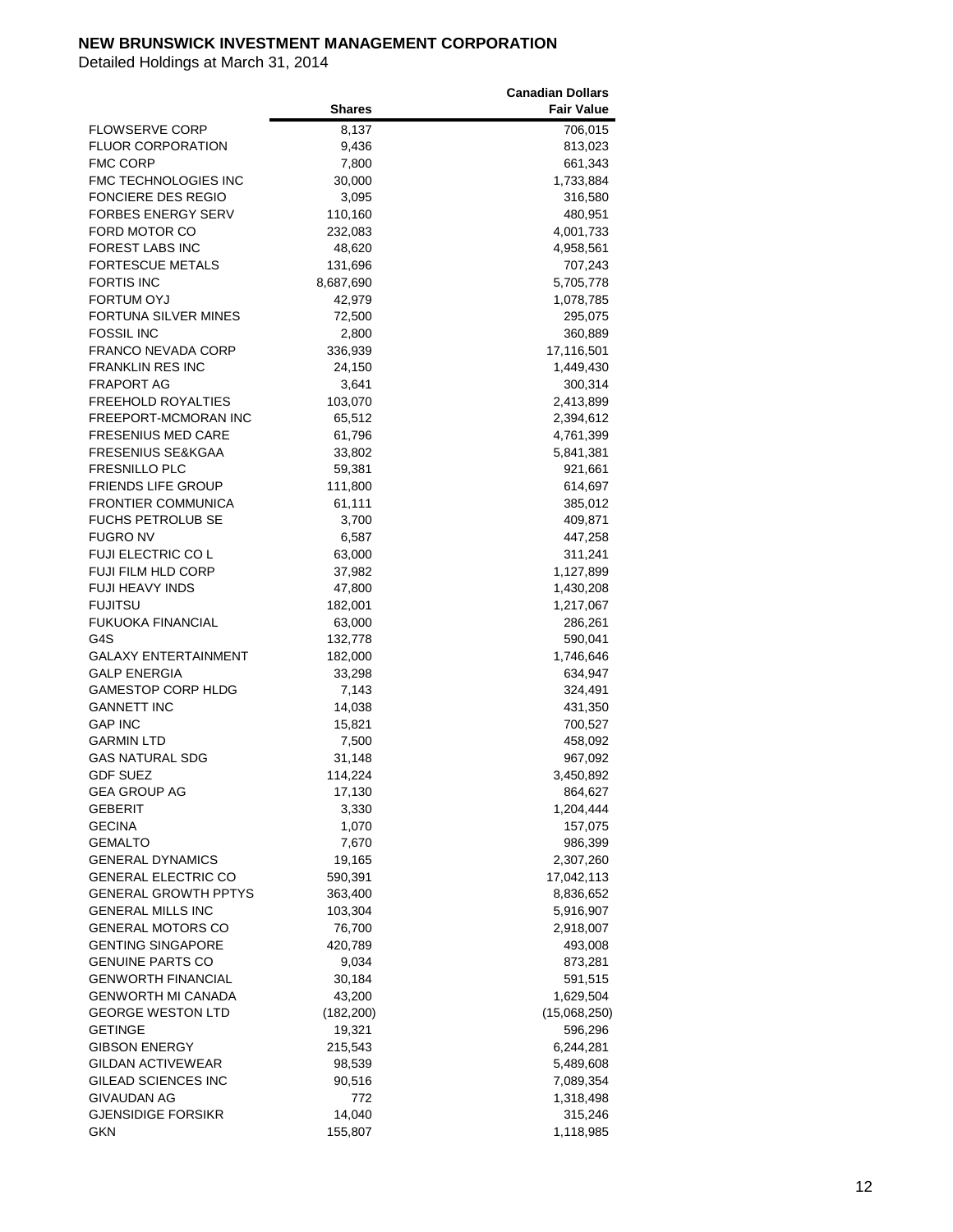|                                 |               | <b>Canadian Dollars</b> |
|---------------------------------|---------------|-------------------------|
|                                 | <b>Shares</b> | <b>Fair Value</b>       |
| <b>GLAXOSMITHKLINE</b>          | 537,378       | 15,736,330              |
| <b>GLENCORE PLC</b>             | 938,804       | 5,334,121               |
| <b>GLENTEL INC</b>              | 43,650        | 551,300                 |
| <b>GLOBAL LOGISTIC PR</b>       | 226,300       | 526,307                 |
| <b>GOLDCORP INC</b>             | 124,636       | 3,361,433               |
| GOLDEN AGRI RESOUR              | 672,038       | 339,133                 |
| <b>GOLDMAN SACHS GROUP</b>      | 24,819        | 4,494,805               |
| <b>GOODMAN GROUP</b>            | 122,330       | 591,877                 |
| <b>GOODYEAR TIRE &amp; RUBR</b> | 15,031        | 434,118                 |
| <b>GOOGLE INC</b>               | 19,105        | 23,534,836              |
| <b>GPE EUROTUNNEL SA</b>        | 40,321        | 568,415                 |
| <b>GPT GROUP</b>                | 1,065,974     | 626,862                 |
| <b>GRAHAM HOLDINGS CO</b>       | 233           | 181,240                 |
| <b>GRAINGER W W INC</b>         | 3,555         | 992,787                 |
| <b>GRAN TIERRA ENERGY</b>       | 367,720       | 3,052,076               |
| <b>GRANITE REAL ESTATE</b>      | 317,200       | 12,955,400              |
| <b>GREAT CDN GAMING</b>         | 14,800        | 211,344                 |
| <b>GREAT-WEST LIFECO</b>        | (70, 600)     | (2, 151, 182)           |
| <b>GREE INC</b>                 | 10,300        | 125,834                 |
| <b>GRIFOLS SA</b>               | 13,030        | 788,405                 |
| <b>GROUPE BRUXELLES L</b>       | 7,541         | 831,461                 |
| <b>GUNGHO ONLINE ENTE</b>       | 35,000        | 211,170                 |
| <b>GUNMA BANK</b>               | 16,800        | 101,182                 |
| <b>H&amp;R REAL EST INV</b>     | 1,751,197     | 40,032,368              |
| <b>HACHIJUNI BANK</b>           | 46,600        | 293,143                 |
| <b>HAKUHODO DY HLDGS</b>        | 26,300        | 202,929                 |
| <b>HALLIBURTON</b>              | 50,101        | 3,261,130               |
| <b>HAMAMATSU PHOTONIC</b>       | 5,542         | 276,169                 |
| HAMMERSON                       | 68,084        | 694,055                 |
| <b>HANG LUNG PROP</b>           | 211,114       | 669,844                 |
| <b>HANG SENG BANK</b>           | 62,724        | 1,102,180               |
| HANKYU HANSHIN HLD              | 104,900       | 631,783                 |
| <b>HANNOVER RUCK SE</b>         | 5,332         | 526,660                 |
| <b>HARGREAVES LANSDOW</b>       | 19,588        | 525,517                 |
| HARLEY DAVIDSON INC             | 13,207        | 972,353                 |
| <b>HARMAN INTL INDS</b>         | 4,200         | 493,936                 |
| <b>HARRIS CORP DEL</b>          | 6,484         | 524,321                 |
| <b>HARTFORD FINL SVCS</b>       | 26,790        | 1,048,821               |
| <b>HARVEY NORMAN HLDG</b>       | 58,948        | 198,985                 |
| <b>HASBRO INC</b>               | 7,110         | 437,100                 |
| HCP INC                         | 121,286       | 5,200,087               |
| <b>HEALTH CARE REIT INC</b>     | 288,600       | 19,011,779              |
| <b>HEALTHCARE RLTY TR</b>       | 150,900       | 4,027,973               |
| <b>HECLA MINING CO</b>          | 68,710        | 40,028                  |
| <b>HEICO CORP</b>               | (206, 050)    | (13,701,263)            |
| <b>HEICO CORP NEW</b>           | 222,303       | 10,666,336              |
| HEIDELBERGCEMENT                | 12,956        | 1,226,100               |
| <b>HEINEKEN HOLDING</b>         | 16,492        | 1,175,755               |
| <b>HEINEKEN NV</b>              | 20,262        | 1,557,186               |
| <b>HELMERICH &amp; PAYNE</b>    | 23,300        | 2,770,045               |
| <b>HENDERSON LAND DEV</b>       | 97,303        | 626,465                 |
| HENKEL AG&CO. KGAA              | 45,650        | 5,185,093               |
| <b>HENNES &amp; MAURITZ</b>     | 83,304        | 3,913,900               |
| <b>HESS CORPORATION</b>         | 16,082        | 1,473,228               |
| HEWLETT PACKARD CO              | 111,505       | 4,006,729               |
| <b>HEXAGON</b>                  | 23,361        | 874,483                 |
| <b>HIGH LINER FOODS</b>         | 4,600         | 211,278                 |
| <b>HINO MOTORS</b>              | 20,200        | 331,423                 |
| <b>HIROSE ELECTRIC</b>          | 2,700         | 410,295                 |
| <b>HIROSHIMA BANK</b>           | 14,900        | 68,821                  |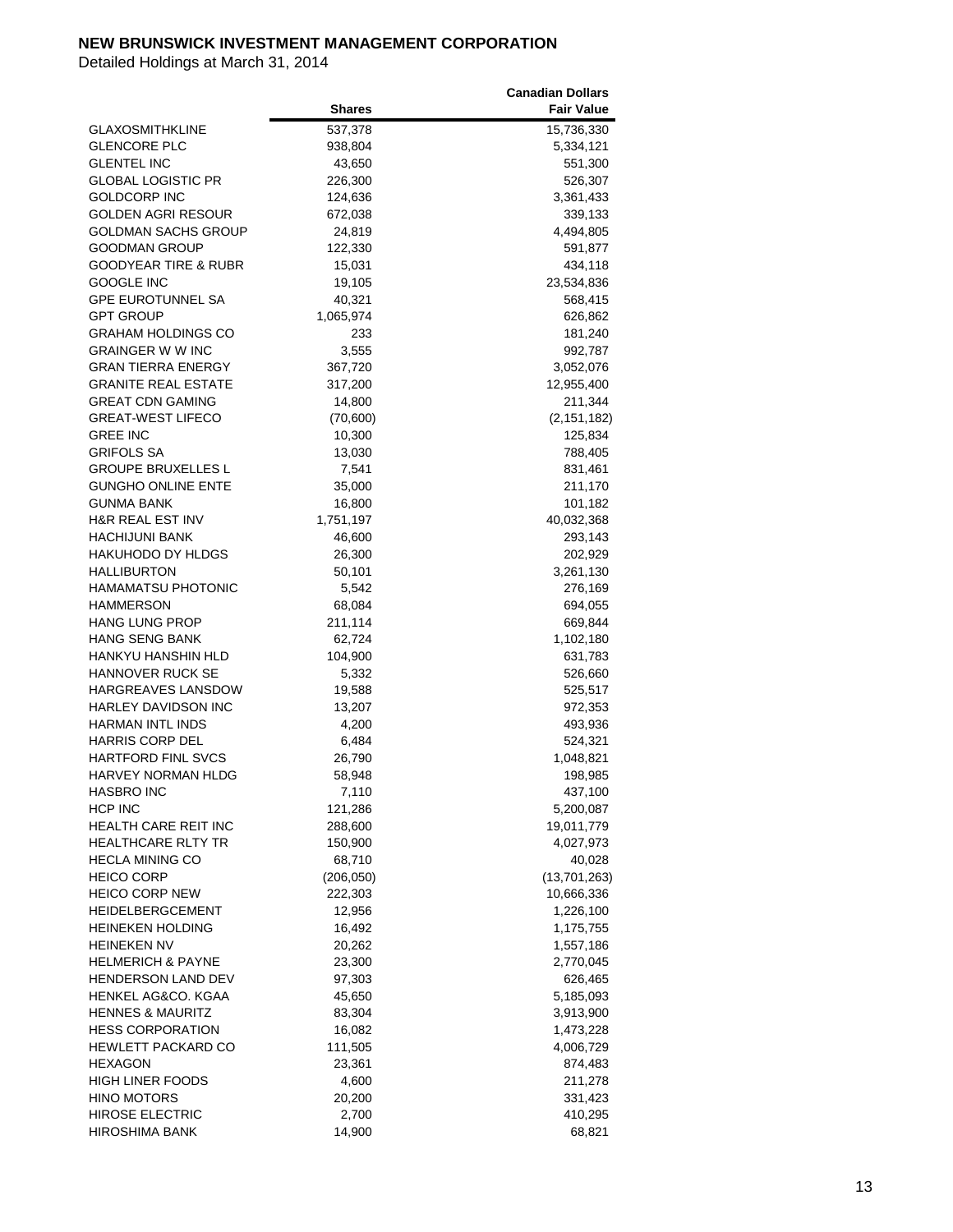|                                 |               | <b>Canadian Dollars</b> |
|---------------------------------|---------------|-------------------------|
|                                 | <b>Shares</b> | <b>Fair Value</b>       |
| HISAMITSU PHARM CO              | 52,900        | 2,644,620               |
| HITACHI                         | 413,765       | 3,378,817               |
| HITACHI CHEMICAL                | 11,700        | 176,164                 |
| HITACHI CONST MACH              | 12,100        | 257,785                 |
| HITACHI HIGH-TECH               | 6,700         | 172,610                 |
| <b>HITACHI METALS</b>           | 21,000        | 330,596                 |
| HKT TRUST AND HKT               | 1,044,700     | 1,215,896               |
| HLTHCARE TR OF AMER             |               |                         |
| <b>HOCHTIEF AG</b>              | 335,700       | 4,279,589               |
| <b>HOKKAIDO ELECTRIC</b>        | 2,247         | 225,260<br>192,504      |
| HOKUHOKU FINANCIAL              | 20,600        |                         |
|                                 | 125,600       | 266,508                 |
| <b>HOKURIKU ELEC PWR</b>        | 18,861        | 270,646                 |
| <b>HOLCIM</b>                   | 20,693        | 1,892,466               |
| <b>HOME CAPITAL GROUP</b>       | 44,700        | 1,995,855               |
| HOME DEPOT INC                  | 121,401       | 10,618,021              |
| HONDA MOTOR CO                  | 145,474       | 5,665,344               |
| HONEYWELL INTL INC              | 46,173        | 4,734,008               |
| <b>HONG KONG EXCHANGE</b>       | 92,784        | 1,552,502               |
| HONGKONG&CHINA GAS              | 1,545,391     | 3,720,406               |
| <b>HOPEWELL HLDGS</b>           | 63,400        | 240,402                 |
| <b>HORIZON NORTH LGSTCS</b>     | 54,600        | 460,824                 |
| <b>HORMEL FOODS CORP</b>        | 79,100        | 4,307,638               |
| <b>HOSPIRA INC</b>              | 10,114        | 483,492                 |
| <b>HOST HOTELS &amp; RESRTS</b> | 564,876       | 12,724,405              |
| HOYA CORP                       | 35,766        | 1,231,508               |
| <b>HSBC HOLDINGS</b>            | 1,660,270     | 18,559,392              |
| <b>HUDBAY MINERALS</b>          | 134,600       | 1,161,598               |
| <b>HUDSON CITY BANCORP</b>      | 156,035       | 1,695,336               |
| <b>HUDSON PACIFIC PRPTY</b>     | 151,200       | 3,855,490               |
| <b>HUDSONS BAY CO</b>           | 54,800        | 994,620                 |
| <b>HUGO BOSS AG</b>             | 2,589         | 380,377                 |
| HULIC CO LTD                    | 26,200        | 397,015                 |
| <b>HUMANA INC</b>               | 9,023         | 1,126,863               |
| <b>HUNTINGTON BANCSHARE</b>     | 50,651        | 560,965                 |
| <b>HUSKY ENERGY INC</b>         | 18,681        | 624,676                 |
| HUSQVARNA AB                    | 44,777        | 344,531                 |
| HUTCHISON PORT HL               | 522,000       | 374,485                 |
| <b>HUTCHISON WHAMPOA</b>        | 189,135       | 2,763,720               |
| <b>HYPERION EXPLORATION</b>     | 465,050       | 83,709                  |
| <b>HYSAN DEVELOPMENT</b>        | 71,000        | 340,945                 |
| <b>IAMGOLD CORP</b>             | 57,318        | 222,967                 |
| <b>IBERDROLA SA</b>             | 408,962       | 3,157,907               |
| <b>IBIDEN CO</b>                | 7,000         | 152,583                 |
| <b>ICADE</b>                    | 3,628         | 396,321                 |
| <b>ICAP</b>                     | 43,237        | 300,418                 |
| ICL-ISRAEL CHEM                 | 41,624        | 401,342                 |
| <b>IDEMITSU KOSAN CO</b>        | 4,400         | 99,917                  |
| <b>IGM FINANCIAL INC</b>        | 112,800       | 5,939,496               |
| <b>IHI CORPORATION</b>          | 118,100       | 549,282                 |
| <b>IIDA GROUP HOLDING</b>       | 14,268        | 218,500                 |
| <b>ILIAD</b>                    | 14,900        | 4,744,061               |
| <b>ILLINOIS TOOL WORKS</b>      | 22,991        | 2,077,427               |
| <b>ILUKA RESOURCES</b>          | 40,400        | 409,536                 |
| <b>IMERYS</b>                   | 2,231         | 219,074                 |
| IMI                             | 25,291        | 678,519                 |
| <b>IMMOFINANZ AG</b>            | 92,216        | 477,098                 |
| <b>IMPERIAL METALS CORP</b>     | 30,400        | 432,288                 |
| <b>IMPERIAL OIL LTD</b>         | 22,695        | 1,171,250               |
| <b>IMPERIAL TOBACCO</b>         | 87,287        | 3,891,529               |
| <b>INCITEC PIVOT</b>            | 155,125       | 469,689                 |
|                                 |               |                         |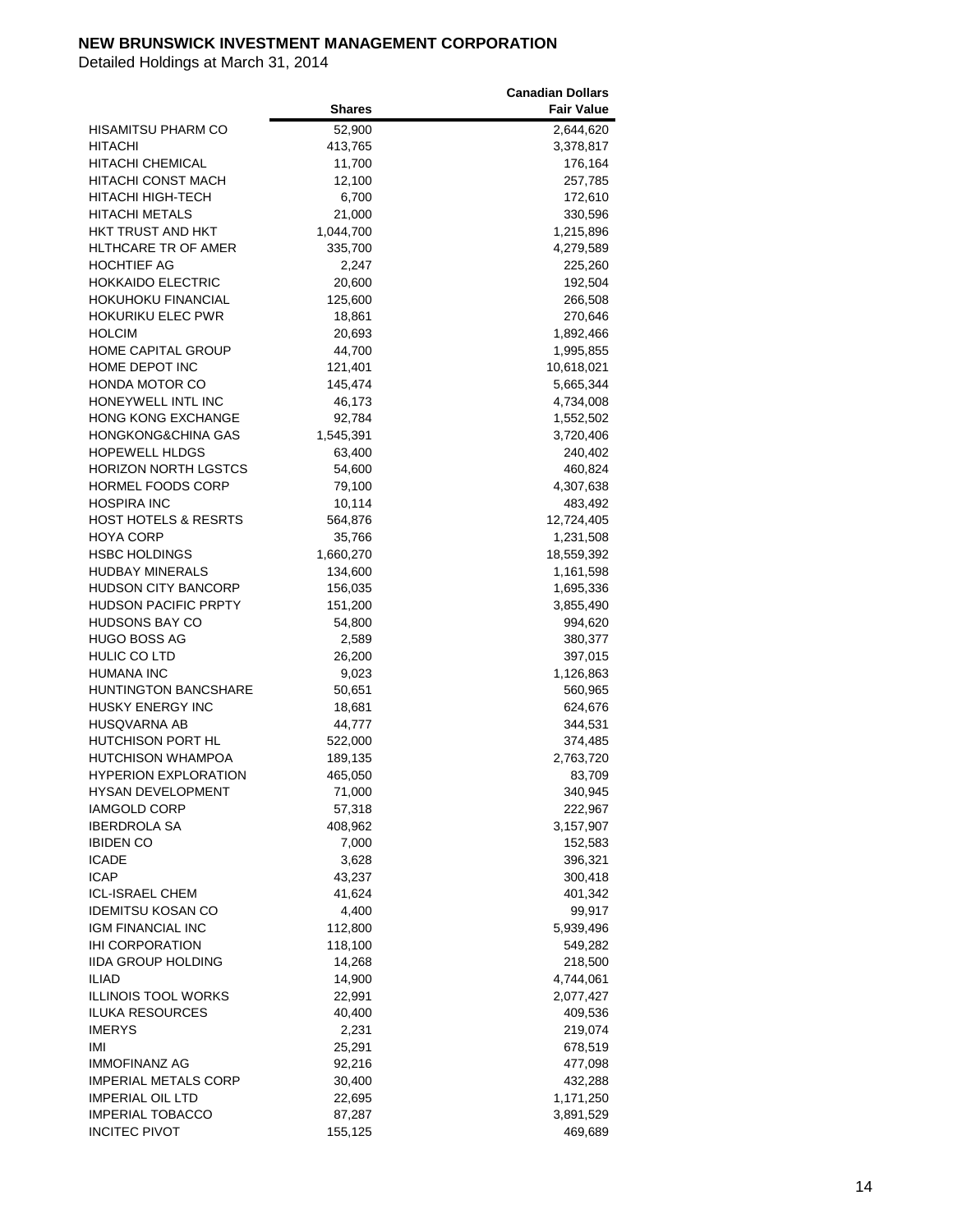|                                 |               | <b>Canadian Dollars</b> |
|---------------------------------|---------------|-------------------------|
|                                 | <b>Shares</b> | <b>Fair Value</b>       |
| IND ALLNCE & FNCL               | 107,400       | 4,882,404               |
| <b>INDITEX</b>                  | 35,630        | 5,902,534               |
| INDUSTRIVARDEN                  | 13,268        | 283,229                 |
| <b>INFINEON TECHNOLOG</b>       | 89,272        | 1,176,327               |
| ING GROEP NV CVA                | 344,217       | 5,380,330               |
| INGERSOLL-RAND PLC              |               |                         |
|                                 | 15,200        | 961,664                 |
| <b>INMARSAT</b>                 | 39,241        | 524,583                 |
| <b>INNERGEX RENEWABLE</b>       | 82,300        | 832,876                 |
| <b>INNVEST</b>                  | 90,000        | 479,097                 |
| <b>INPEX CORPORATION</b>        | 72,000        | 1,033,164               |
| <b>INSURANCE AUST GRP</b>       | 214,590       | 1,222,649               |
| <b>INTACT FINANCIAL</b>         | 174,159       | 11,982,139              |
| <b>INTEGRYS ENERGY</b>          | 53,571        | 3,531,997               |
| <b>INTEL CORP</b>               | 292,542       | 8,345,578               |
| INTER CONTINENTAL EX            | 6,773         | 1,480,994               |
| INTER PIPELINE LTD              | 329,500       | 9,651,806               |
| <b>INTERCONTL HOTELS</b>        | 21,725        | 770,336                 |
| <b>INTERNATIONAL PAPER</b>      | 25,815        | 1,309,109               |
| <b>INTERPUBLIC GROUP</b>        | 25,837        | 489,478                 |
| <b>INTERTAPE POLYMER</b>        | 122,100       | 1,518,924               |
| <b>INTERTEK GROUP</b>           | 69,713        | 3,940,703               |
| INTESA SANPAOLO                 | 1,011,984     | 3,787,072               |
| <b>INTL BUSINESS MCHN</b>       | 72,060        | 15,331,428              |
| <b>INTL CONS AIRLINE</b>        | 78,951        | 607,719                 |
| INTL FLAVORS & FRAGR            | 4,987         | 529,495                 |
| INTL FOREST PRODUCTS            |               |                         |
|                                 | 102,400       | 1,685,504               |
| INTL GAME TECH                  | 15,942        | 249,685                 |
| INTU PROPERTIES PL              | 80,929        | 358,062                 |
| INTUIT                          | 39,309        | 3,377,232               |
| INTUITIVE SURGIC INC            | 2,240         | 1,084,407               |
| <b>INVESCO LTD</b>              | 25,531        | 1,044,118               |
| <b>INVESTEC</b>                 | 50,365        | 449,294                 |
| <b>INVESTOR AB</b>              | 37,101        | 1,479,133               |
| <b>IRON MOUNTAIN INC</b>        | 10,430        | 320,947                 |
| <b>ISETAN MITSUKOSHI</b>        | 33,100        | 451,912                 |
| ISHARES USA MIN VOL ETF         | 20,100        | 800,906                 |
| ISHARES CANADIAN UNIVERS        | (32,900)      | (1,003,779)             |
| <b>ISHARES MSCI EURO FL ETF</b> | 80,800        | 2,263,964               |
| ISHARES S&P/TSX 60 INDEX I      | 53,600        | 1,107,912               |
| ISHARES 20+ YR TR BD ETF        | (76, 200)     | (9, 188, 823)           |
| ISHARES S&P/TSX CAP ENER        | (12,050)      | (225, 576)              |
| ISHARES S&P/TSX CAP REIT        | (39, 800)     | (636, 402)              |
| ISHARES U.S. REAL ES ETF        | (94, 100)     | (7,038,271)             |
| <b>ISRAEL CORP</b>              | 260           | 160,003                 |
| ISUZU MOTORS                    | 114,251       | 726,057                 |
| <b>ITHACA ENERGY</b>            | 103,900       | 285,725                 |
| <b>ITOCHU CORP</b>              | 137,780       | 1,780,695               |
| <b>ITOCHU TECHNO SOLU</b>       | 3,300         | 154,013                 |
| <b>ITV</b>                      | 357,601       | 1,260,038               |
| <b>IYO BANK</b>                 | 28,100        | 296,920                 |
| J FRONT RETAILING               | 39,200        | 298,264                 |
|                                 |               |                         |
| JABIL CIRCUIT INC               | 11,341        | 225,634                 |
| JACOBS ENGR GROUP               | 8,015         | 562,545                 |
| <b>JAMES HARDIE INDUS</b>       | 42,426        | 621,893                 |
| JAPAN AIRLINES CO               | 16,417        | 893,745                 |
| JAPAN EXCHANGE GP               | 24,300        | 655,719                 |
| JAPAN PETROLEUM EX              | 3,200         | 117,797                 |
| <b>JAPAN PRIME REALTY</b>       | 41            | 146,753                 |
| JAPAN REAL ESTATE               | 114           | 632,835                 |
| JAPAN RETAIL FUND               | 221           | 481,251                 |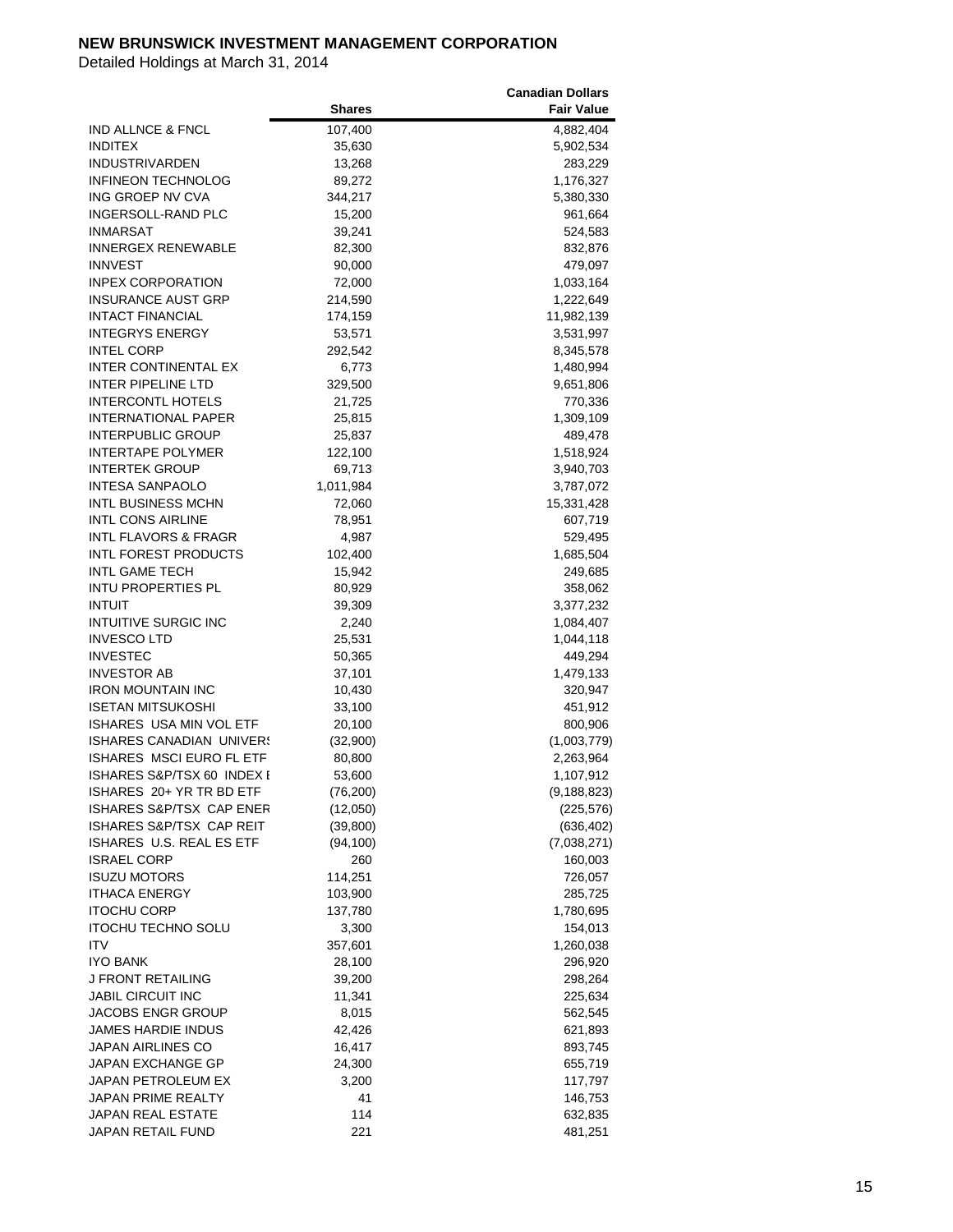|                            |               | <b>Canadian Dollars</b> |
|----------------------------|---------------|-------------------------|
|                            | <b>Shares</b> | <b>Fair Value</b>       |
| JAPAN STEEL WORKS          | 35,710        | 177,185                 |
| JAPAN TOBACCO INC          | 94,961        | 3,297,208               |
| JARDINE CYCLE & CARR       | 9,500         | 377,936                 |
| <b>JC DECAUX SA</b>        | 7,370         | 356,468                 |
| <b>JEAN COUTU GROUP</b>    |               |                         |
|                            | 113,100       | 2,471,235               |
| JERONIMO MARTINS           | 25,212        | 467,143                 |
| JFE HOLDINGS INC           | 38,740        | 806,656                 |
| JGC CORP                   | 18,100        | 696,352                 |
| JOHNSON & JOHNSON          | 200,323       | 21,749,793              |
| JOHNSON CONTROLS INC       | 39,027        | 2,051,198               |
| <b>JOHNSON MATTHEY</b>     | 17,880        | 1,076,185               |
| JOY GLOBAL INC             | 5,900         | 378,234                 |
| JOYO BANK                  | 42,700        | 235,663                 |
| JPMORGAN CHASE & CO        | 222,783       | 14,949,355              |
| <b>JSR CORP</b>            | 14,300        | 293,162                 |
| <b>JTEKT CORPORATION</b>   | 20,700        | 340,292                 |
| <b>JULIUS BAER GRUPPE</b>  | 18,280        | 895,959                 |
| JUNIPER NETWORKS COM       | 29,440        | 838,231                 |
| JUST ENERGY                | 73,572        | 654,055                 |
| JX HOLDINGS INC            | 207,071       | 1,102,889               |
| K&S AG                     | 17,458        | 633,267                 |
| KABEL DEUTSCHLAND          | 2,000         | 303,364                 |
| <b>KAJIMA CORP</b>         | 65,127        | 252,654                 |
| KAKAKU.COM. INC            | 14,000        | 251,904                 |
| <b>KAMIGUMI CO</b>         |               |                         |
|                            | 26,500        | 284,841                 |
| KANEKA CORP                | 32,000        | 214,674                 |
| KANSAI ELEC POWER          | 53,430        | 606,369                 |
| KANSAI PAINT CO            | 24,000        | 379,367                 |
| KANSAS CITY SOUTHERN       | 6,700         | 757,880                 |
| KAO CORP                   | 48,657        | 1,906,893               |
| KAWASAKI HEAVY IND         | 137,423       | 559,627                 |
| <b>KBC GROEP NV</b>        | 20,953        | 1,423,189               |
| <b>KDDI CORP</b>           | 45,800        | 2,933,135               |
| KEIKYU CORP                | 191,765       | 1,787,906               |
| KEIO CORP                  | 204,600       | 1,576,487               |
| KEISEI ELEC RY CO          | 128,700       | 1,234,405               |
| KELLOGG CO                 | 72,965        | 5,057,450               |
| <b>KELT EXPLORATION</b>    | 50,200        | 645,070                 |
| <b>KEPPEL CORP</b>         | 118,202       | 1,129,695               |
| <b>KEPPEL LAND LTD</b>     | 79,000        | 232,957                 |
| KERING                     | 6,245         | 1,406,487               |
| <b>KERRY GROUP</b>         | 13,569        | 1,139,133               |
| <b>KERRY PROPERTIES</b>    | 66,800        | 245,215                 |
| KEURIG GREEN MNTN          | 7,600         | 886,986                 |
| KEYCORP                    | 53,674        | 844,800                 |
| <b>KEYENCE CORP</b>        | 4,044         | 1,844,891               |
| <b>KEYERA CORP</b>         | 159,528       | 11,213,503              |
| KIKKOMAN CORP              | 14,000        | 292,112                 |
| KILROY RLTY CORP           | 50,400        | 3,282,821               |
| <b>KIMBERLY CLARK CORP</b> |               |                         |
|                            | 37,267        | 4,576,118               |
| KIMCO REALTY CORP          | 25,017        | 605,010                 |
| KINDEN CORPORATION         | 15,000        | 160,588                 |
| KINDER MORGAN INC          | 113,534       | 4,077,142               |
| KINGFISHER                 | 205,075       | 1,590,179               |
| KINNEVIK INV AB            | 17,390        | 707,510                 |
| KINROSS GOLD CORP          | 147,610       | 462,183                 |
| <b>KINTETSU CORP</b>       | 173,303       | 681,598                 |
| KIRIN HOLDINGS CO          | 69,793        | 1,069,557               |
| <b>KKR &amp; CO LP</b>     | (65, 897)     | (1,663,573)             |
| <b>KKR FINANCIAL HLDGS</b> | 129,060       | 1,650,461               |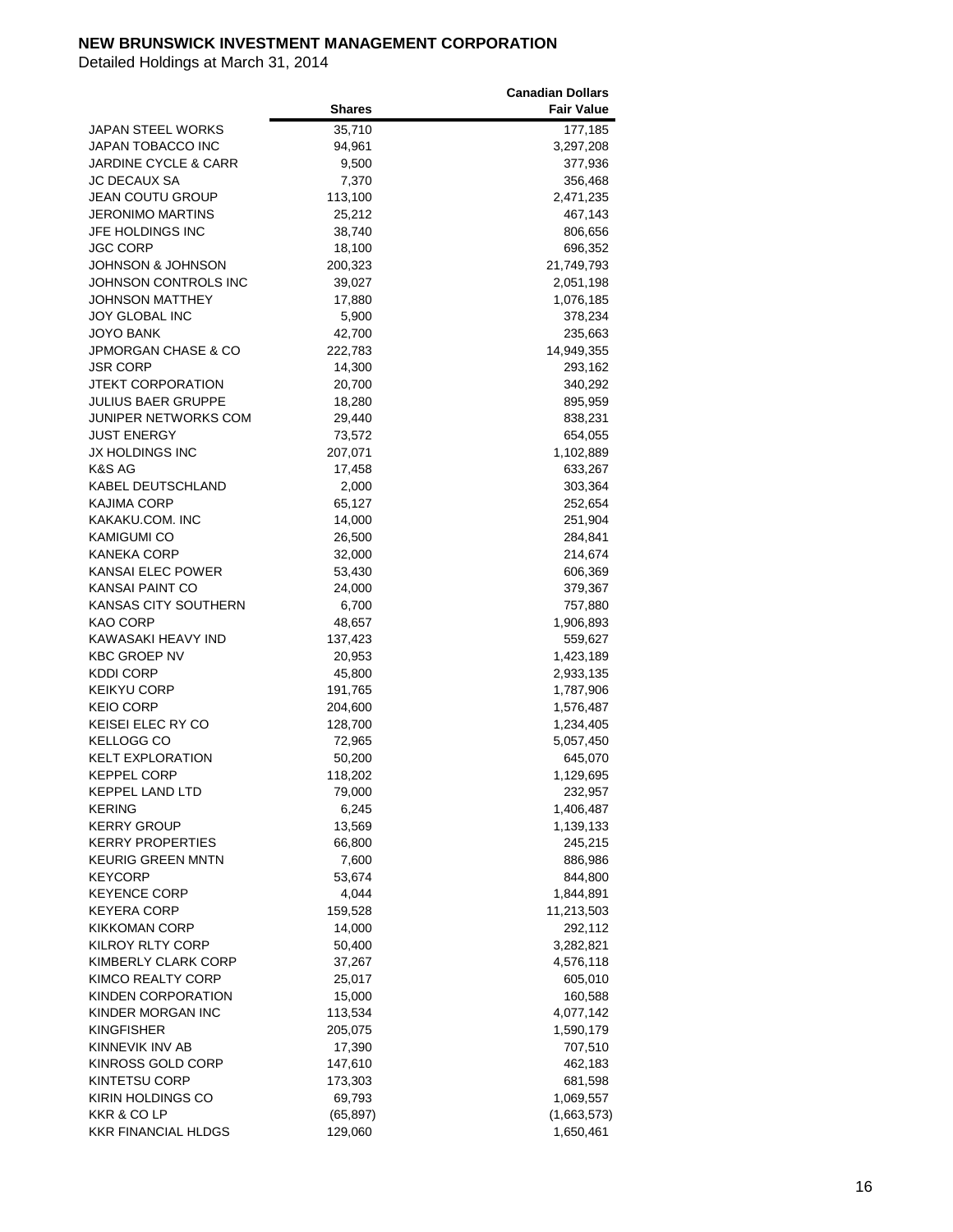|                                |               | <b>Canadian Dollars</b> |
|--------------------------------|---------------|-------------------------|
|                                | <b>Shares</b> | <b>Fair Value</b>       |
| KLA-TENCOR CORP                | 10,107        | 772,381                 |
| KLEPIERRE                      | 9,455         | 467,167                 |
| KNIGHT THERAPEUTICS            | 60,000        | 316,800                 |
| KOBE STEEL                     | 224,167       | 329,115                 |
| KOHLS CORP                     | 11,870        | 745,211                 |
| KOITO MFG CO                   | 11,000        | 205,940                 |
| KOMATSU                        | 78,793        | 1,805,308               |
| KON KPN NV                     | 258,163       | 1,007,340               |
| KONAMI CORP                    | 7,700         |                         |
| KONE CORP                      |               | 196,805<br>1,154,877    |
| KONICA MINOLTA INC             | 24,940        |                         |
|                                | 39,571        | 408,375                 |
| KONINKLIJKE DSM NV             | 12,546        | 950,737                 |
| KONINKLIJKE PHILIP             | 85,166        | 3,304,353               |
| <b>KP TISSUE INC</b>           | 35,300        | 576,096                 |
| KRAFT FOODS GROUP              | 92,346        | 5,726,129               |
| <b>KROGER CO</b>               | 30,384        | 1,465,917               |
| KUBOTA CORP                    | 87,095        | 1,275,903               |
| KUEHNE & NAGEL AG              | 4,219         | 652,038                 |
| KURARAY CO                     | 24,300        | 307,287                 |
| KURITA WATER INDS              | 12,700        | 304,729                 |
| KYOCERA CORP                   | 28,192        | 1,405,772               |
| KYOWA HAKKO KIRIN              | 19,775        | 233,112                 |
| KYUSHU ELEC POWER              | 39,799        | 538,254                 |
| L BRANDS INC                   | 14,337        | 899,616                 |
| <b>L-3 COMMUNICATIONS</b>      | 5,040         | 658,180                 |
| <b>LABORATORY CORP AMER</b>    | 35,105        | 3,810,701               |
| <b>LABRADOR IRON ORE</b>       | 36,200        | 1,102,652               |
| LAFARGE                        | 15,649        | 1,349,785               |
| LAGARDERE S.C.A.               | 10,642        | 466,565                 |
| LAM RESEARCH CORP              | 9,545         | 580,255                 |
| <b>LAND SECURITIES</b>         | 73,389        | 1,378,782               |
| <b>LANXESS AG</b>              | 7,836         | 652,640                 |
| <b>LASALLE HOTEL PPTYS</b>     | 127,300       | 4,444,861               |
| <b>LAURENTIAN BK CDA</b>       | 34,386        | 1,641,244               |
| <b>LAWSON INC</b>              | 42,500        | 3,324,817               |
| LEGACY OIL+GAS                 | 120,400       | 875,308                 |
| LEGAL & GENERAL GP             | 500,256       | 1,884,203               |
| <b>LEGG MASON INC</b>          | (2, 164)      | (117, 608)              |
| <b>LEGGETT &amp; PLATT INC</b> | 8,665         | 315,480                 |
| <b>LEGRAND SA</b>              | 22,140        | 1,518,801               |
| LEIGHTON HOLDINGS              | 17,064        | 368,473                 |
| <b>LEND LEASE GROUP</b>        | 50,453        | 611,565                 |
| <b>LENNAR CORP</b>             | 105,935       | 182,453                 |
| LEUCADIA NATL CORP             | 19,221        | 594,859                 |
| LI & FUNG LTD                  | 484,734       | 790,387                 |
| LIBERTY PPTY TR                | 74,000        | 3,061,891               |
| <b>LIGHTSTREAM RESOURCE</b>    | 161,066       | 911,634                 |
| <b>LINAMAR CORPORATION</b>     | 38,100        | 1,946,910               |
| LINCOLN NATL CORP              | 15,736        | 881,303                 |
| <b>LINDE AG</b>                | 22,149        | 4,892,328               |
| <b>LINDT &amp; SPRUENGLI</b>   | 850           | 8,167,320               |
| LINEAR TECHNOLOGY              | 80,363        | 4,324,900               |
| LINK R/EST INVEST              | 219,738       | 1,192,755               |
| <b>LIXIL GROUP CORP</b>        | 21,545        | 657,109                 |
| LLOYDS BANKING GP              |               |                         |
|                                | 4,427,252     | 6,081,389               |
| LOBLAW COS LTD                 | 504,345       | 23,706,547              |
| LOCKHEED MARTIN CORP           | 15,883        | 2,865,757               |
| <b>LOEWS CORP</b>              | 83,210        | 4,051,367               |
| LONDON STOCK EXCH              | 16,212        | 587,681                 |
| LONGVIEW OIL CORP              | 150,000       | 824,500                 |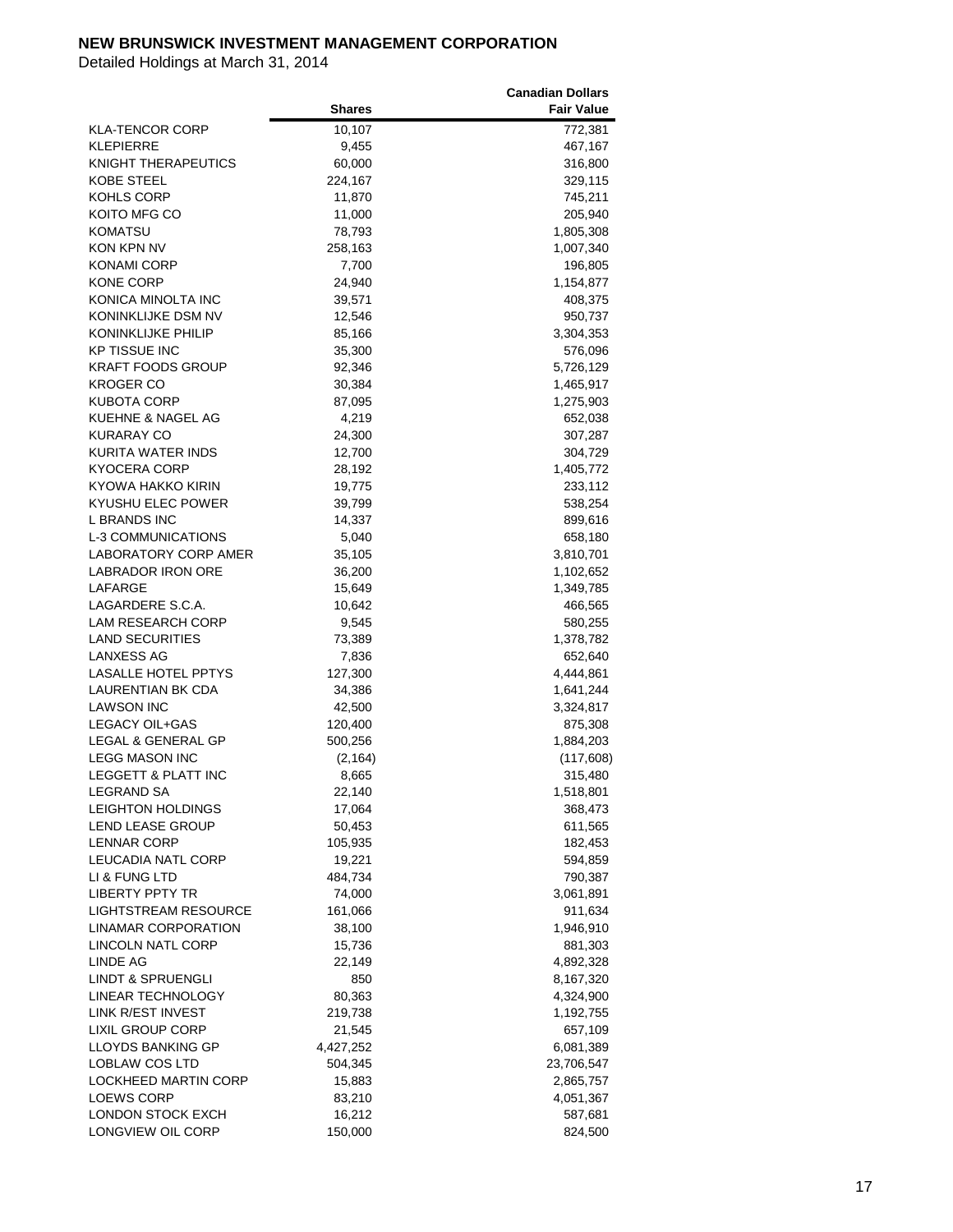|                                              |               | <b>Canadian Dollars</b> |
|----------------------------------------------|---------------|-------------------------|
|                                              | <b>Shares</b> | <b>Fair Value</b>       |
| LONZA GROUP AG                               | 3,966         | 446,696                 |
| <b>L'OREAL</b>                               | 29,625        | 5,394,452               |
| <b>LORILLARD INC</b>                         | 82,552        | 4,934,515               |
| LOUISIANA PAC CORP                           | (3,600)       | (67, 127)               |
| LOWES CO                                     | 61,532        | 3,325,754               |
| <b>LSI CORPORATION</b>                       | 33,380        | 408,427                 |
| LUNDIN MINING CORP                           | 223,400       |                         |
|                                              |               | 1,134,872               |
| LUNDIN PETROLEUM A<br><b>LUXOTTICA GROUP</b> | 20,464        | 463,664                 |
|                                              | 46,290        | 2,956,136               |
| LVMH MOET HENNESSY                           | 22,127        | 4,441,470               |
| <b>LYONDELLBASELL INDUS</b>                  | 25,400        | 2,496,957               |
| M & T BK CORP                                | 28,423        | 3,810,754               |
| M3 INC                                       | 94,800        | 1,720,988               |
| MABUCHI MOTOR CO                             | 2,700         | 195,599                 |
| <b>MACDONALD DETTWILER</b>                   | 26,027        | 2,272,678               |
| <b>MACERICH CO</b>                           | 8,600         | 592,483                 |
| MACQUARIE GP LTD                             | 24,095        | 1,427,801               |
| <b>MACYS INC</b>                             | 22,094        | 1,453,996               |
| <b>MAGNA INTL INC</b>                        | 76,330        | 8,112,352               |
| <b>MAJOR DRILLING GRP</b>                    | (20, 550)     | (175,908)               |
| MAKITA CORP                                  | 10,800        | 656,240                 |
| MAN SE                                       | 3,383         | 476,035                 |
| MANITOBA TELECOM                             | 88,688        | 2,726,458               |
| <b>MANULIFE FINCL CORP</b>                   | 789,809       | 16,838,728              |
| MAPFRE SA                                    | 84,868        | 395,057                 |
| MAPLE LEAF FOODS                             | 76,600        | 1,348,926               |
| <b>MARATHON OIL CORP</b>                     | 41,684        | 1,636,525               |
| <b>MARATHON PETROLEUM</b>                    | 17,292        | 1,663,582               |
| <b>MARKS &amp; SPENCER GP</b>                | 133,040       | 1,105,296               |
| <b>MARRIOTT INTL INC</b>                     | 12,993        | 804,512                 |
| <b>MARSH &amp; MCLENNAN COS</b>              | 91,980        | 5,012,109               |
| <b>MARTINREA INTL</b>                        | 92,300        | 920,231                 |
| <b>MARUBENI CORP</b>                         | 158,842       | 1,179,654               |
| <b>MARUI GROUP CO</b>                        | 24,800        | 235,207                 |
| <b>MARUICHI STL TUBE</b>                     | 5,200         | 148,733                 |
| MASCO CORP                                   | 21,812        | 535,457                 |
| <b>MASTERCARD INC</b>                        | 103,090       | 8,511,720               |
| <b>MATTEL INC</b>                            | 20,290        | 899,528                 |
| MAZDA MOTOR CORP                             | 264,400       | 1,297,726               |
| MCCORMICK & CO INC                           | 60,293        | 4,780,887               |
| MCDONALDS CORP                               | 93,727        | 10,155,560              |
| MCDONALD'S HOLDING                           | 116,000       | 3,452,152               |
| MCGRAW HILL FINANCL                          | 16,209        | 1,366,976               |
| <b>MCKESSON CORP</b>                         | 25,428        | 4,971,521               |
| <b>MEAD JOHNSON NUTRIT</b>                   | 11,818        | 1,091,158               |
| MEADWESTVACO CORP                            | 10,757        | 447,529                 |
| <b>MEDIOBANCA SPA</b>                        | 44,430        | 560,982                 |
| <b>MEDIPAL HLDG CORP</b>                     | 4,200         | 71,025                  |
| <b>MEDTRONIC INC</b>                         | 58,848        | 4,002,850               |
| <b>MEG ENERGY</b>                            | 84,500        | 3,156,920               |
| <b>MEGGITT</b>                               | 55,783        | 492,597                 |
| MEIJI HOLDINGS CO                            | 5,000         | 348,825                 |
| MELCOR DEVS LTD                              | 42,500        | 918,850                 |
| MELROSE INDUST PLC                           | 97,392        | 532,074                 |
| MERCER INTL INC                              | (23, 215)     | (192, 447)              |
| <b>MERCK &amp; CO INC</b>                    | 229,918       | 14,542,088              |
| MERCK KGAA                                   |               |                         |
| <b>METCASH LTD</b>                           | 14,562        | 2,708,100               |
| <b>METHANEX CORP</b>                         | 180,749       | 484,411                 |
| <b>METLIFE INC</b>                           | 176,500       | 12,485,610              |
|                                              | 70,931        | 4,139,522               |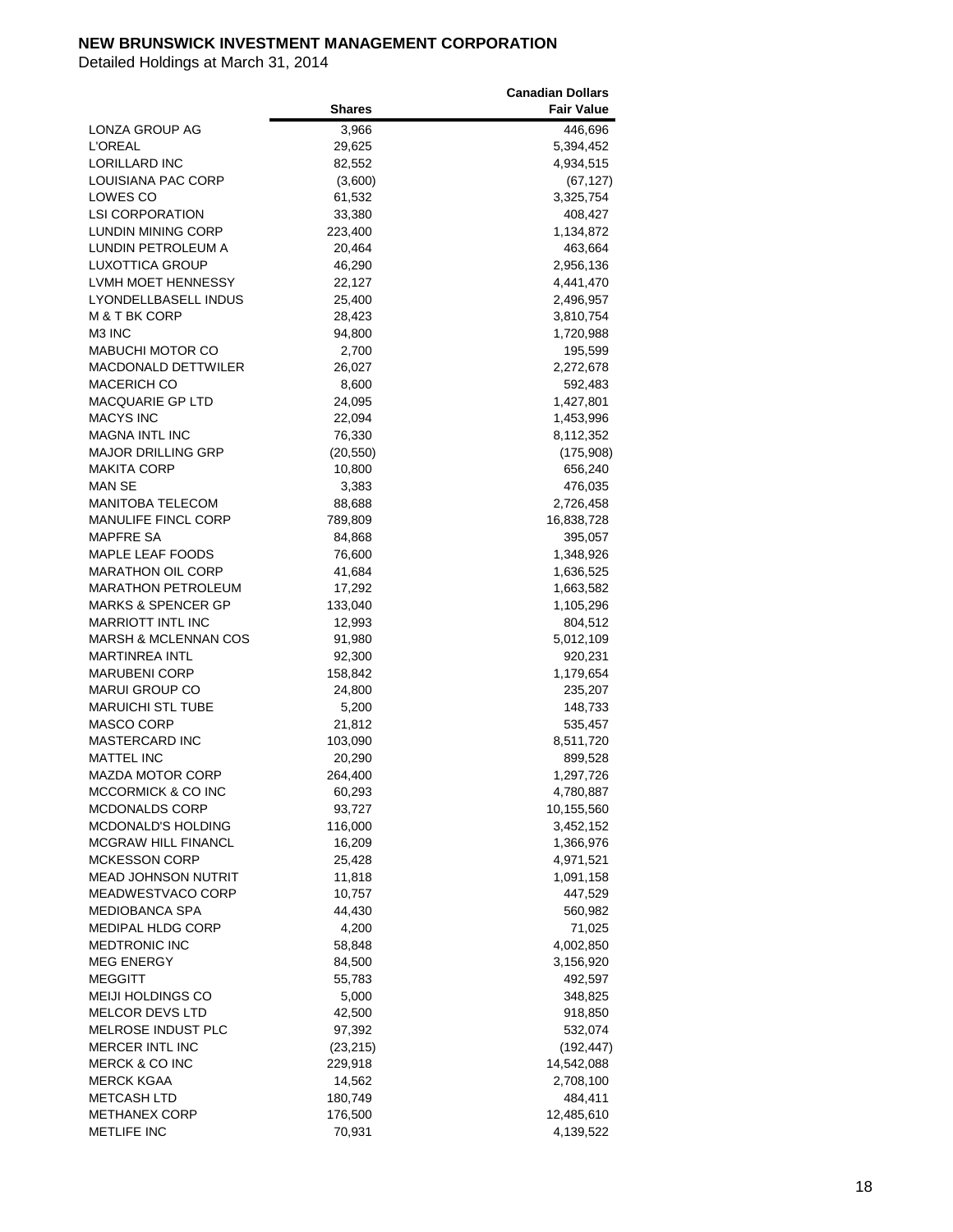|                             |               | <b>Canadian Dollars</b> |
|-----------------------------|---------------|-------------------------|
|                             | <b>Shares</b> | <b>Fair Value</b>       |
| METRO AG                    | 11,743        | 529,215                 |
| <b>METRO INC</b>            | 61,868        | 4,015,233               |
| METSO OYJ                   | 11,925        | 430,478                 |
| <b>MGM CHINA HLDGS LT</b>   | 72,200        | 280,961                 |
| MICHAEL KORS HOLDI          | 10,600        | 1,092,768               |
| MICHELIN(CGDE)              | 16,066        | 2,218,670               |
| MICROCHIP TECHNOLOGY        | 80,590        | 4,254,276               |
| <b>MICRON TECHNOLOGY</b>    | 63,464        | 1,659,672               |
| MICROSOFT CORP              | 444,479       |                         |
| MID-AMER APT CMNTYS         | 69,500        | 20,137,675              |
| <b>MILLICOM INTL CELL</b>   |               | 5,244,389               |
|                             | 13,805        | 1,549,837               |
| <b>MIRACA HLDGS INC</b>     | 46,900        | 2,271,785               |
| <b>MIRVAC GROUP</b>         | 326,412       | 567,613                 |
| MITSUBISHI CHEM HL          | 124,200       | 570,998                 |
| MITSUBISHI CORP             | 124,600       | 2,558,407               |
| MITSUBISHI ELEC CP          | 182,398       | 2,271,340               |
| MITSUBISHI ESTATE           | 108,234       | 2,837,110               |
| MITSUBISHI GAS CHM          | 37,200        | 232,018                 |
| MITSUBISHI HVY IND          | 253,648       | 1,622,788               |
| MITSUBISHI LOGISTI          | 13,000        | 200,057                 |
| <b>MITSUBISHI MATERLS</b>   | 104,100       | 326,869                 |
| MITSUBISHI MOTOR C          | 58,829        | 680,881                 |
| MITSUBISHI TANABE           | 92,300        | 1,427,329               |
| MITSUBISHI UFJ FIN          | 1,126,579     | 6,845,430               |
| MITSUBISHI UFJ LEA          | 39,100        | 212,023                 |
| MITSUI & CO                 | 151,419       | 2,367,509               |
| <b>MITSUI CHEMICALS</b>     | 61,300        | 166,202                 |
| MITSUI FUDOSAN CO           | 73,547        | 2,481,953               |
| MITSUI O.S.K.LINES          | 98,919        | 426,149                 |
| MIZRAHI TEFAHOT BK          | 13,592        | 204,900                 |
| MIZUHO FINL GP              | 2,031,620     | 4,441,490               |
| MOHAWK INDS INC             | 3,700         | 556,105                 |
| <b>MOLSON COORS BREWING</b> | 9,629         | 626,443                 |
| MONDELEZ INTL INC           | 100,044       | 3,835,973               |
| <b>MONSANTO CO</b>          | 30,839        | 3,878,004               |
| MONSTER BEVERAGE            | 65,900        | 5,058,687               |
| MOODYS CORP                 | 11,371        | 996,923                 |
| <b>MORGAN STANLEY</b>       | 83,024        | 2,860,360               |
| MORGUARD REAL EST           | 6,700         | 114,436                 |
| MORRISON(W)SUPMART          | 818,145       | 3,206,628               |
| MOSAIC CO                   | 19,900        | 1,099,774               |
| MOTOROLA SOLUTIONS          | 13,248        | 946,110                 |
| MS&AD INS GP HLDGS          | 49,266        | 1,248,104               |
| <b>MTR CORP</b>             | 133,694       | 545,941                 |
| MUENCHENER RUECKVE          | 15,987        | 3,857,136               |
| <b>MULLEN GROUP</b>         | 74,100        | 2,063,685               |
| <b>MURATA MFG CO</b>        | 18,503        | 1,930,341               |
| MURPHY OIL CORP             | 10,166        | 706,325                 |
| <b>MYLAN INC</b>            | 21,841        | 1,178,798               |
| NABORS INDS LTD             | 15,870        | 432,388                 |
| NABTESCO CORP               | 7,400         | 188,265                 |
|                             |               |                         |
| NASDAQ OMX GROUP            | 7,087         | 289,361                 |
| NATIONAL BK CDA             | 64,834        | 2,901,970               |
| <b>NATIONAL GRID</b>        | 553,158       | 8,366,400               |
| NATIONAL OILWELL VAR        | 25,206        | 2,169,473               |
| NATIONAL RETAIL PPTY        | 210,300       | 7,977,498               |
| NATIXIS                     | 83,120        | 674,076                 |
| NATL AUSTRALIA BK           | 209,045       | 7,582,555               |
| NATL HEALTH INVS            | 39,900        | 2,700,333               |
| <b>NEC CORP</b>             | 211,441       | 718,298                 |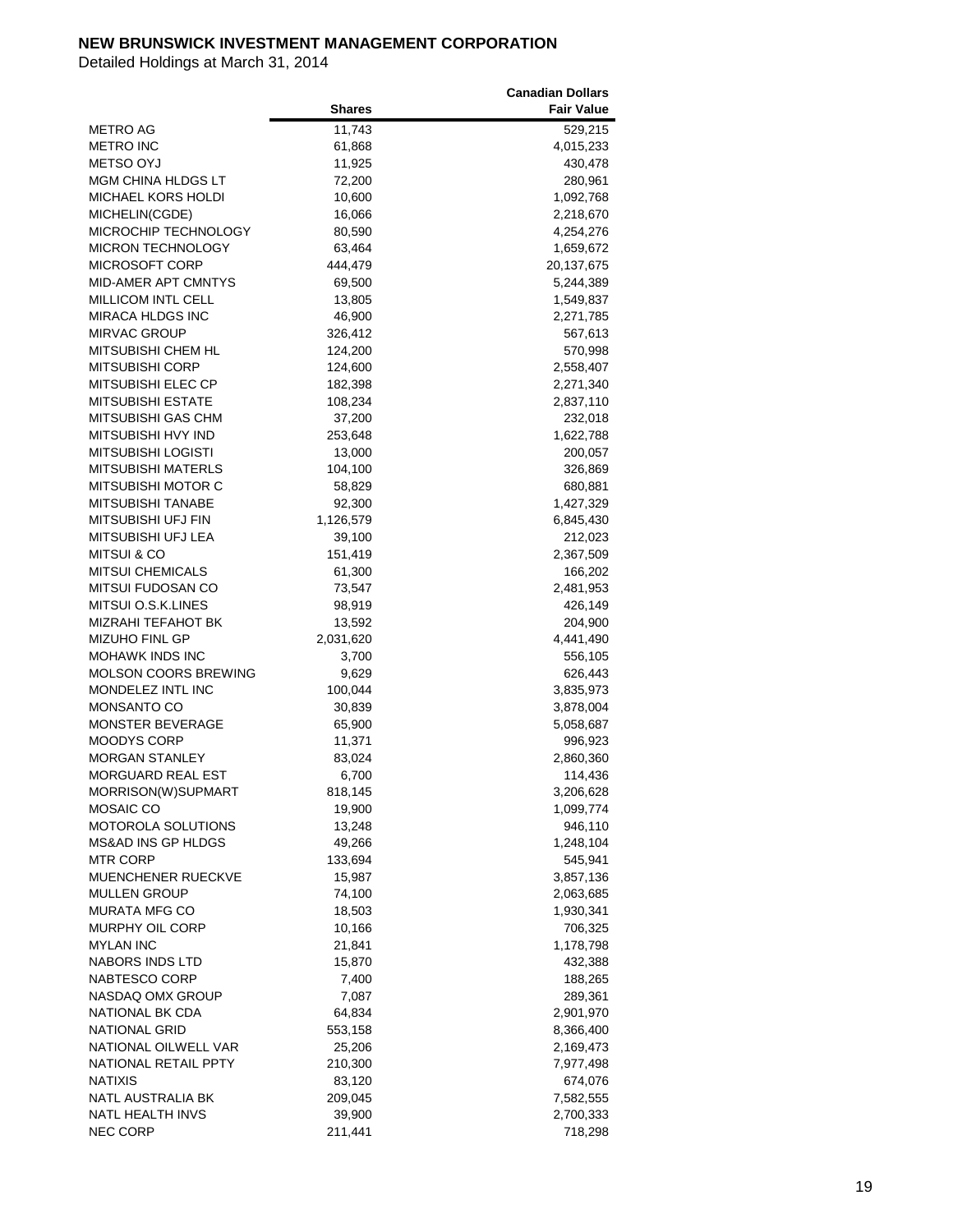|                               |               | <b>Canadian Dollars</b> |
|-------------------------------|---------------|-------------------------|
|                               | <b>Shares</b> | <b>Fair Value</b>       |
| <b>NESTE OIL OYJ</b>          | 14,448        | 325,285                 |
| <b>NESTLE SA</b>              | 325,598       | 27,072,192              |
| <b>NETAPP INC COM</b>         | 19,456        | 793,524                 |
| <b>NETFLIX INC</b>            | 3,500         | 1,361,846               |
| <b>NEVSUN RESOURCES</b>       | 183,400       | 693,011                 |
| NEW GOLD INC                  | 290,900       | 1,591,223               |
| NEW WORLD DEVEL CO            | 334,782       | 278,657                 |
| <b>NEWALTA CORPORATION</b>    | 12,900        | 261,225                 |
| <b>NEWCREST MINING</b>        | 118,389       | 1,197,691               |
| NEWELL RUBBERMAID IN          | 16,412        | 542,391                 |
| <b>NEWFIELD EXPL CO</b>       | 8,300         | 287,696                 |
| NEWMONT MINING CORP           | 178,924       | 4,635,605               |
| <b>NEWS CORP NEW</b>          |               |                         |
|                               | 31,991        | 469,519                 |
| NEXGEN ENERGY LTD             | 1,650,000     | 517,000                 |
| <b>NEXON CO LTD</b>           | 13,500        | 125,866                 |
| <b>NEXT PLC</b>               | 48,477        | 5,887,331               |
| NEXTERA ENERGY INC            | 58,371        | 6,169,160               |
| <b>NGK INSULATORS</b>         | 25,100        | 578,320                 |
| NGK SPARK PLUG CO             | 10,200        | 253,597                 |
| NH FOODS LTD                  | 11,900        | 196,009                 |
| NHK SPRING CO                 | 17,000        | 174,348                 |
| NICE SYSTEMS                  | 30,458        | 1,488,137               |
| NIDEC CORPORATION             | 16,944        | 1,140,151               |
| NIELSEN N.V.                  | 16,700        | 823,803                 |
| <b>NIKE INC</b>               | 43,770        | 3,585,148               |
| <b>NIKON CORP</b>             | 29,624        | 527,632                 |
| NINTENDO CO                   | 8,773         | 1,152,642               |
| NIPPON BUILDING FD            | 124           | 716,253                 |
| NIPPON ELEC GLASS             | 25,086        | 142,752                 |
| NIPPON EXPRESS CO             | 80,200        | 434,032                 |
| NIPPON PAINT CO               | 16,600        | 278,228                 |
| NIPPON PROLOGIS RE            | 130           | 290,055                 |
| <b>NIPPON STEEL &amp; SUM</b> | 654,469       | 1,977,854               |
| NIPPON TEL&TEL CP             | 32,114        | 1,933,791               |
| <b>NIPPON YUSEN KK</b>        | 135,054       | 434,195                 |
| NISHI-NIPPON CITY             | 75,000        | 186,468                 |
| NISOURCE INC                  | 19,099        | 750,043                 |
| NISSAN MOTOR CO               | 217,782       | 2,147,167               |
| NISSHIN SEIFUN GRP            | 23,430        | 284,735                 |
| NISSIN FOODS HLDG CO          | 77,200        | 3,851,173               |
| NITORI HOLDINGS               | 51,180        | 2,454,423               |
| NITTO DENKO CORP              | 16,201        | 858,026                 |
| NKSJ HOLDINGS INC             | 31,799        | 903,739                 |
| NOBLE CORPRATION PLC          | 15,500        | 560,907                 |
| NOBLE ENERGY INC              | 21,486        | 1,687,092               |
| NOBLE GROUP                   | 297,200       | 309,083                 |
| <b>NOK CORP</b>               | 13,100        | 236,552                 |
| NOKIA OYJ                     | 340,638       | 2,793,037               |
| NOKIAN RENKAAT                |               | 493,585                 |
|                               | 11,055        |                         |
| NOMURA HOLDINGS               | 331,825       | 2,354,090               |
| NOMURA RESEARCH IN            | 7,800         | 272,501                 |
| NOMURA RL EST INC             | 10,600        | 223,784                 |
| NORANDA INCOME FD             | 6,900         | 36,582                  |
| NORBORD INC                   | 64,200        | 1,870,146               |
| NORDEA BANK AB                | 270,354       | 4,224,840               |
| <b>NORDION INC</b>            | (100,000)     | (1,273,306)             |
| NORDSTROM INC                 | 8,424         | 581,475                 |
| NORFOLK SOUTHERN              | 18,458        | 1,982,426               |
| NORSK HYDRO ASA               | 118,866       | 654,089                 |
| NORTH WEST CO                 | 69,600        | 1,726,776               |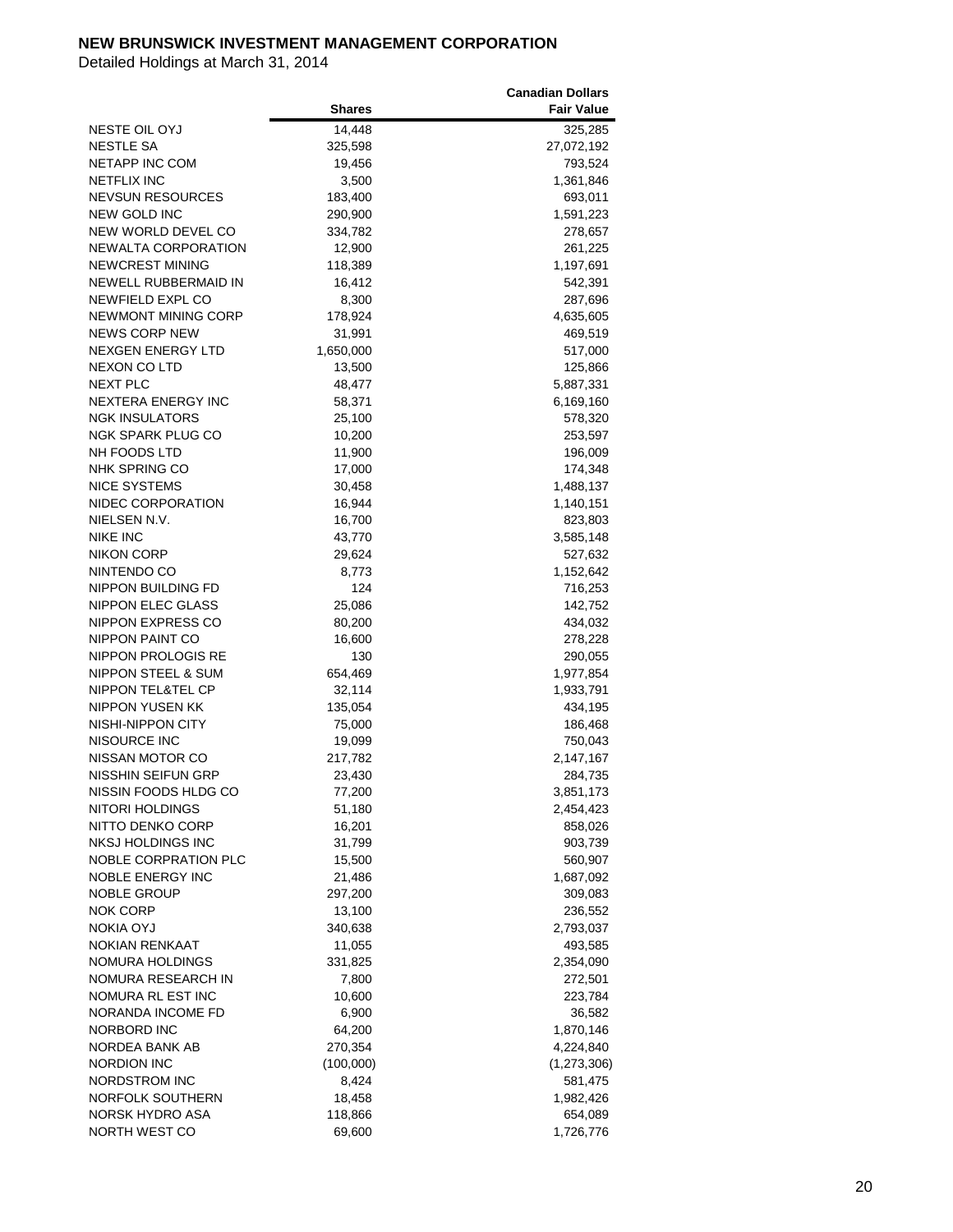|                           |               | <b>Canadian Dollars</b> |
|---------------------------|---------------|-------------------------|
|                           | <b>Shares</b> | <b>Fair Value</b>       |
| NORTHEAST UTILS           | 89,600        | 4,506,087               |
| NORTHERN PROPERTY         | 239,700       | 6,676,052               |
| NORTHERN TR CORP          | 64,175        | 4,672,538               |
| NORTHLAND POWER           | 94,100        | 1,645,809               |
| NORTHROP GRUMMAN CO       | 12,758        | 1,739,833               |
| NOVAGOLD RES              | 130,600       | 526,318                 |
| NOVARTIS AG               | 241,479       | 22,627,380              |
| NOVO-NORDISK AS           | 177,990       | 8,950,204               |
| NOVOZYMES A/S             | 18,568        | 901,532                 |
| <b>NRG ENERGY INC</b>     |               | 692,426                 |
| <b>NSK</b>                | 19,700        |                         |
|                           | 45,400        | 516,698                 |
| NTT DATA CORP             | 8,100         | 348,519                 |
| NTT DOCOMO                | 216,400       | 3,775,441               |
| NTT URBAN DEVELOPM        | 11,200        | 116,665                 |
| NUCOR CORP                | 18,753        | 1,055,247               |
| NUVISTA ENERGY LTD        | 45,600        | 436,848                 |
| NVIDIA CORP               | 32,640        | 646,139                 |
| NWS HOLDINGS LTD          | 156,558       | 291,363                 |
| OBAYASHI CORP             | 64,800        | 404,161                 |
| OCCIDENTAL PETE CORP      | 46,757        | 4,963,040               |
| OCEANAGOLD CORP           | 169,600       | 396,864                 |
| OCI N.V.                  | 8,800         | 440,895                 |
| ODAKYU ELEC RLWY          | 60,198        | 573,508                 |
| OJI HLDGS CORP            | 63,213        | 312,971                 |
| <b>OLAM INTERNATIONAL</b> | 172,000       | 335,112                 |
| OLD MUTUAL PLC            | 449,438       | 1,663,026               |
| OLYMPUS CORP              | 22,883        | 806,798                 |
| OMNICOM GROUP INC         | 15,228        | 1,228,921               |
| OMRON CORP                | 15,456        | 705,607                 |
| OMV AG                    | 13,834        | 693,107                 |
| ONEOK INC                 | 27,600        | 1,807,497               |
| <b>ONEX CORP</b>          | 119,500       | 7,334,910               |
| ONO PHARMACEUTICAL        | 49,364        | 4,729,376               |
| <b>OPEN TEXT CORP</b>     | 188,000       | 9,930,160               |
| <b>ORACLE CORP</b>        | 203,730       | 9,212,227               |
| ORACLE CORP JAPAN         | 31,100        | 1,558,110               |
| ORANGE                    | 161,982       | 2,641,535               |
| O'REILLY AUTOMOTIVE       | 26,900        | 4,412,016               |
| ORICA LIMITED             | 29,413        | 658,300                 |
| ORIENTAL LAND CO          | 22,700        | 3,819,280               |
| ORIGIN ENERGY             | 95,597        | 1,397,377               |
| ORION CORP                | 5,494         | 183,116                 |
| ORIX CORP                 | 107,380       | 1,672,034               |
| ORKLA ASA                 | 75,405        | 709,628                 |
| OSAKA GAS CO              | 139,741       | 585,540                 |
| OSISKO MINING CORP        | 521,300       | 3,586,544               |
| <b>OSRAM LICHT AG</b>     | 8,152         | 583,656                 |
| OTSUKA CORP               | 1,800         | 260,027                 |
| OTSUKA HLDGS CO           | 112,600       | 3,725,041               |
| OVERSEA-CHINESE BK        | 219,042       | 1,870,461               |
| OWENS ILL INC             | 10,000        | 373,923                 |
| PACCAR INC                | 20,892        | 1,557,320               |
| PACIFIC RUBIALES ENE      | 201,600       | 4,013,856               |
| PALL CORP                 |               |                         |
|                           | 6,455         | 638,343                 |
| PAN AMERICAN SILVER       | 83,278        | 1,183,380               |
| <b>PANASONIC CORP</b>     | 196,600       | 2,471,369               |
| PARAMOUNT RES LTD         | 19,700        | 939,493                 |
| PARGESA                   | 3,746         | 358,033                 |
| PARK 24 CO                | 68,800        | 1,446,583               |
| PARKER HANNIFIN CORP      | 8,913         | 1,179,328               |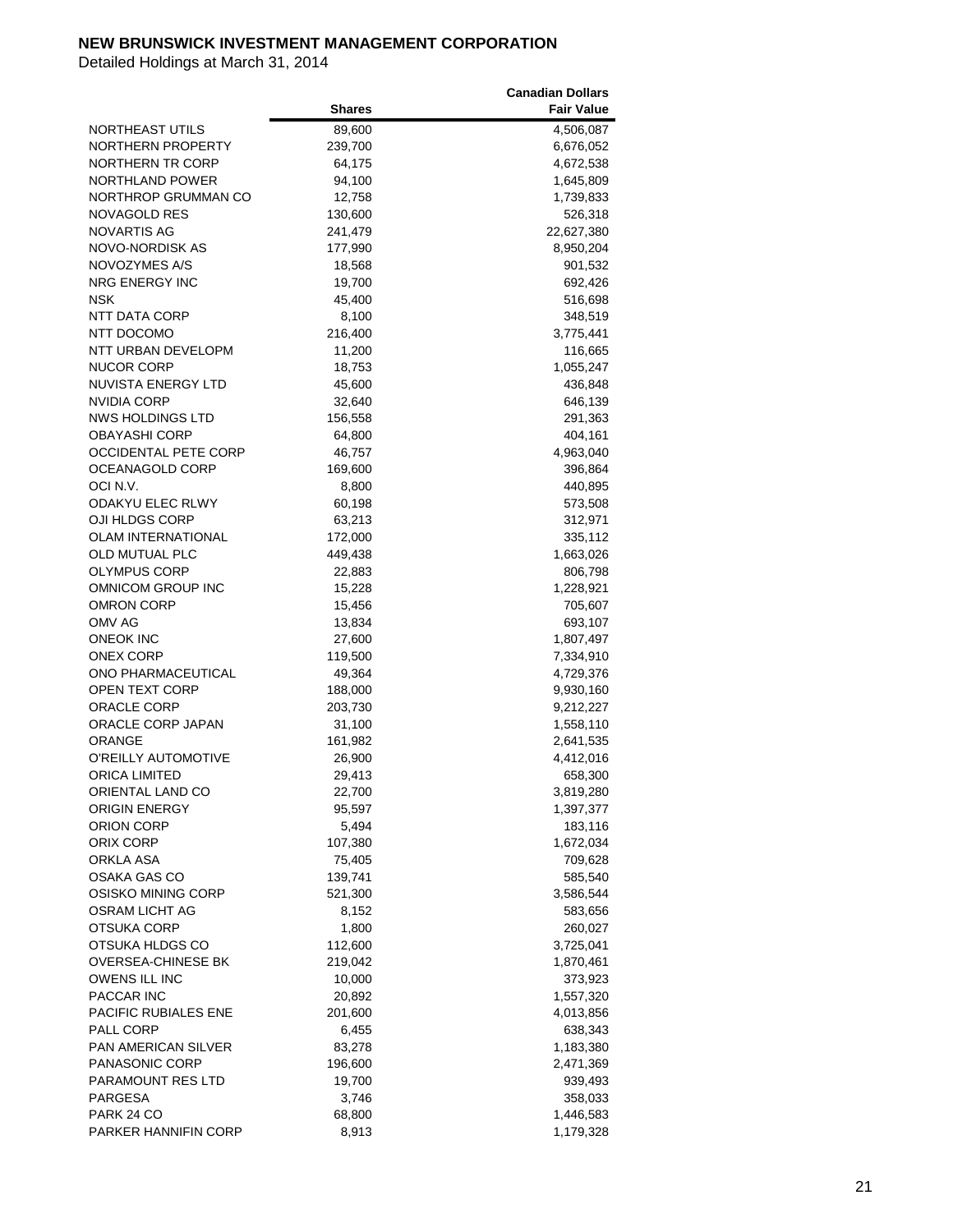|                            |               | <b>Canadian Dollars</b> |
|----------------------------|---------------|-------------------------|
|                            | <b>Shares</b> | <b>Fair Value</b>       |
| PARKLAND FUEL CORP         | 106,100       | 2,275,779               |
| PARTNERS GROUP HDLG        | 1,533         | 475,759                 |
| <b>PASON SYSTEMS</b>       | 82,000        | 2,306,310               |
| PATTERSON COMPANIES        | 5,053         | 233,233                 |
| PAYCHEX INC                | 91,319        | 4,299,826               |
| <b>PCCW LIMITED</b>        | 451,000       | 249,619                 |
| PEABODY ENERGY CORP        |               |                         |
|                            | 16,527        | 298,488                 |
| <b>PEARSON</b>             | 67,773        | 1,325,650               |
| PEBBLEBROOK HOTEL TR       | 37,600        | 1,413,016               |
| PEMBINA PIPELINE           | 242,009       | 10,213,637              |
| PENGROWTH ENERGY           | 339,669       | 2,286,440               |
| PENN NATL GAMING INC       | 76,804        | 1,045,863               |
| PENN WEST PETRO            | 43,507        | 408,096                 |
| PENTAIR LTD                | 11,590        | 1,016,379               |
| PEOPLES UNITED FINL        | 243,876       | 4,008,300               |
| PEPCO HOLDINGS INC         | 161,172       | 3,648,377               |
| PEPSICO INC                | 129,817       | 11,981,142              |
| PERKINELMER INC            | 6,761         | 336,730                 |
| PERNOD-RICARD              | 18,403        | 2,365,594               |
| PERRIGO CO                 | 29,400        | 5,025,804               |
| <b>PERSIMMON</b>           | 29,000        | 718,260                 |
| PETROFAC                   | 24,556        | 649,763                 |
| PETSMART INC               | 27,700        | 2,109,192               |
| PEYTO EXPLORATION          | 212,224       | 8,021,915               |
| PFIZER INC                 | 375,535       | 13,332,332              |
| <b>PG&amp;E CORP</b>       | 90,293        | 4,356,806               |
| PHILIP MORRIS INTL         | 149,898       | 13,720,148              |
| PHILLIPS 66                | 34,538        | 2,941,754               |
| PHOENIX ENERGY SVCS        | 8,300         | 110,390                 |
| PIEDMONT OFFICE REAL       | 283,600       | 5,375,892               |
| PINECREST ENERGY           | 540,000       | 102,600                 |
| PINNACLE WEST CAP          | 55,949        | 3,380,198               |
| PIONEER NATURAL RES        | 8,464         | 1,751,117               |
| PIRELLI & CO.              | 15,498        | 268,767                 |
| PITNEY BOWES INC           | 12,315        | 353,770                 |
| PLAZA RETAIL               | 190,193       | 795,007                 |
| PLUM CREEK TIMBER CO       | 49,774        | 2,312,839               |
| PNC FINL SVCS GRP          | 31,408        | 3,020,228               |
| POHJOLA PANKKI             | 15,330        | 376,159                 |
| PORSCHE AUTOMOBIL HL       | 13,419        | 1,521,409               |
| PORTUGAL TCOM SGPS         | 58,454        | 274,502                 |
| POST PPTYS INC             | 28,100        | 1,536,175               |
| POTASH CORP OF SASK        |               |                         |
| POWER ASSETS HLDGS         | 133,569       | 5,341,424               |
|                            | 454,216       | 4,346,167               |
| POWER CORP OF CDA          | 484,893       | 14,653,466              |
| POWER FINANCIAL CORP       | 67,600        | 2,335,158               |
| PPG INDUSTRIES INC         | 8,114         | 1,735,027               |
| PPL CORP                   | 37,083        | 1,374,223               |
| PRAXAIR INC                | 20,982        | 3,037,378               |
| <b>PRECISION CASTPARTS</b> | 8,533         | 2,383,912               |
| <b>PRECISION DRILLING</b>  | 409,756       | 5,425,169               |
| PRETIUM RESOURCES          | (700)         | (4, 494)                |
| PRICE T ROWE GRP           | 15,410        | 1,402,641               |
| PRIMERO MINING             | 37,520        | 47,275                  |
| PRINCIPAL FINL GRP         | 16,684        | 848,094                 |
| PROCTER & GAMBLE CO        | 199,672       | 17,788,215              |
| <b>PROGRESSIVE CORP</b>    | 32,208        | 862,220                 |
| PROGRESSIVE WASTE SO       | 151,920       | 4,273,510               |
| PROLOGIS INC               | 370,401       | 16,715,975              |
| PROSIEBENSAT1 MEDI         | 20,932        | 1,057,804               |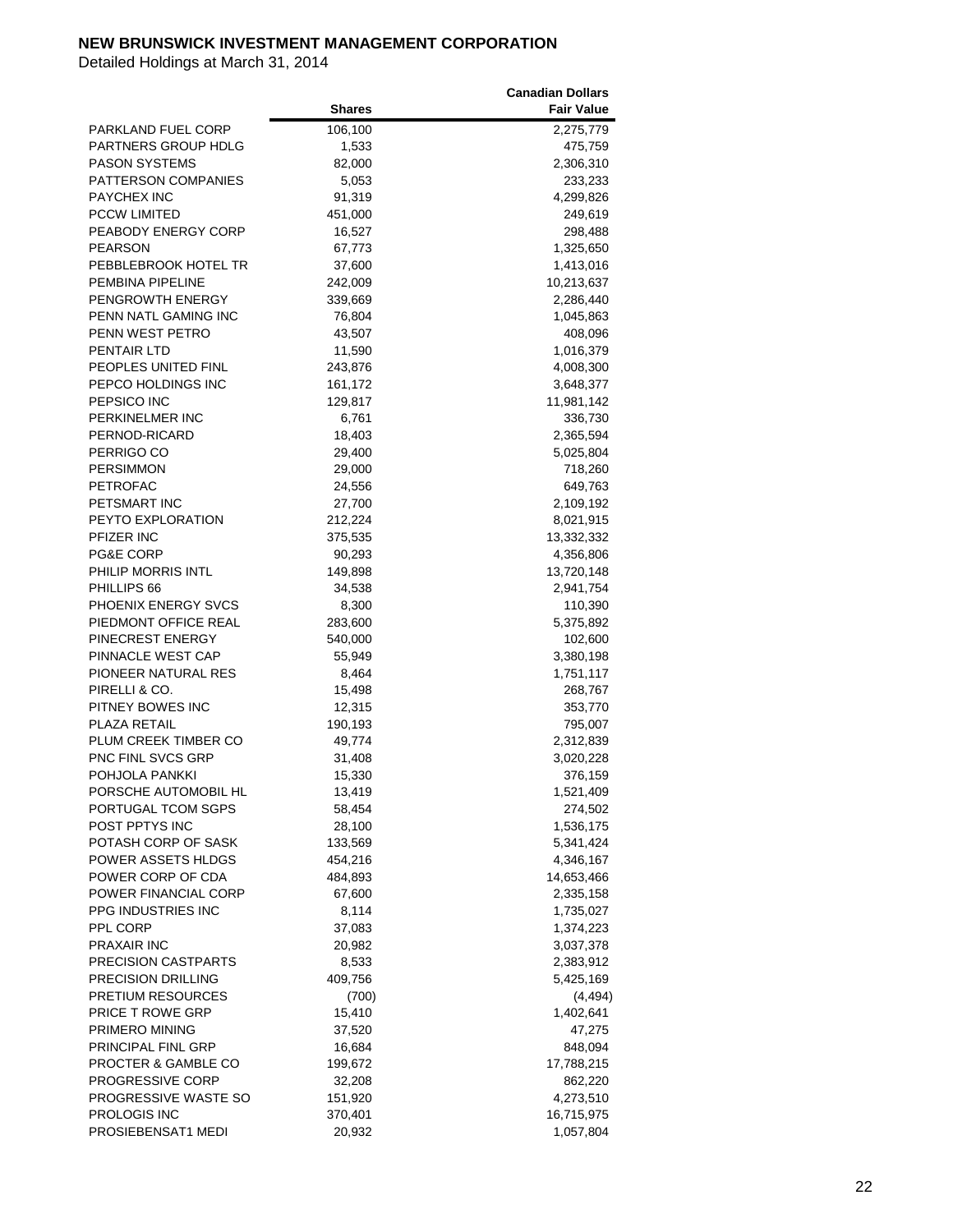|                              |               | <b>Canadian Dollars</b> |
|------------------------------|---------------|-------------------------|
|                              | <b>Shares</b> | <b>Fair Value</b>       |
| PRUDENTIAL                   | 229,806       | 5,363,769               |
| PRUDENTIAL FINL              | 27,234        | 2,548,112               |
| PRYSMIAN SPA                 | 18,541        | 509,384                 |
| PTGI HOLDING INC             | 136,130       | 549,195                 |
| PUBLIC STORAGE               | 99,225        | 18,478,870              |
| PUBLIC SVC ENTERPR           | 115,216       | 4,857,062               |
| PUBLICIS GROUP SA            | 16,234        | 1,619,540               |
| PULTEGROUP INC               | 21,447        | 456,091                 |
| PVH CORP                     | 5,000         | 689,541                 |
| <b><i>OANTAS AIRWAYS</i></b> | 125,067       | 141,365                 |
|                              |               |                         |
| <b>QBE INSURANCE GROUP</b>   | 99,582        | 1,305,888               |
| <b>QEP RESOURCES INC</b>     | 10,954        | 356,444                 |
| <b>QHR CORPORATION</b>       | 499,600       | 699,440                 |
| QIAGEN NV                    | 158,557       | 3,668,677               |
| QUALCOMM INC                 | 99,520        | 8,674,557               |
| QUANTA SVCS INC              | 13,100        | 534,291                 |
| QUEBECOR INC                 | 191,200       | 5,167,180               |
| <b>QUEST DIAGNOSTICS</b>     | 8,668         | 554,916                 |
| RAGING RIVER EXPL            | 134,200       | 1,194,380               |
| RAIFFEISEN BK INTL           | 10,962        | 403,552                 |
| <b>RAKUTEN INC</b>           | 62,400        | 920,820                 |
| RALPH LAUREN CORP            | 3,464         | 617,885                 |
| <b>RAMSAY HEALTH CARE</b>    | 89,801        | 4,421,138               |
| RANDGOLD RESOURCES           | 44,706        | 3,703,480               |
| RANDSTAD HLDGS NV            | 12,247        | 791,889                 |
| RANGE RESOURCES CORP         | 9,611         | 881,393                 |
| RAYTHEON                     | 18,527        | 2,035,400               |
| <b>RB ENERGY INC</b>         | 500,000       | 35,000                  |
| <b>REA GROUP LTD</b>         | 4,400         | 219,414                 |
| <b>REALTY INCOME CORP</b>    | 68,000        | 3,084,769               |
| <b>RECKITT BENCKISER</b>     | 94,981        | 8,540,760               |
| RED ELECTRICA CORP           | 10,417        | 934,952                 |
| RED HAT INC                  | 11,600        | 679,282                 |
| <b>REDKNEE SOLUTIONS</b>     | 20,000        | 110,400                 |
| REED ELSEVIER                | 97,780        | 1,648,013               |
| <b>REED ELSEVIER NV</b>      | 57,401        | 1,369,616               |
| <b>REGENERON PHARMCTCLS</b>  | 4,600         | 1,526,738               |
| <b>REGIONS FINL CORP</b>     | 82,532        | 1,016,220               |
| <b>REMY COINTREAU SA</b>     | 26,787        | 2,373,640               |
| <b>RENAULT</b>               | 16,994        | 1,823,584               |
| REPSOL SA                    | 77,954        | 2,196,805               |
| <b>REPUBLIC SVCS INC</b>     | 55,501        | 2,111,504               |
| <b>RESONA HOLDINGS</b>       | 170,533       | 911,937                 |
| <b>RETAIL OPPORTUNITY</b>    | 152,185       | 2,513,059               |
| REXAM                        | 76,989        | 689,633                 |
| REXEL                        | 21,230        | 615,072                 |
| REYNOLDS AMERN INC           | 78,592        | 4,699,935               |
| RICHEMONT(CIE FIN)           | 46,085        | 4,859,546               |
| RICOH CO                     | 59,553        | 759,463                 |
| RINNAI CORP                  |               |                         |
| RIO TINTO LIMITED            | 18,900        | 1,837,067               |
|                              | 38,093        | 2,476,269               |
| RIO TINTO PLC                | 112,757       | 6,924,388               |
| <b>RIOCAN</b>                | 2,111,071     | 56,465,872              |
| RITCHIE BROS AUCTNRS         | 24,300        | 649,296                 |
| <b>RLJ LODGING TRUST</b>     | 127,600       | 3,802,338               |
| RMP ENERGY INC               | 38,500        | 287,980                 |
| ROBERT HALF INTL INC         | 8,530         | 395,513                 |
| ROCHE HLDGS AG               | 62,215        | 20,598,454              |
| ROCK ENERGY INC              | 400,000       | 2,276,000               |
| ROCKWELL AUTOMATION          | 8,126         | 1,118,667               |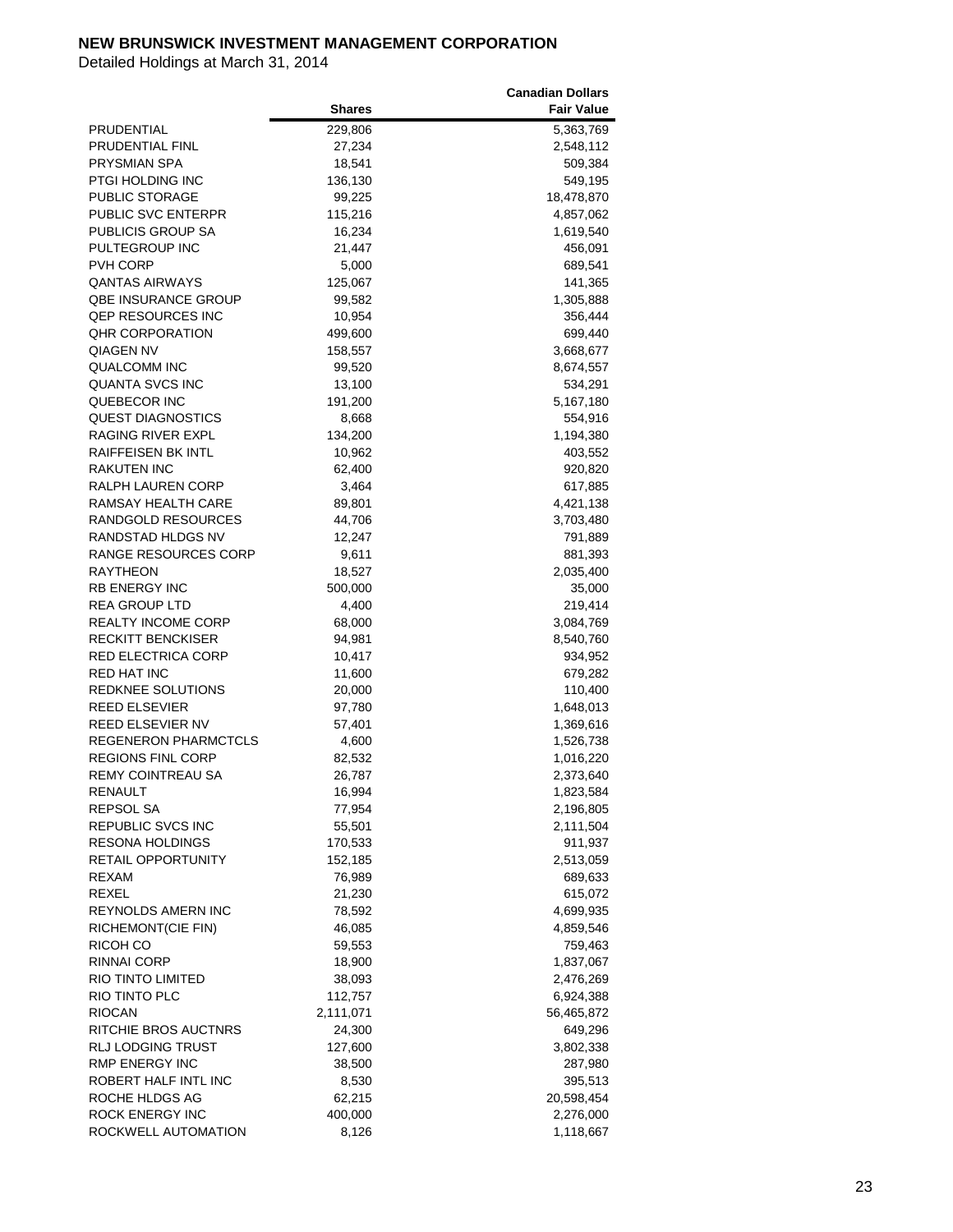|                            |               | <b>Canadian Dollars</b> |
|----------------------------|---------------|-------------------------|
|                            | <b>Shares</b> | <b>Fair Value</b>       |
| ROCKWELL COLLINS INC       | 8,172         | 719,620                 |
| ROGERS COMMUNICATION       | 277,796       | 12,845,195              |
| ROHM CO                    | 8,253         | 407,284                 |
| ROLLS-ROYCE HLDGS          | 172,961       | 3,418,151               |
| RONA INC                   | 143,900       | 1,624,631               |
|                            |               |                         |
| ROPER INDS INC             | 5,900         | 870,655                 |
| ROSS STORES INC            | 12,600        | 996,461                 |
| ROWAN COMPANIES PLC        | 7,615         | 283,480                 |
| ROYAL BANK CDA             | 434,093       | 31,641,039              |
| ROYAL BANK OF SCOT         | 178,119       | 1,019,317               |
| ROYAL DUTCH SHELL          | 636,627       | 26,283,289              |
| ROYAL MAIL PLC             | 61,900        | 641,265                 |
| RSA INSURANCE GR           | 547,943       | 800,895                 |
| RTL GROUP                  | 3,300         | 417,368                 |
| RUSSEL METALS INC          | 43,200        | 1,301,184               |
| RWE AG (NEU)               | 45,179        | 2,024,716               |
| RYANAIR HLDGS              | 2,760         | 179,148                 |
| <b>RYDER SYSTEMS INC</b>   | 3,247         | 286,826                 |
| <b>RYMAN HEALTHCARE</b>    | 30,200        | 253,096                 |
| SABINA GOLD & SILVER       | 161,300       | 125,814                 |
| SABMILLER                  | 85,316        | 4,701,821               |
| SAFEWAY INC                | 13,580        | 557,714                 |
| SAFRAN                     | 23,141        | 1,770,348               |
| <b>SAGE GROUP</b>          | 98,727        | 759,547                 |
| SAINSBURY(J)               | 571,101       | 3,321,821               |
|                            |               |                         |
| SAIPEM                     | 24,883        | 670,751                 |
| SALESFORCE.COM             | 33,472        | 2,112,136               |
| SAMPO OYJ                  | 37,443        | 2,144,522               |
| <b>SANDISK CORP</b>        | 13,297        | 1,193,264               |
| <b>SANDS CHINA LTD</b>     | 204,619       | 1,687,140               |
| SANDSTORM GOLD             | 56,800        | 352,160                 |
| <b>SANDVIK</b>             | 94,532        | 1,471,626               |
| SANKYO CO                  | 45,800        | 2,132,609               |
| SANOFI                     | 106,332       | 12,241,649              |
| SANRIO CO                  | 3,000         | 111,881                 |
| SANTEN PHARM. CO.          | 37,000        | 1,816,031               |
| <b>SANTOS LIMITED</b>      | 87,547        | 1,208,960               |
| SAP SE                     | 81,784        | 7,310,464               |
| <b>SAPUTO INC</b>          | 78,719        | 4,383,861               |
| SAVANNA ENERGY             | 85,900        | 667,443                 |
| <b>SBI HOLDINGS INC</b>    | 16,760        | 223,435                 |
| <b>SCANA CORPORATION</b>   | 64,500        | 3,696,126               |
| SCANIA                     | 25,647        | 830,390                 |
| SCHINDLER HOLDING AG       | 20,015        | 3,250,760               |
| <b>SCHLUMBERGER LTD</b>    | 98,164        | 10,615,407              |
| <b>SCHNEIDER ELECTRIC</b>  | 49,318        | 4,827,795               |
| <b>SCHRODERS</b>           | 9,336         | 446,312                 |
| <b>SCHWAB CHARLES CORP</b> | 69,491        | 2,099,174               |
| <b>SCOR SE</b>             | 10,415        | 402,428                 |
| <b>SCRIPPS NETWORKS</b>    | 44,696        | 3,750,143               |
| <b>SEADRILL LTD</b>        |               | 1,336,076               |
|                            | 34,284        |                         |
| SEAGATE TECHNOLOGY         | 19,300        | 1,198,021               |
| <b>SEALED AIR CORP</b>     | 12,048        | 437,718                 |
| SEARS CANADA INC           | 11,100        | 183,150                 |
| <b>SECOM CO</b>            | 20,351        | 1,296,781               |
| <b>SECURE ENERGY SVCS</b>  | 139,400       | 2,649,534               |
| SECURITAS                  | 24,589        | 313,724                 |
| <b>SEEK LIMITED</b>        | 30,700        | 551,756                 |
| <b>SEGA SAMMY HLDGS</b>    | 18,400        | 455,892                 |
| <b>SEGRO PLC</b>           | 75,486        | 461,151                 |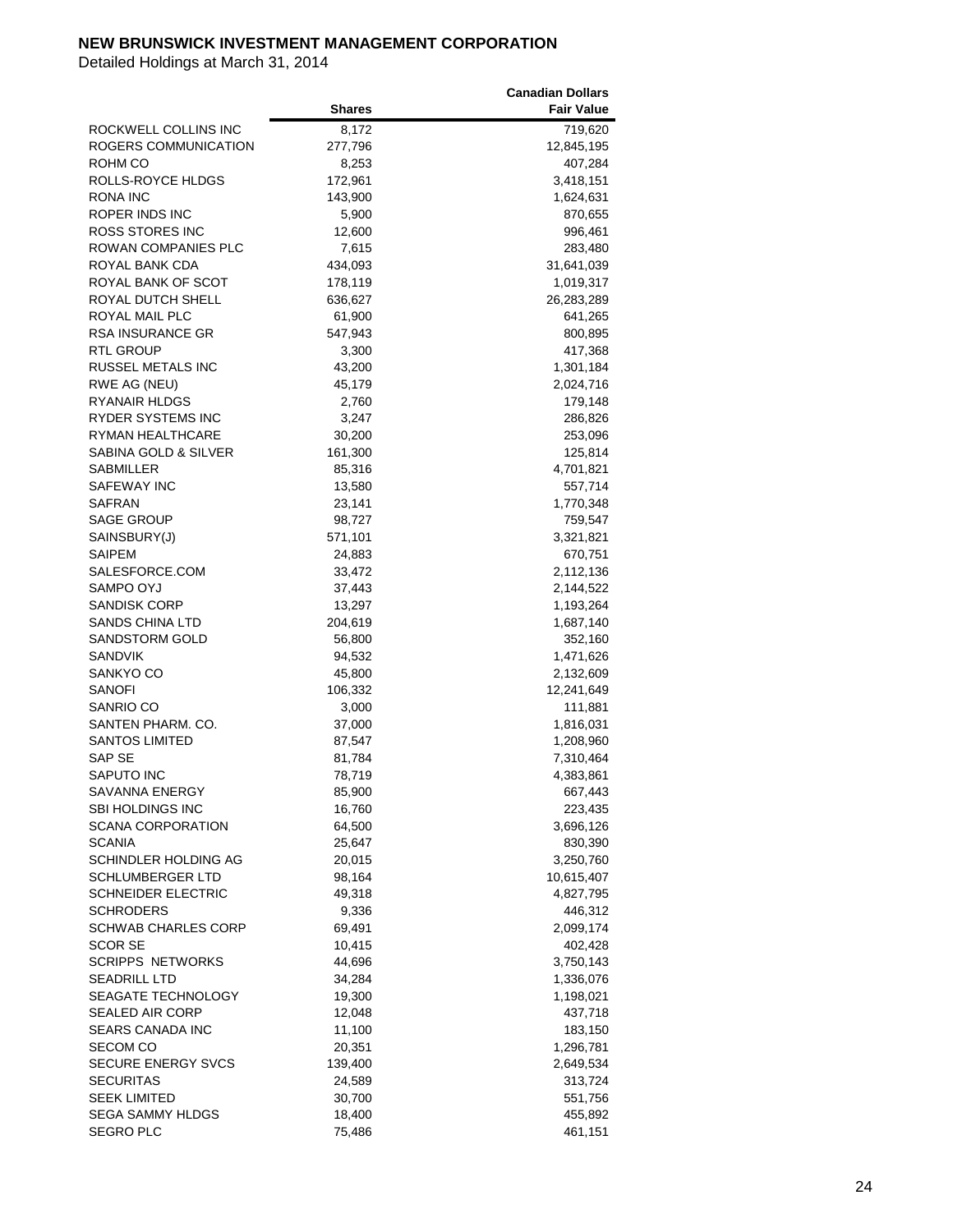|                               |               | <b>Canadian Dollars</b> |
|-------------------------------|---------------|-------------------------|
|                               | <b>Shares</b> | <b>Fair Value</b>       |
| SEIKO EPSON CORP              | 11,800        | 405,922                 |
| <b>SEKISUI CHEMICAL</b>       | 37,200        | 427,759                 |
| SEKISUI HOUSE                 | 39,604        | 543,681                 |
| <b>SELECT SECTOR SPDR</b>     | 36,700        | 988,475                 |
| SEMAFO INC                    | 213,190       | 831,441                 |
|                               |               |                         |
| SEMBCORP INDUSTRIE            | 86,200        | 415,325                 |
| SEMBCORP MARINE LTD           | 59,200        | 210,419                 |
| <b>SEMPRA ENERGY</b>          | 45,560        | 4,905,825               |
| <b>SERCO GROUP</b>            | 42,602        | 330,028                 |
| SES SA                        | 121,356       | 5,003,864               |
| <b>SEVEN &amp; I HOLDINGS</b> | 66,857        | 2,825,789               |
| <b>SEVEN BANK</b>             | 60,000        | 260,413                 |
| <b>SEVERN TRENT</b>           | 113,174       | 3,796,401               |
| SGS SA                        | 574           | 1,562,654               |
| SHANGRI-LA ASIA               | 144,000       | 260,206                 |
| <b>SHARP CORP</b>             | 139,058       | 467,931                 |
| <b>SHAW COMMUNICATIONS</b>    | 214,027       | 5,650,313               |
| <b>SHAWCOR LTD</b>            | 58,050        | 2,676,105               |
| SHERRITT INTL CORP            | 208,909       | 808,478                 |
| SHERWIN WILLIAMS CO           | 12,964        | 2,824,697               |
| SHIKOKU ELEC POWER            | 14,710        | 220,697                 |
| SHIMADZU CORP                 | 27,000        | 265,332                 |
| <b>SHIMAMURA CO</b>           | 25,400        | 2,430,755               |
| <b>SHIMANO INC</b>            | 7,600         | 844,595                 |
| SHIMIZU CORP                  | 58,100        | 333,109                 |
| SHIN-ETSU CHEMICAL            |               |                         |
|                               | 35,826        | 2,264,431               |
| SHINSEI BANK                  | 172,900       | 376,138                 |
| SHIONOGI & CO                 | 27,220        | 558,032                 |
| <b>SHIRE</b>                  | 84,131        | 4,559,110               |
| SHISEIDO CO                   | 33,923        | 660,186                 |
| SHIZUOKA BANK                 | 51,392        | 554,601                 |
| SHOWA DENKO KK                | 168,800       | 264,108                 |
| SHOWA SHELL SEKIYU            | 20,900        | 206,506                 |
| <b>SIEMENS AG</b>             | 70,824        | 10,526,156              |
| <b>SIERRA WIRELESS</b>        | 20,000        | 482,400                 |
| <b>SIGMA ALDRICH CORP</b>     | 40,599        | 4,190,341               |
| SIKA AG                       | 207           | 935,174                 |
| SILVER STANDARD RES           | 16,200        | 177,714                 |
| <b>SILVER WHEATON</b>         | 44,800        | 1,123,584               |
| SILVERCORP METALS             | 93,200        | 201,778                 |
| SIMON PPTY INC                | 184,154       | 33,381,448              |
| SINGAPORE AIRLINES            | 123,165       | 1,131,729               |
| SINGAPORE EXCHANGE            | 80,247        | 488,761                 |
| SINGAPORE PRESS HD            | 508,489       | 1,874,301               |
| SINGAPORE TECH ENG            | 968,200       | 3,245,914               |
| SINGAPORE TELECOMM            | 681,436       | 2,182,863               |
| SINO LAND CO                  | 312,510       | 506,898                 |
| SIRIUS XM HLDG                | 793,904       | 2,808,007               |
| SJM HOLDINGS LTD.             | 137,300       | 425,872                 |
| SKAND ENSKILDA BKN            | 128,760       | 1,947,481               |
| SKANSKA SE                    |               |                         |
|                               | 27,970        | 726,101                 |
| SKF AB                        | 31,269        | 882,006                 |
| SKY DEUTSCHLAND AG            | 38,800        | 369,488                 |
| SL GREEN RLTY CORP            | 103,303       | 11,545,963              |
| SLM CORP                      | 25,219        | 682,369                 |
| <b>SMC CORP</b>               | 4,184         | 1,220,719               |
| SMITH & NEPHEW                | 303,728       | 5,080,278               |
| <b>SMITHS GROUP</b>           | 36,649        | 857,804                 |
| SMUCKER J M CO                | 39,562        | 4,252,099               |
| <b>SNAM</b>                   | 584,561       | 3,779,319               |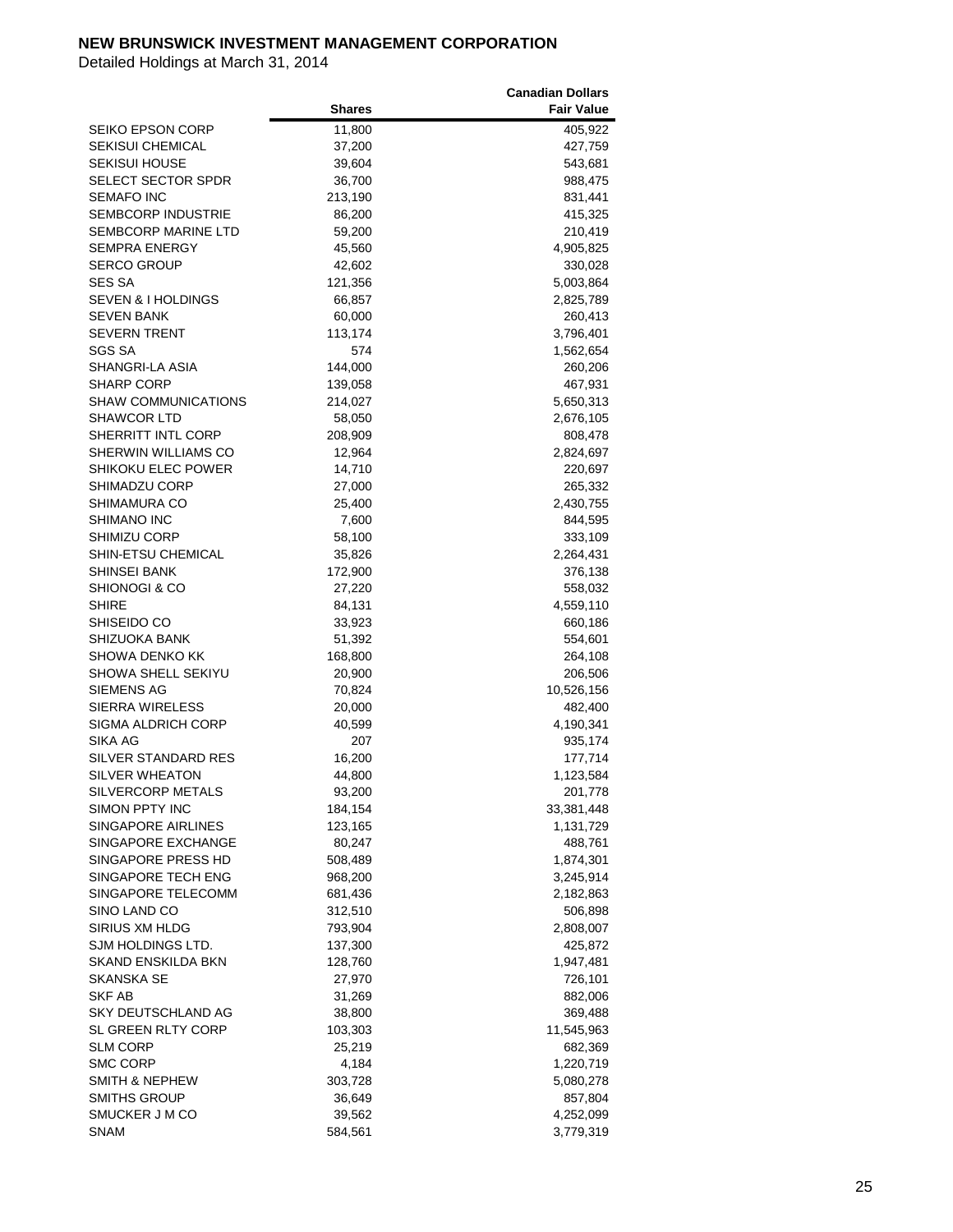|                               |           | <b>Canadian Dollars</b> |
|-------------------------------|-----------|-------------------------|
|                               | Shares    | <b>Fair Value</b>       |
| SNAP-ON INC                   | 3,643     | 456,939                 |
| SNC-LAVALIN GROUP             | 36,366    | 1,766,636               |
| <b>SOC GENERALE</b>           | 64,882    | 4,412,403               |
| SODEXO                        | 9,233     | 1,069,285               |
| SOFTBANK CORP                 | 85,139    | 7,116,708               |
|                               |           |                         |
| <b>SOJITZ CORPORATION</b>     | 120,451   | 227,185                 |
| SOLVAY SA                     | 5,338     | 925,311                 |
| SONIC HEALTHCARE              | 229,987   | 4,062,868               |
| SONOVA HOLDING AG             | 5,077     | 819,527                 |
| <b>SONY CORP</b>              | 95,400    | 2,016,096               |
| SONY FINANCIAL HOL            | 9,100     | 164,810                 |
| SOUTHERN CO                   | 116,588   | 5,662,316               |
| SOUTHWEST AIRLS CO            | 41,736    | 1,089,148               |
| SOUTHWESTERN ENERGY           | 20,771    | 1,056,306               |
| <b>SP AUSNET</b>              | 1,898,016 | 2,543,362               |
| <b>SPARK NEW ZEALAND</b>      | 179,605   | 419,739                 |
| SPARTAN ENERGY CORP           | 205,312   | 659,052                 |
| SPDR INDX SH FUNDS EURO       | 78,400    | 3,705,087               |
| SPDR INDX SH FUNDS STOX)      | 31,300    | 1,364,575               |
| SPDR S&P 500 ETF TR UNITS     | (32,000)  | (6,643,635)             |
| SPECTRA ENERGY CORP           | 132,412   | 5,406,353               |
| <b>SPYGLASS RESOURCES</b>     | 31,025    | 57,164                  |
| <b>SSE PLC</b>                | 200,384   | 5,416,302               |
| ST JUDE MEDICAL INC           | 16,716    |                         |
|                               |           | 1,213,147               |
| <b>STANDARD CHARTERED</b>     | 216,103   | 4,984,765               |
| STANDARD LIFE                 | 203,103   | 1,410,747               |
| STANLEY BLACK&DECKR           | 9,336     | 838,322                 |
| <b>STANLEY ELECTRIC</b>       | 13,304    | 326,635                 |
| <b>STANTEC INC</b>            | 40,545    | 2,747,126               |
| <b>STAPLES INC</b>            | 40,396    | 511,686                 |
| <b>STARBUCKS CORP</b>         | 69,108    | 5,605,137               |
| <b>STARHUB LTD</b>            | 888,500   | 3,275,030               |
| STARWOOD HTLS&RESORT          | 11,425    | 1,005,193               |
| STATE STREET CORP             | 25,358    | 1,956,648               |
| STATOIL ASA                   | 141,403   | 4,405,345               |
| <b>STERICYCLE INC</b>         | 33,417    | 4,196,647               |
| <b>STMICROELECTRONICS</b>     | 65,517    | 670,157                 |
| <b>STOCKLAND TRUST GRP</b>    | 215,523   | 826,727                 |
| <b>STORA ENSO OYJ</b>         | 48,966    | 578,403                 |
| <b>STRYKER CORP</b>           | 17,634    | 1,593,865               |
| SUBSEA 7 S.A.                 | 16,734    | 343,344                 |
| SUEDZUCKER AG                 | 81,410    | 2,560,460               |
| SUEZ ENVIRONNEMENT            | 19,096    | 428,333                 |
| <b>SULZER AG</b>              | 2,496     | 378,891                 |
| SUMCO CORPORATION             | 12,900    | 110,180                 |
| SUMITOMO CHEM CO              | 128,823   | 525,986                 |
| <b>SUMITOMO CORP</b>          | 97,602    | 1,373,344               |
|                               |           |                         |
| SUMITOMO DAINIPPON            | 7,300     | 128,299                 |
| SUMITOMO ELECTRIC             | 64,137    | 1,055,737               |
| SUMITOMO HEAVY IND            | 22,100    | 99,234                  |
| <b>SUMITOMO METAL MNG</b>     | 51,129    | 710,114                 |
| SUMITOMO MITSUI FG            | 112,600   | 5,320,280               |
| SUMITOMO MITSUI TR            | 301,675   | 1,506,542               |
| SUMITOMO RLTY&DEV             | 32,491    | 1,407,393               |
| <b>SUMITOMO RUBBER</b>        | 19,000    | 267,550                 |
| SUN HUNG KAI PROP             | 142,736   | 1,929,340               |
| SUN LIFE FNCL INC             | 201,728   | 7,722,148               |
| SUNCOR ENERGY INC             | 404,312   | 15,610,486              |
| SUNCORP GROUP LTD             | 107,359   | 1,413,364               |
| <b>SUNTORY BEVERAGE &amp;</b> | 12,697    | 483,723                 |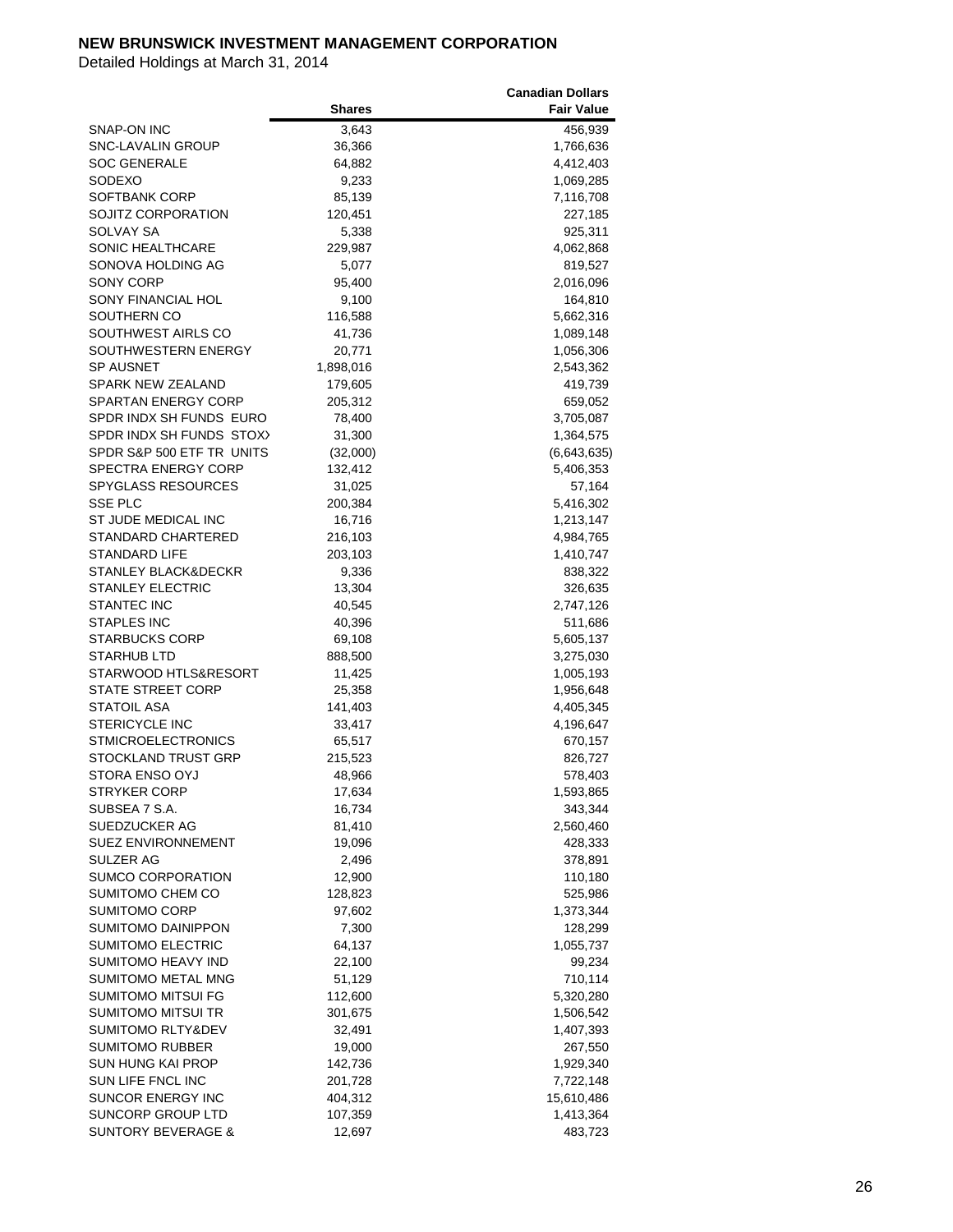|                             |               | <b>Canadian Dollars</b> |
|-----------------------------|---------------|-------------------------|
|                             | <b>Shares</b> | <b>Fair Value</b>       |
| SUNTRUST BANKS INC          | 32,057        | 1,409,863               |
| <b>SUPERIOR PLUS</b>        | 101,400       | 1,240,122               |
| <b>SURGE ENERGY</b>         | 102,100       | 631,210                 |
| SURUGA BANK                 | 20,800        | 405,241                 |
| SUZUKEN CO                  | 8,600         | 368,189                 |
| SUZUKI MOTOR CORP           | 28,300        | 817,034                 |
| SVENSKA CELLULOSA           | 49,749        | 1,613,296               |
| <b>SVENSKA HANDELSBKN</b>   | 44,819        | 2,478,067               |
| <b>SWATCH GROUP</b>         |               |                         |
| <b>SWEDBANK AB</b>          | 6,982         | 2,450,458<br>2,420,626  |
| <b>SWEDISH MATCH</b>        | 81,864        |                         |
|                             | 19,406        | 698,685                 |
| <b>SWIRE PACIFIC</b>        | 59,943        | 771,434                 |
| SWIRE PROPERTIES L          | 100,100       | 314,759                 |
| SWISS LIFE HLDG             | 2,335         | 633,053                 |
| SWISS PRIME SITE            | 38,576        | 3,621,928               |
| SWISS RE AG                 | 31,640        | 3,239,508               |
| <b>SWISSCOM AG</b>          | 7,678         | 5,208,847               |
| <b>SYDNEY AIRPORT</b>       | 94,365        | 404,447                 |
| SYMANTEC CORP               | 40,680        | 897,923                 |
| SYNGENTA                    | 8,112         | 3,388,114               |
| SYSCO CORP                  | 123,351       | 4,925,959               |
| SYSMEX CORP                 | 14,600        | 514,760                 |
| <b>T&amp;D HOLDINGS INC</b> | 46,680        | 613,806                 |
| TABCORP HOLDINGS LTD        | 77,178        | 269,206                 |
| <b>TAHOE RESOURCES</b>      | 67,165        | 1,569,646               |
| TAIHEIYO CEMENT             | 88,100        | 351,216                 |
| <b>TAISEI CORP</b>          | 81,000        | 400,168                 |
| TAISHO PHARM H              | 6,200         | 552,139                 |
| TAIYO NIPPON SANSO          | 23,900        | 207,974                 |
| TAKASHIMAYA CO              | 29,000        | 300,836                 |
| TAKEDA PHARMACEUTI          | 68,616        | 3,597,227               |
| <b>TALISMAN ENERGY INC</b>  | 288,957       | 3,184,306               |
| <b>TARGET CORPORATION</b>   | 79,536        | 5,319,503               |
| TATE & LYLE                 | 264,964       | 3,254,445               |
| TATTS GROUP LTD             | 969,674       | 2,876,476               |
| TDC A/S                     | 125,540       | 1,281,481               |
| <b>TDK CORP</b>             | 10,654        | 492,092                 |
| TE CONNECTIVITY             | 24,100        | 1,603,858               |
| <b>TECHNIP</b>              | 8,489         | 967,367                 |
| <b>TECK RESOURCES LTD</b>   | 41,675        | 994,366                 |
| <b>TECO ENERGY INC</b>      | 12,455        | 236,096                 |
| <b>TEIJIN</b>               | 99,717        | 273,568                 |
| TELE2 AB                    | 143,090       | 1,955,959               |
| <b>TELECOM ITALIA</b>       | 818,236       | 1,065,485               |
| TELECOM ITALIA DI           | 612,511       | 632,672                 |
| TELEFONICA DEUTSCH          | 237,500       | 2,077,791               |
| <b>TELEFONICA SA</b>        | 363,217       | 6,345,882               |
| <b>TELEKOM AUSTRIA(TA</b>   |               |                         |
| <b>TELENET GRP HLDG</b>     | 25,920        | 284,529                 |
|                             | 27,856        | 1,896,086               |
| <b>TELENOR GROUP</b>        | 176,180       | 4,309,850               |
| <b>TELIASONERA AB</b>       | 565,255       | 4,695,686               |
| <b>TELSTRA CORP</b>         | 980,792       | 5,096,567               |
| <b>TELUS CORP</b>           | 329,814       | 13,189,010              |
| <b>TENARIS S A</b>          | 38,459        | 936,665                 |
| <b>TENET HEALTHCARE</b>     | 6,214         | 294,033                 |
| TERADATA CORP               | 9,359         | 508,846                 |
| TERNA SPA                   | 130,294       | 770,629                 |
| <b>TERUMO CORP</b>          | 28,154        | 679,763                 |
| <b>TESCO</b>                | 719,044       | 3,908,319               |
| <b>TESORO CORPORATION</b>   | 7,782         | 435,147                 |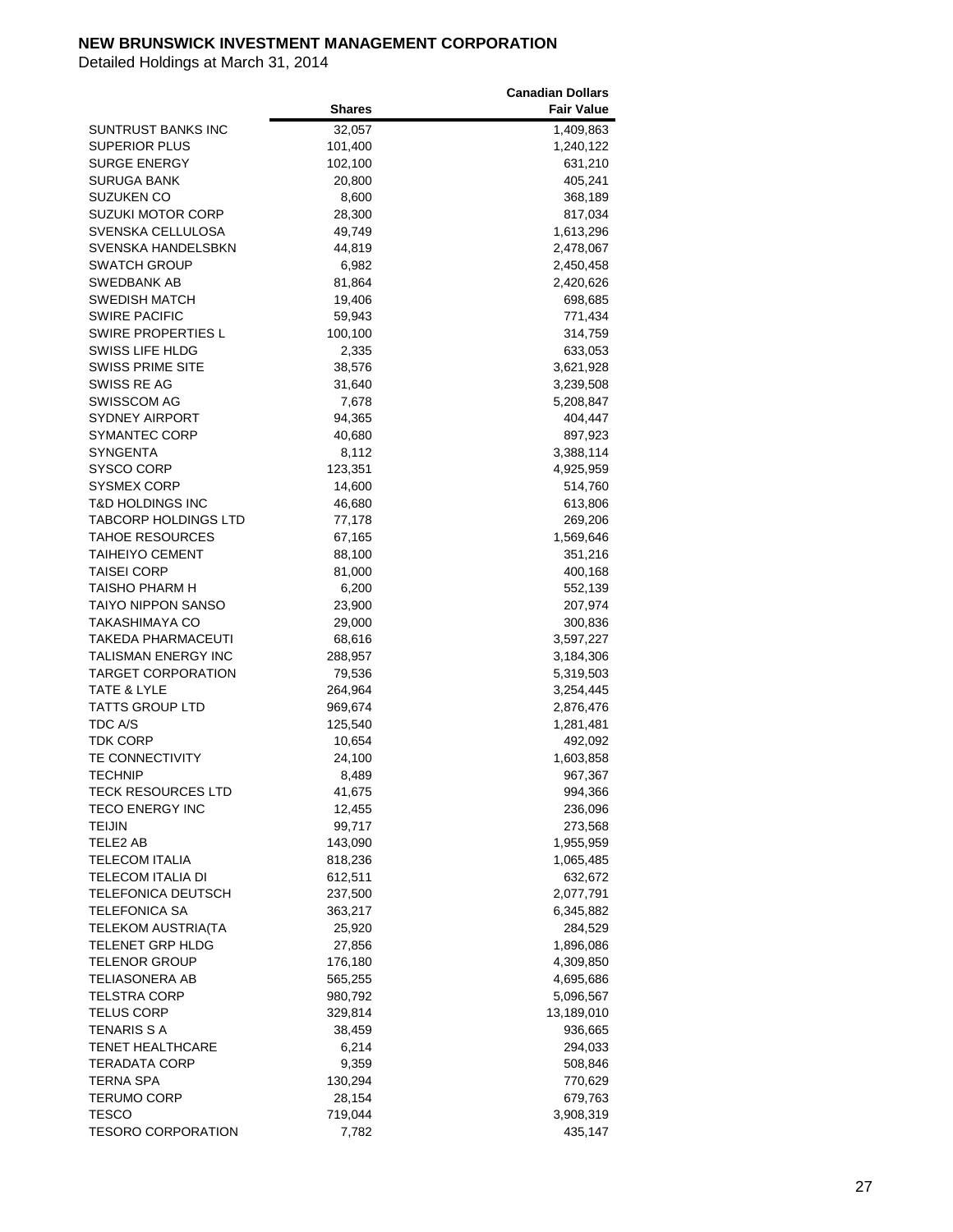|                           |               | <b>Canadian Dollars</b> |
|---------------------------|---------------|-------------------------|
|                           | <b>Shares</b> | <b>Fair Value</b>       |
| TEVA PHARMA IND           | 114,928       | 6,545,649               |
| <b>TEXAS INSTRUMENTS</b>  | 63,793        | 3,324,566               |
| <b>TEXTRON INC</b>        | 17,099        | 742,940                 |
| THALES                    | 8,155         | 597,083                 |
| THE HERSHEY COMPANY       | 38,506        | 4,443,335               |
| THE JONES GROUP           | (100,000)     | (1,654,634)             |
| THE PRICELINE GRP         | 6,100         |                         |
| THE SCORE INC             |               | 8,036,116               |
| THE WESTERN UNION         | 1,602,500     | 592,925                 |
|                           | 33,670        | 608,845                 |
| THERMO FISHER SCI         | 23,041        | 3,066,131               |
| THK CO                    | 8,280         | 205,595                 |
| THOMSON REUTERS CORP      | 159,692       | 6,034,761               |
| THYSSENKRUPP AG           | 42,254        | 1,251,172               |
| TIFFANY & CO              | 6,435         | 615,282                 |
| TIM HORTONS INC           | 91,405        | 5,588,502               |
| TIME WARNER CABLE         | 36,300        | 5,503,989               |
| TIME WARNER INC           | 52,479        | 3,789,469               |
| <b>TJX COMPANIES INC</b>  | 41,886        | 2,807,889               |
| TMX GROUP LIMITED         | 16,909        | 912,748                 |
| TNT EXPRESS NV            | 45,985        | 498,700                 |
| TOBU RAILWAY CO           | 362,808       | 1,940,142               |
| TOHO CO(FILM)             | 5,500         | 121,949                 |
| TOHO GAS CO               | 483,400       | 2,911,381               |
| TOHOKU ELEC POWER         | 45,382        | 517,465                 |
| TOKIO MARINE HLDG         | 59,611        | 1,979,082               |
| TOKYO ELEC POWER          | 119,000       | 530,513                 |
| TOKYO ELECTRON            | 13,275        | 899,811                 |
| TOKYO GAS CO              | 210,095       | 1,179,785               |
| TOKYO TATEMONO CO         | 40,400        | 383,160                 |
| TOKYU CORP                | 81,007        | 547,782                 |
| TOKYU FUDOSAN HLDG        | 27,900        | 230,224                 |
| <b>TOLL HOLDINGS LTD</b>  | 60,298        | 320,733                 |
| <b>TONEN GEN SEKIYU</b>   | 124,500       | 1,215,469               |
| TOPPAN PRINTING CO        | 48,565        | 384,613                 |
| TORAY INDS INC            | 124,417       | 909,327                 |
| <b>TORCHMARK CORP</b>     | 5,212         | 453,377                 |
| TOREX GOLD RESOURCES      | 844,800       | 393,936                 |
| <b>TOROMONT INDS LTD</b>  | 114,980       | 2,952,107               |
| TORONTO DOMINION BK       | 668,863       | 34,667,143              |
| <b>TOSHIBA CORP</b>       | 341,351       | 1,598,596               |
| <b>TOTAL SA</b>           | 189,849       | 13,747,068              |
| TOTAL SYS SVCS INC        | 10,157        | 342,521                 |
| тото                      | 16,700        | 256,101                 |
| TOURMALINE OIL CORP       |               |                         |
|                           | 171,500       | 8,962,590               |
| <b>TOYO SEIKAN GROUP</b>  | 17,100        | 307,133                 |
| TOYO SUISAN KAISHA        | 40,100        | 1,480,436               |
| <b>TOYODA GOSEI</b>       | 7,200         | 152,698                 |
| TOYOTA BOSHOKU CP         | 6,400         | 71,535                  |
| <b>TOYOTA INDUSTRIES</b>  | 14,766        | 784,875                 |
| TOYOTA MOTOR CORP         | 244,860       | 15,287,777              |
| <b>TOYOTA TSUSHO CORP</b> | 17,300        | 485,739                 |
| <b>TRACTOR SUPPLY CO</b>  | 8,400         | 655,766                 |
| <b>TRANSALTA CORP</b>     | 240,708       | 3,127,646               |
| TRANSAT A.T. INC          | 136,300       | 1,104,030               |
| TRANSCANADA CORP          | 308,205       | 15,635,048              |
| TRANSCONTINENTAL INC      | 74,100        | 1,186,341               |
| <b>TRANSFORCE INC</b>     | 59,600        | 1,411,133               |
| TRANSGLOBE ENERGY         | 4,800         | 40,464                  |
| <b>TRANSOCEAN LTD</b>     | 50,009        | 2,279,341               |
| <b>TRANSURBAN GROUP</b>   | 298,289       | 2,215,190               |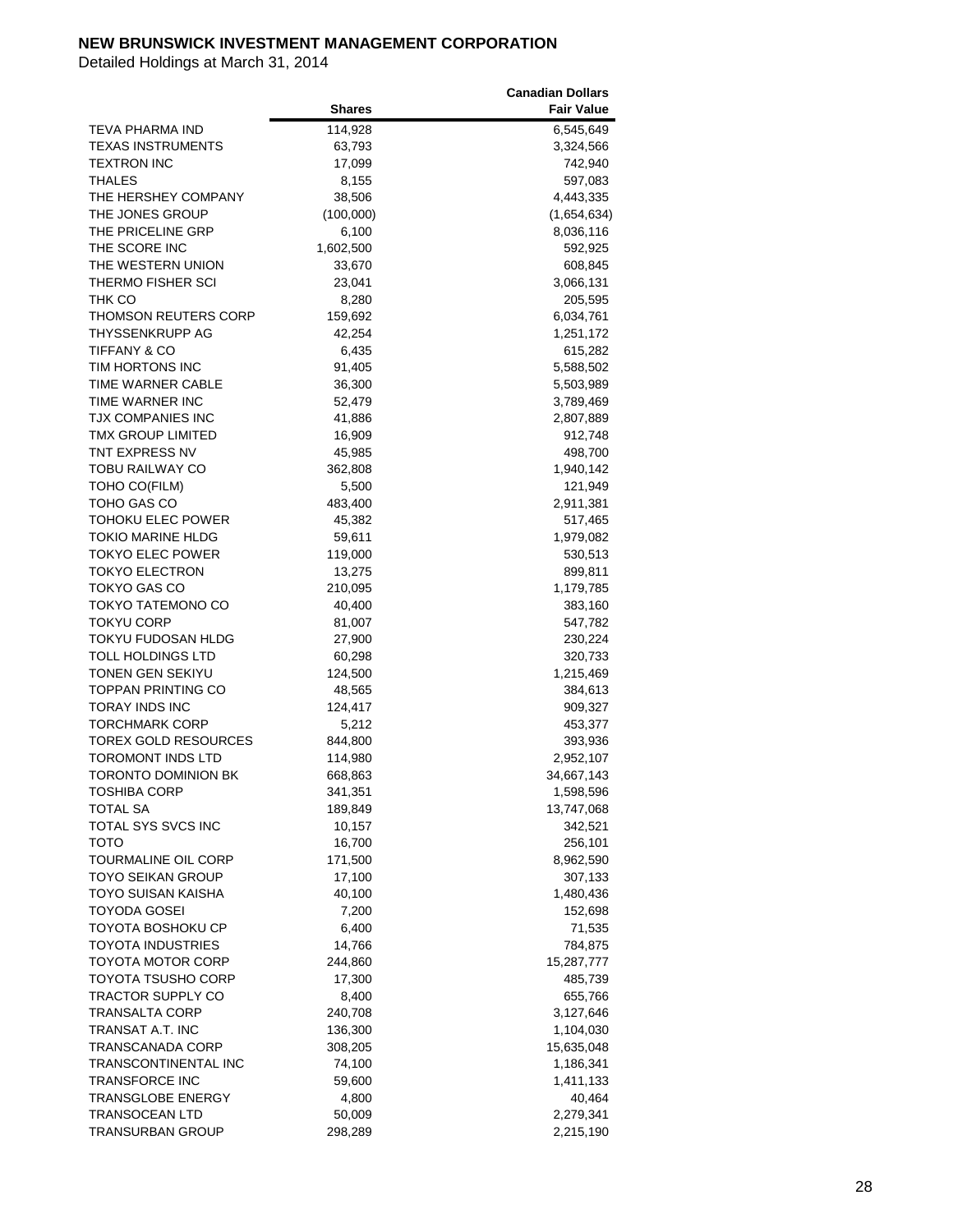|                             |               | Canadian Dollars  |
|-----------------------------|---------------|-------------------|
|                             | <b>Shares</b> | <b>Fair Value</b> |
| TRAVELERS CO(THE)           | 56,400        | 5,305,042         |
| TRAVIS PERKINS              | 21,800        | 756,148           |
| TREASURY WINE ESTA          | 202,835       | 732,411           |
| TREND MICRO INC             | 10,300        | 352,666           |
| <b>TREVALI MINING CORP</b>  | 1,710,700     | 1,625,165         |
| TRICAN WELL SERVICE         | 153,400       | 2,146,066         |
| TRILOGY ENERGY CORP         | 65,000        | 1,764,425         |
| TRINIDAD DRILLING           | 79,000        | 918,955           |
| <b>TRIPADVISOR INC</b>      |               | 678,074           |
| <b>TRYG A/S</b>             | 6,772<br>838  |                   |
|                             | 6,700         | 91,517            |
| <b>TSUMURA &amp; CO</b>     |               | 178,067           |
| TUI TRAVEL PLC              | 32,756        | 264,000           |
| TULLOW OIL                  | 83,877        | 1,155,243         |
| TURQUOISE HILL RES          | 360,544       | 1,334,013         |
| TWENTY-FIRST CENTURY        | 115,169       | 3,593,607         |
| <b>TYCO INTL LTD</b>        | 27,100        | 1,270,034         |
| <b>TYSON FOODS INC</b>      | 16,243        | 790,129           |
| <b>UBE INDUSTRIES</b>       | 114,000       | 232,121           |
| UBI BANCA                   | 64,519        | 671,334           |
| <b>UBS AG</b>               | 324,345       | 7,399,487         |
| <b>UCB</b>                  | 10,375        | 917,294           |
| UDR INC                     | 198,600       | 5,670,010         |
| <b>UMICORE</b>              | 7,540         | 424,278           |
| UNIBAIL-RODAMCO             | 8,458         | 2,425,347         |
| <b>UNI-CHARM CORP</b>       | 54,664        | 3,229,575         |
| UNICREDIT SPA               | 392,949       | 3,963,187         |
| UNILEVER N.V                | 156,103       | 7,094,871         |
| UNILEVER NV CVA             | 210,926       | 9,573,064         |
| UNILEVER PLC                | 24,392        | 1,124,583         |
| UNION PAC CORP              | 26,740        | 5,574,127         |
| UNIPOLSAI SPA               | 84,100        | 355,660           |
| UNITED STATES STL           | 8,758         | 267,271           |
| UNITED TECHNOLOGIES         | 49,552        | 6,399,306         |
| UNITED URBAN INVES          | 200           | 324,927           |
| UNITED UTILITIES G          | 304,986       | 4,422,266         |
| UNITEDHEALTH GRP INC        | 58,187        | 5,273,112         |
| <b>UNUM GROUP</b>           | 15,266        | 595,804           |
| <b>UOL GROUP</b>            | 50,000        | 274,696           |
| UPM-KYMMENE OY              | 49,630        | 936,938           |
| <b>URBAN OUTFITTERS</b>     | 6,700         | 270,079           |
| US BANCORP DEL              | 161,049       | 7,670,341         |
| USS <sub>CO</sub>           | 220,600       | 3,425,547         |
| UTD INTERNET AG             | 19,479        | 1,010,008         |
| UTD O/S BANK                | 107,920       | 2,050,541         |
| UTD PARCEL SERV             | 69,310        | 7,460,120         |
| V F CORP                    | 20,964        | 1,433,853         |
| VALEANT PHARMACEUTIC        | 142,209       | 20,682,877        |
| VALEO                       | 6,400         | 995,493           |
| <b>VALERO ENERGY CORP</b>   | 31,301        | 1,837,100         |
| VALLOUREC(USIN A T)         | 9,579         | 574,204           |
| VARIAN MED SYS INC          | 6,123         | 568,423           |
| <b>VENTAS INC</b>           | 65,155        | 4,361,998         |
| VEOLIA ENVIRONNEME          | 33,263        | 726,626           |
| <b>VERESEN INC</b>          | 328,754       | 5,509,944         |
| <b>VERISIGN INC</b>         |               |                   |
|                             | 33,590        | 2,001,518         |
| <b>VERIZON COMMUNICATNS</b> | 296,968       | 15,614,316        |
| <b>VERMILION ENERGY INC</b> | 123,800       | 8,574,792         |
| <b>VERTEX PHARMACEUTICL</b> | 14,200        | 1,109,969         |
| <b>VIACOM INC</b>           | 23,409        | 2,207,089         |
| <b>VIENNA INS GRP</b>       | 4,328         | 235,637           |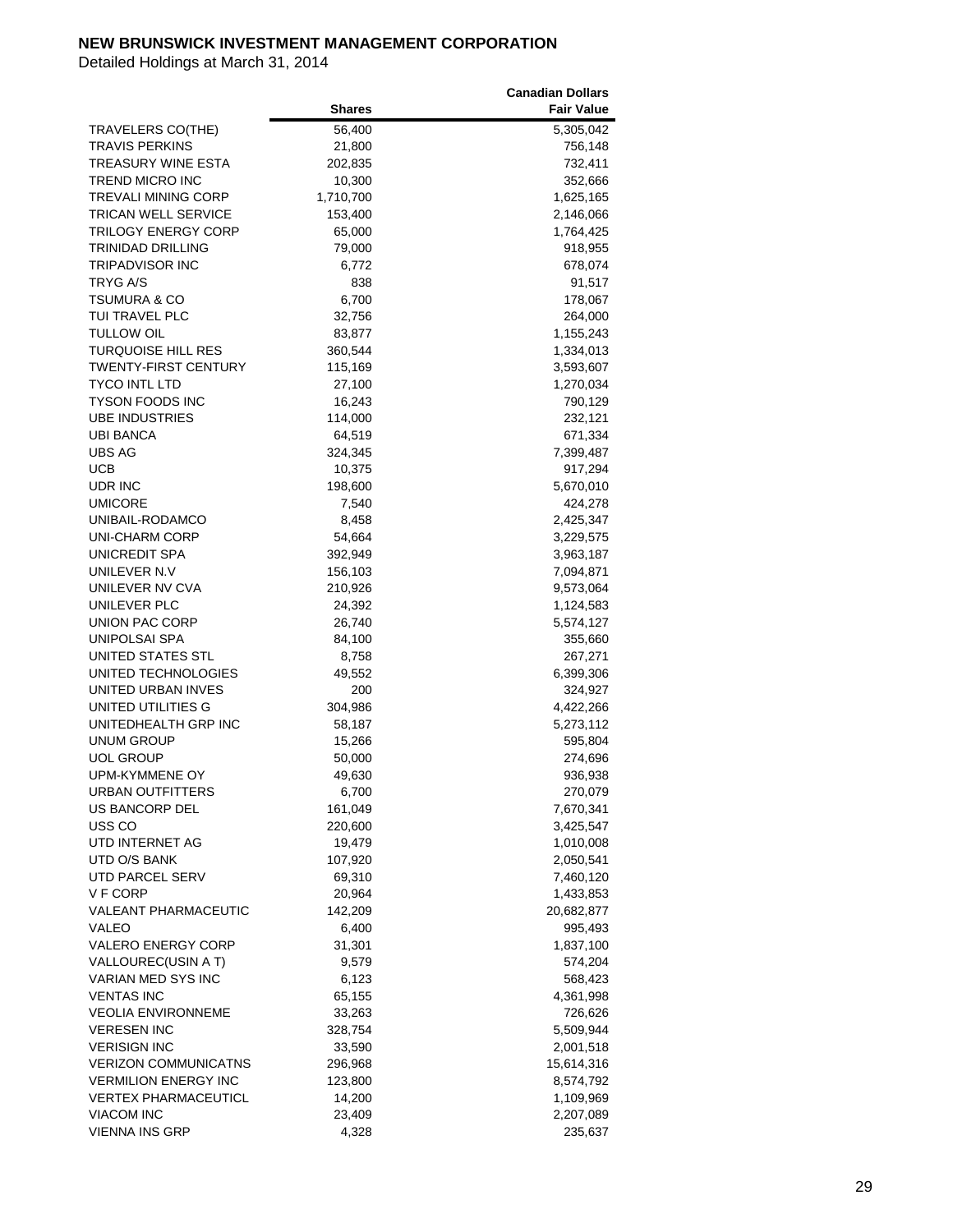|                               |               | <b>Canadian Dollars</b> |
|-------------------------------|---------------|-------------------------|
|                               | <b>Shares</b> | <b>Fair Value</b>       |
| <b>VINCI</b>                  | 42,341        | 3,472,364               |
| <b>VISA INC</b>               | 43,800        | 10,450,245              |
| <b>VIVENDI SA</b>             | 103,621       | 3,187,306               |
| <b>VODAFONE GROUP</b>         | 2,347,395     | 9,515,671               |
| <b>VOESTALPINE AG</b>         | 7,584         | 368,088                 |
| <b>VOLKSWAGEN AG</b>          | 15,393        | 4,386,710               |
| <b>VOLVO</b>                  | 128,884       | 2,255,418               |
| <b>VOPAK (KON)</b>            | 6,382         | 393,485                 |
| VORNADO RLTY TR               | 90,962        | 9,909,252               |
| <b>VULCAN MATERIALS CO</b>    | 7,932         | 582,583                 |
| <b>WAJAX CORP</b>             | 8,700         | 320,595                 |
| WAL MART STORES INC           | 140,491       | 11,941,143              |
| <b>WALGREEN CO</b>            |               |                         |
|                               | 51,457        | 3,755,484               |
| <b>WALT DISNEY CO</b>         | 95,911        | 8,488,255               |
| WARTSILA OYJ ABP              | 15,919        | 954,855                 |
| WASTE MANAGEMENT INC          | 104,771       | 4,871,848               |
| <b>WATERS CORP</b>            | 5,217         | 625,130                 |
| <b>WEIR GROUP</b>             | 16,867        | 787,093                 |
| <b>WELLPOINT INC</b>          | 16,572        | 1,823,461               |
| WELLS FARGO & CO              | 281,705       | 15,487,471              |
| WENDEL                        | 2,700         | 463,511                 |
| WESFARMERS                    | 101,032       | 4,256,845               |
| <b>WEST FRASER TIMBER</b>     | 84,152        | 4,255,665               |
| <b>WEST JAPAN RAILWAY</b>     | 74,600        | 3,368,910               |
| <b>WESTAIM CORP (THE)</b>     | 142,736       | 406,798                 |
| <b>WESTERN DIGITAL CORP</b>   | 12,400        | 1,262,571               |
| WESTERN FOREST PRODS          | 107,600       | 259,316                 |
| <b>WESTFIELD GROUP</b>        | 181,652       | 1,904,588               |
| <b>WESTFIELD RETAIL T</b>     | 294,731       | 898,419                 |
| <b>WESTJET AIRLINES</b>       | 184,550       | 4,549,158               |
| <b>WESTPAC BANK CORP</b>      | 275,793       | 9,749,763               |
| <b>WESTPORT INNOVATIONS</b>   | 24,600        | 394,584                 |
| <b>WESTSHORE TERMINALS</b>    | 79,216        | 2,648,191               |
| <b>WEYERHAEUSER CO</b>        | 405,613       | 13,158,311              |
| <b>WHARF(HLDGS)</b>           | 126,745       | 894,467                 |
| <b>WHEELOCK &amp; COMPANY</b> | 93,100        | 401,369                 |
| <b>WHIRLPOOL CORP</b>         | 4,552         | 751,982                 |
| WHITBREAD                     | 69,478        | 5,320,669               |
| WHITECAP RESOURCES            | 55,100        | 683,058                 |
| <b>WHITECAP SUBS</b>          | 92,000        | 1,135,280               |
| WHOLE FOODS MARKET            | 67,268        | 3,770,355               |
| WI LAN INC                    | 97,800        | 331,820                 |
| <b>WILLIAM DEMANT HOL</b>     | 2,780         | 262,591                 |
| WILLIAM HILL                  | 89,800        | 563,468                 |
| <b>WILLIAMS COS INC</b>       | 93,420        | 4,190,174               |
| WILMAR INTERL LTD             | 128,091       | 388,958                 |
| WINDSTREAM HLDGS              |               |                         |
| <b>WISCONSIN ENERGY</b>       | 36,197        | 339,673                 |
|                               | 81,720        | 4,204,634               |
| WOLSELEY                      | 25,110        | 1,576,040               |
| <b>WOLTERS KLUWER</b>         | 23,167        | 721,763                 |
| WOODSIDE PETROLEUM            | 93,432        | 3,729,237               |
| WOOLWORTHS LTD                | 200,067       | 7,310,111               |
| WORLEYPARSONS LTD             | 21,487        | 332,766                 |
| WPP PLC                       | 116,723       | 2,656,708               |
| <b>WPT INDUSTRIAL</b>         | 45,000        | 475,416                 |
| WSP GLOBAL INC                | 41,900        | 1,511,037               |
| WYNDHAM WORLDWIDE CO          | 7,491         | 606,330                 |
| WYNN MACAU LTD                | 127,800       | 585,515                 |
| WYNN RESORTS LTD              | 4,884         | 1,199,229               |
| <b>XCEL ENERGY INC</b>        | 127,410       | 4,318,098               |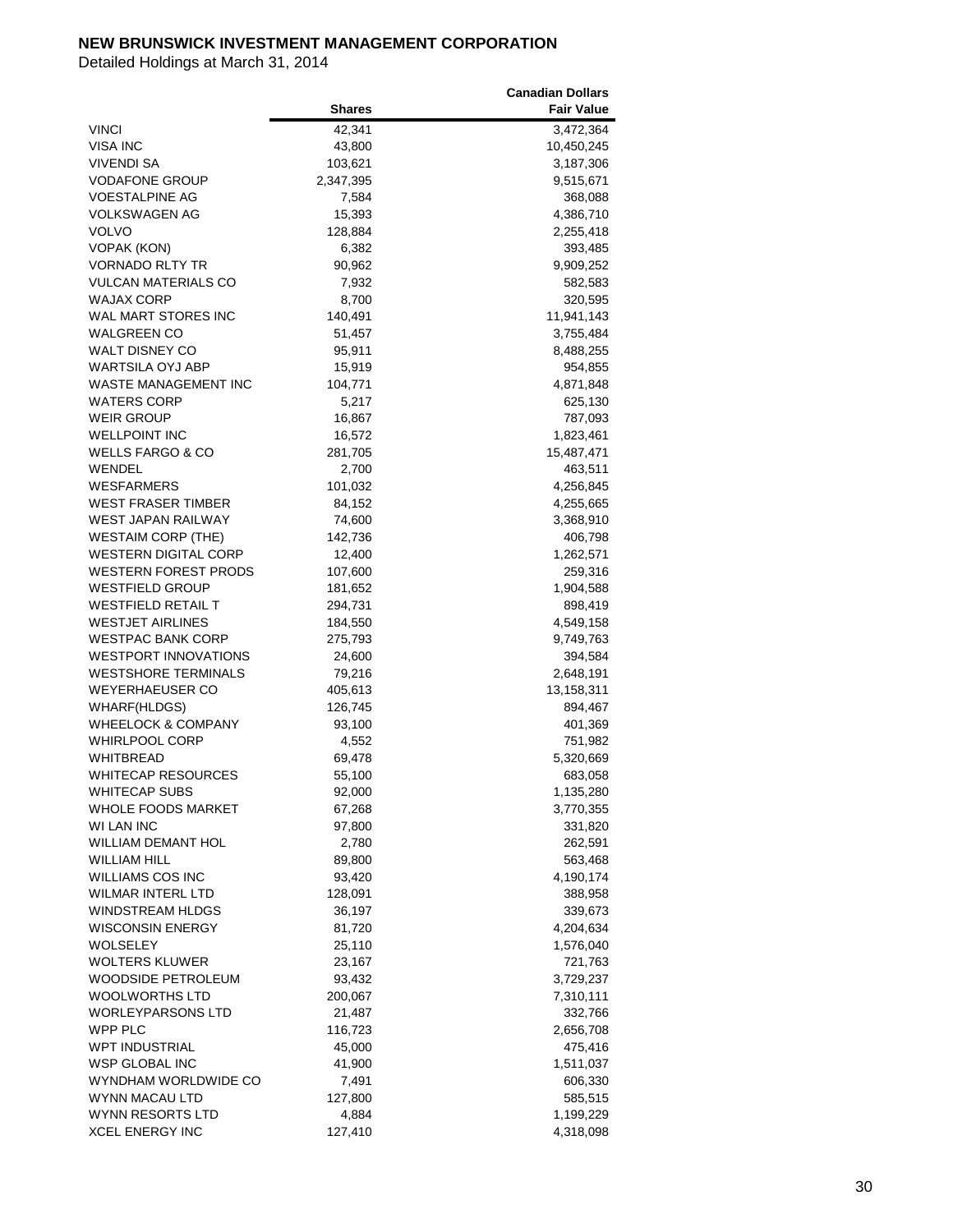|                         |               | <b>Canadian Dollars</b> |
|-------------------------|---------------|-------------------------|
|                         | <b>Shares</b> | <b>Fair Value</b>       |
| <b>XEROX CORP</b>       | 65,526        | 822,939                 |
| <b>XILINX INC</b>       | 76,130        | 4,566,630               |
| <b>XL GROUP PLC</b>     | 16,204        | 559,696                 |
| <b>XYLEM INC</b>        | 11,328        | 456,009                 |
| YAHOO INC               | 55,268        | 2,193,049               |
| YAHOO JAPAN CORP        | 111,200       | 602,992                 |
| YAKULT HONSHA CO        | 8,400         | 466,300                 |
| YAMADA DENKI CO         | 45,000        | 165,893                 |
| YAMAGUCHI FINANCIAL     | 23,000        | 229,228                 |
| YAMAHA CORP             | 17,500        | 249,241                 |
| YAMAHA MOTOR CO         | 24,100        | 424,853                 |
| YAMANA GOLD INC         | 345,680       | 3,360,510               |
| YAMATO HOLDINGS         | 30,515        | 727,284                 |
| YAMATO KOGYO CO         | 4,200         | 145,606                 |
| YAMAZAKI BAKING CO      | 14,600        | 191,197                 |
| YANGZIJIANG SHIPBU      | 216,000       | 204,732                 |
| YARA INTERNATIONAL      | 14,780        | 720,940                 |
| YASKAWA ELEC CORP       | 24,000        | 367,021                 |
| YOKOGAWA ELECTRIC       | 25,500        | 455,546                 |
| YOKOHAMA RUBBER CO      | 20,300        | 211,020                 |
| YRC WORLDWIDE INC       | 83,784        | 2,083,645               |
| YUE YUEN INDL HLDG      | 83,600        | 300,344                 |
| YUM BRANDS INC          | 26,015        | 2,167,793               |
| ZARDOYA-OTIS            | 189,826       | 3,569,184               |
| ZIGGO NV                | 45,460        | 2,230,252               |
| <b>ZIMMER HOLDINGS</b>  | 10,012        | 1,049,082               |
| ZIONS BANCORPORATION    | 11,300        | 386,937                 |
| <b>ZODIAC AEROSPACE</b> | 33,615        | 1,311,642               |
| <b>ZOETIS INC</b>       | 29,400        | 940,429                 |
| <b>ZURICH INSURANCE</b> | 13,470        | 4,567,421               |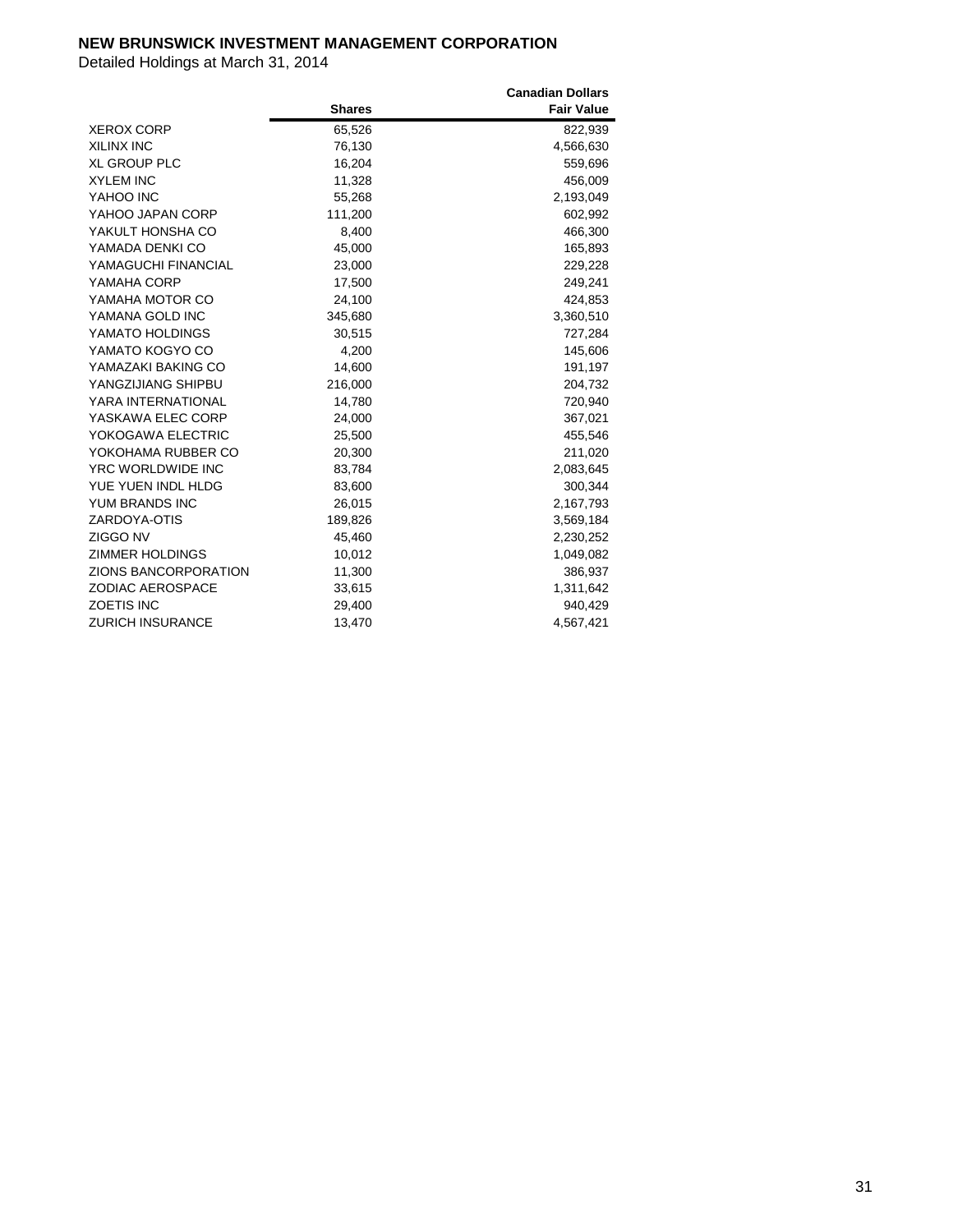|                                            | <b>Canadian Dollars</b> |
|--------------------------------------------|-------------------------|
|                                            | <b>Fair Value</b>       |
| <b>FIXED INCOME</b>                        |                         |
| <b>407 INTERNATIONAL</b>                   | 29,185,350              |
| 407 INTERNATIONAL IN                       | 42,059,906              |
| 55 SCHOOL BOARD TR<br>ALBERTA CAP FIN AUTH | 8,647,979               |
| <b>ALBERTA PROV</b>                        | 34,456,216              |
| ALGONQUIN PWR CO                           | 11,396,973<br>1,249,627 |
| ALLIANCE PIPELINE LP                       | 1,434,689               |
| <b>ALTAGAS LTD</b>                         | 5,638,293               |
| <b>ALTALINK INV LP</b>                     | 3,152,059               |
| <b>ALTALINK LP</b>                         | 5,414,150               |
| AMERICAN EXPRESS CDA                       | 3,010,580               |
| <b>BANK MONTREAL</b>                       | 66,038,217              |
| <b>BANK NOVA SCOTIA</b>                    | 80,363,418              |
| <b>BC FERRY SVCS</b>                       | 1,076,195               |
| <b>BC MUNI FINANCE</b>                     | 15,927,987              |
| <b>BC PROV</b>                             | 77,814,456              |
| <b>BCIMC REALTY CORP</b>                   | 26,178,836              |
| <b>BELL ALIANT REG COM</b>                 | 16,681,298              |
| <b>BELL CANADA</b>                         | 35,734,788              |
| <b>BMW CANADA INC</b>                      | 917,374                 |
| <b>BROOKFIELD ASSET MGT</b>                | 17,916,863              |
| <b>BRP FINANCE ULC</b>                     | 6,419,665               |
| <b>CADILLAC FAIRVIEW</b>                   | 42,547,836              |
| CANADA GOVT                                | 1,293,232,796           |
| CANADA GOVT RESIDUAL                       | 87,187,864              |
| <b>CANADA HOUSING TRUST</b>                | 119,890,171             |
| CANADIAN UTILS LTD M                       | 999,146                 |
| <b>CAPITAL POWER LP</b>                    | 3,202,318               |
| <b>CDN CREDIT CRD TRUS</b>                 | 2,040,424               |
| <b>CHOICE PPTYS REAL ES</b><br><b>CIBC</b> | 4,896,959<br>41,532,847 |
| <b>CIBC CAPITAL TRUST</b>                  | 6,693,892               |
| <b>CITY OF WINNIPEG</b>                    | 14,038,742              |
| COGECO CABLE INC                           | 545,436                 |
| CU INC                                     | 5,185,448               |
| DAIMLER CDA FIN INC                        | 4,002,484               |
| <b>ENBRIDGE GAS DIS INC</b>                | 3,279,923               |
| <b>ENBRIDGE INC</b>                        | 18,116,953              |
| <b>ENBRIDGE INCOME FD</b>                  | 2,127,292               |
| <b>ENBRIDGE PIPELINES</b>                  | 21,222,307              |
| <b>ENERCARE SOLUTIONS</b>                  | 840,838                 |
| <b>FAIRFAX FINL HLDGS</b>                  | 2,190,340               |
| <b>FINANCEMENT QUE</b>                     | 20,284,852              |
| <b>FINNING INTL INC</b>                    | 1,526,406               |
| FIRST CAP RLTY INC                         | 5,040,115               |
| FORD CR CDA LTD                            | 11,200,697              |
| <b>GE CAP CAN FUNDING</b>                  | 15,519,812              |
| GE CAP CDA FDG CO                          | 12,461,465              |
| <b>GLACIER CR CARD TR</b>                  | 5,105,227               |
| <b>GREATER TOR AIRPORT</b>                 | 15,485,215              |
| <b>HALTON ON</b>                           | 6,171,657               |
| <b>HSBC BANK CDA</b>                       | 13,338,189              |
| <b>HYDRO ONE</b>                           | 20,824,853              |
| <b>HYDRO OTTAWA HLDG</b>                   | 953,940                 |
| <b>HYDRO QUEBEC</b>                        | 55,093,511              |
| INTER PIPELINE LTD                         | 3,101,108               |
| LAURENTIAN BANK CDA                        | 2,526,969               |
| LEISUREWORLD SR CARE<br>LOBLAW COS LTD     | 2,033,460<br>3,188,926  |
|                                            |                         |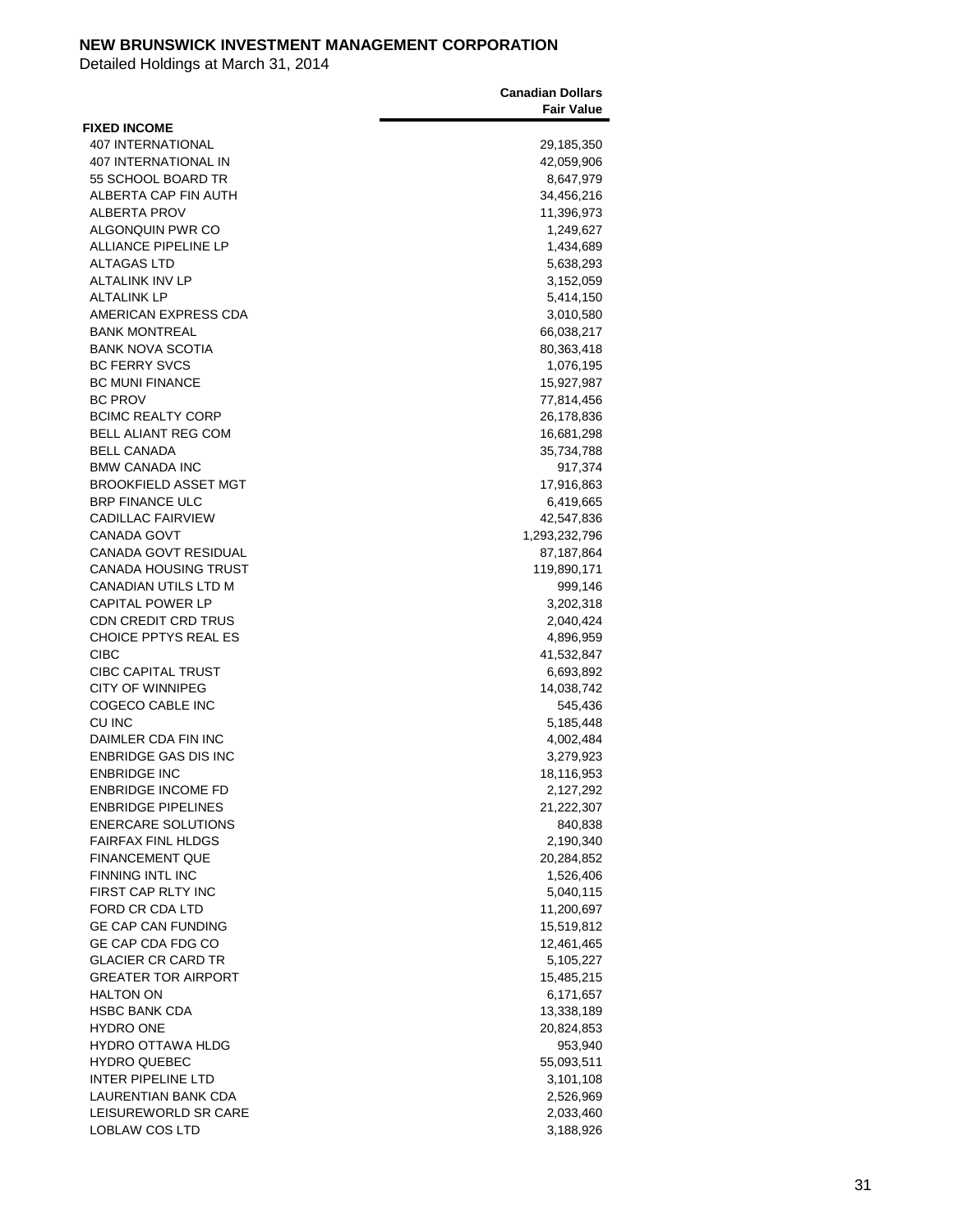|                             | <b>Canadian Dollars</b><br><b>Fair Value</b> |
|-----------------------------|----------------------------------------------|
| MANITOBA PROV               | 119,511,166                                  |
| MANUFACT LIFE INSUR         | 14,307,238                                   |
| MASTER CREDIT CRD TR        | 8,212,674                                    |
| MILITAIR INC.               | 11,710,137                                   |
| <b>MONTREAL PQ</b>          | 11,496,640                                   |
| NATIONAL BANK CDA           | 31,671,497                                   |
| <b>NB MUNI FINANCE</b>      | 27,539,988                                   |
| <b>NEW BRUNSWICK PROV</b>   | 96,470,140                                   |
| NEWFOUNDLAND PROV           | 30,714,973                                   |
| NFLD & LAB HYDRO            | 12,009,605                                   |
| NHA MBS # 96601257          | 8,958,725                                    |
| NHA MBS # 99007742          | 9,527,892                                    |
| NIAGARA ON                  | 3,589,414                                    |
| NOVA SCOTIA POWER           | 4,833,212                                    |
| NOVA SCOTIA PROV            | 76,588,799                                   |
| OMERS RLTY CORP             | 11,797,143                                   |
| ONTARIO HYDRO               | 6,238,606                                    |
| ONTARIO PROV                | 254,296,939                                  |
| ONTARIO PROV PKG            | 28,046,534                                   |
| PEEL ON                     | 22,035,816                                   |
| PEI PROV                    | 6,836,226                                    |
| PEMBINA PIPELINE            | 2,878,676                                    |
| POWERSTREAM INC             | 2,656,014                                    |
| PSP CAPITAL INC             | 5,181,573                                    |
| <b>QUEBEC PROVINCE</b>      | 272,548,258                                  |
| RIOCAN REAL ESTATE          | 9,774,130                                    |
| ROGERS COMMUNICATION        | 19,185,153                                   |
| ROYAL BANK CDA              | 132,562,523                                  |
| ROYAL OFFICE FINANCE        | 13,675,747                                   |
| SASKATCHEWAN PROV           | 57,032,209                                   |
| SCOTIABANK TIER 1 TR        | 3,750,725                                    |
| <b>SHAW COMMUNICATIONS</b>  | 3,079,565                                    |
| SHOPPERS DRUG MART          | 1,215,604                                    |
| SOBEYS INC                  | 1,559,908                                    |
| SUN LIFE FINL INC           | 7,682,622                                    |
| TD BANK                     | 37,584,937                                   |
| TD CAPITAL TRUST            | 2,439,739                                    |
| <b>TELUS CORP</b>           | 25,330,442                                   |
| <b>TERANET HOLDINGS LP</b>  | 5,535,892                                    |
| <b>THOMSON REUTERS CORP</b> | 2,590,542                                    |
| TIM HORTONS                 | 9,810,119                                    |
| <b>TORONTO HYDRO CORP</b>   | 6,885,990                                    |
| <b>TORONTO ONT</b>          | 100,472,885                                  |
| TOYOTA CREDIT CA INC        | 6,628,687                                    |
| TRANSCANADA PIPELINE        | 12,250,546                                   |
| UNION GAS LTD               | 7,381,882                                    |
| UNIVERSITY HEALTH NE        | 7,120,257                                    |
| <b>VERESEN INC</b>          | 1,572,090                                    |
| <b>WELLS FARGO FINL CDA</b> | 10,252,236                                   |
| <b>WESTCOAST ENERGY INC</b> | 4,214,892                                    |
| YORK ON                     | 18,286,004                                   |

|                               | <b>Canadian Dollars</b><br><b>Fair Value</b> |
|-------------------------------|----------------------------------------------|
| <b>SHORT TERM INVESTMENTS</b> |                                              |
| BANK OF MONTREAL B/A          | 53,709,822                                   |
| <b>BANK OF MONTREAL BDN</b>   | 2,993,555                                    |
| BK OF NOVA SCOT B/A           | 10,591,797                                   |